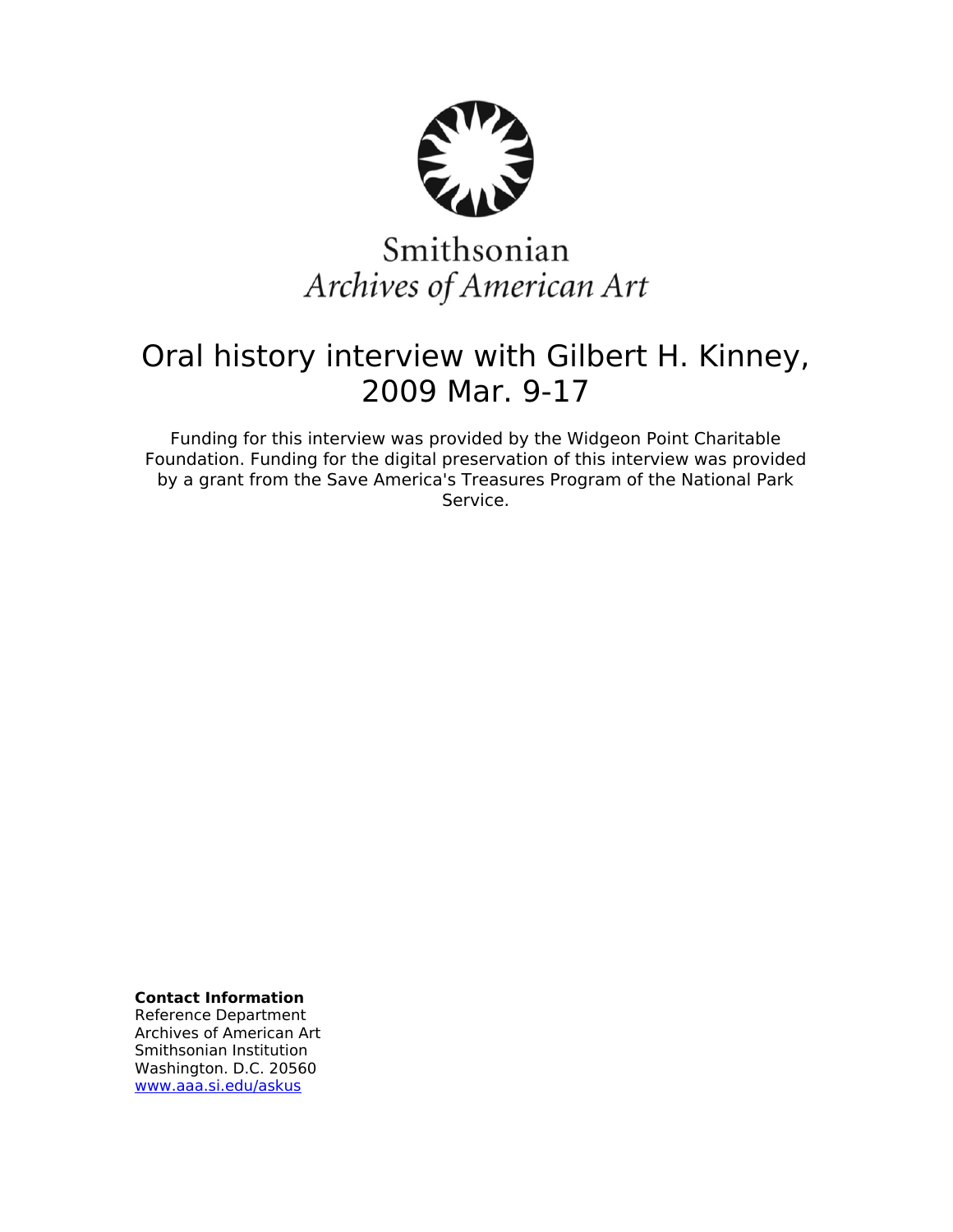### **Transcript**

#### **Preface**

The following oral history transcript is the result of a tape-recorded interview with Gilbert H. Kinney on March 9 and March 17, 2009. The interview took place at Kinney's home in New York, New York, and was conducted by James McElhinney for the Archives of American Art, Smithsonian Institution. Funding for this interview was provided by a grant from the Widgeon Point Charitable Foundation.

Gilbert H. Kinney and James McElhinney have reviewed the transcript and have made corrections and emendations. The reader should bear in mind that he or she is reading a transcript of spoken, rather than written, prose.

#### **Interview**

JAMES McELHINNEY: This is James McElhinney speaking with Gil Kinney at his home [. . . ], in New York City.

Good morning.

GILBERT H. KINNEY: Good morning.

JAMES McELHINNEY: Rainy morning.

GILBERT H. KINNEY: Yes.

JAMES McELHINNEY: Let me start by asking you, what's the first recollection you have of being in the presence of art?

GILBERT H. KINNEY: Well, that's a tough question. I was pretty young. My parents collected everything but painting and sculpture. They collected furniture - antique furniture, rugs, silver, glassware, et cetera. But I was always attracted to art for some reason. And by the time I was maybe eight years old, I was getting catalogues from the Museum of Modern Art. And when I went away to school at 14, St. Paul's [School, Concord, NH], I took reproductions from MoMA like [Vincent] van Gogh's Bridge at Arles [1888] and the fish painting by [Paul] Klee [The Golden Fish, 1925]. But they only had two paintings, one a Gilbert Stuart, which I many years ago gave to the Corcoran Gallery [of Art, Washington, D.C.], where I was very involved; and a painting by Sir Henry Raeburn, which I have kept and will go to one of my children.

JAMES McELHINNEY: So what was the first piece that you actually acquired yourself?

GILBERT H. KINNEY: The first piece I bought was – and I still have it in the bedroom – was [Maurice] Utrillo Maison des Soeurs, which I purchased in Paris in 1958. And this launched me really into serious collecting in the French area for many years, which I'll discuss later.

JAMES McELHINNEY: Well, as a kid, did you collect stamps or coins or any of the –

GILBERT H. KINNEY: Yes, like most collectors, I guess, I collected stamps. And I was away in school in Arizona for seven years, having a sinus problem, and that's where I met Carter Brown [Director, National Gallery of Art, Washington, DC, 1969-92], for example. But I collected stamps. And every Christmas I'd get another valuable stamp to add in my collection. But talking to other collectors, I find this is fairly normal, coins or stamps or something, before they get into fine art.

JAMES McELHINNEY: So at what point was the passion for collecting, the curiosity or the appeal of objects, at what point was that overcome by an attraction to fine art, you know, paintings, sculpture?

GILBERT H. KINNEY: Well, I think the first time I really had an opportunity was in 1958. When I graduated from Yale [University, New Haven, CT] in '53, stayed another year to get a master's in international relations. Was pointed towards the Foreign Service, my first career. And then went into the military, in air intelligence, for over three years. And so, really, the first opportunity I had was 1958. I'd passed the Foreign Service exam, but there was a waiting period. And I decided to go to Paris to look up a girlfriend, and that's when I bought my first painting.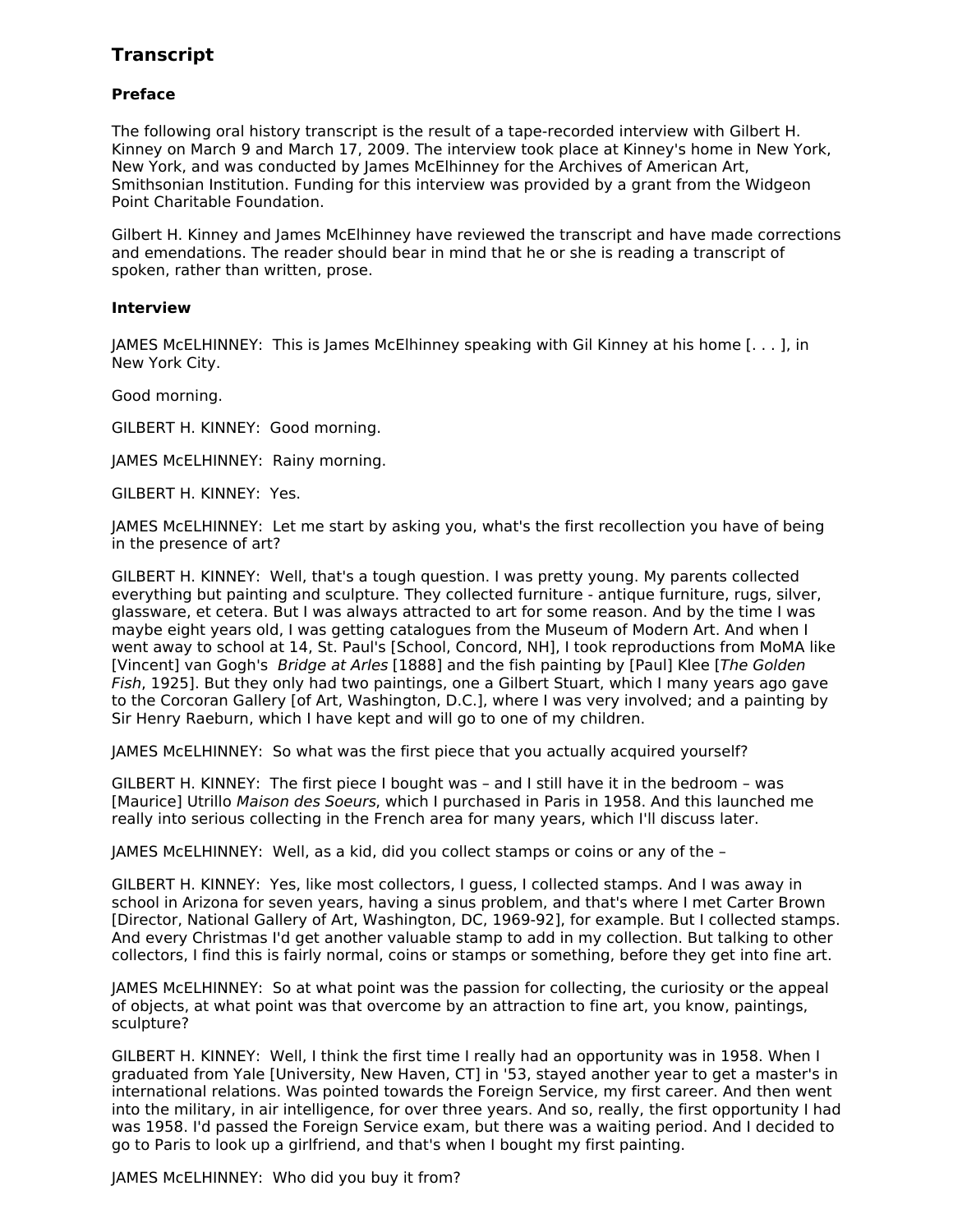GILBERT H. KINNEY: I bought it from a French dealer, Galerie Dramat-David. And I can give you that in a minute.

JAMES McELHINNEY: But a gallery.

GILBERT H. KINNEY: I bought it from a gallery, yes.

JAMES McELHINNEY: As opposed to from another collector.

GILBERT H. KINNEY: Oh, yes, I bought it from a gallery. And it was an Utrillo, and I knew – even at that point I knew the white period of Utrillo was probably better painted and more valuable, but they were more expensive. So I settled for this one, and it hasn't disappointed me all these years.

JAMES McELHINNEY: Let's take a few steps backwards in time from the first purchase, and let me ask you, when you were either at Yale or before at St. Paul's, were there any people, teachers, profs, any individuals who were for you inspirational, mentors?

GILBERT H. KINNEY: Not at all for the art. That was something strictly on my own. I was very programmed towards, as I say, the Foreign Service. I think – I can't recall even going to the Yale University Art Gallery when I was there. And frankly, in those days not many undergraduates did. So it was something quite apart from my general education and career pattern.

JAMES McELHINNEY: Mm-hmm. [Affirmative.] So you didn't have any contact with the [Josef] Albers School. That was about – you would've been in school at the time when Albers came up from North Carolina and –

GILBERT H. KINNEY: Right.

JAMES McELHINNEY: – and took over the Street School, or the Yale School of Art.

GILBERT H. KINNEY: No, as I said, there was a complete blank. And I never took an art course, until much, much later I audited two courses at Harvard [University, Cambridge, MA], when I was there for the State Department, just before I left the Foreign Service.

I was very much self-taught. And my family didn't particularly know artists or art collectors or whatever. So it was just something that – I always say that some people are born with a voice, and take some training, and they can sing. I couldn't sing a note. I also can't paint or draw. I did a few watercolors. But I can hardly draw a straight line. So with me, it's all in the eye, and it's a matter of self-training and voluminous exposure once I got into the art world, and voluminous reading and so forth.

JAMES McELHINNEY: So you never took an art history course at Yale?

GILBERT H. KINNEY: Never did.

JAMES McELHINNEY: Were any of your friends at Yale, either in, you know, the programs that you – I assume you were in a liberal arts program.

GILBERT H. KINNEY: Right.

JAMES McELHINNEY: What was your emphasis?

GILBERT H. KINNEY: No, it was history and international relations, language, and so on, actually. No. And the only peripheral contact at all, one of my roommates was the son of an American ambassador who had been incarcerated in the Vatican during the war. So I heard something about the Vatican. But I really had no art exposure at all.

JAMES McELHINNEY: No one at all on your radar was interested in art or involved in art. So here you are in this bastion of learning –

GILBERT H. KINNEY: Yes.

JAMES McELHINNEY: And you're art historically a complete autodidact. [Laughs.]

GILBERT H. KINNEY: Right. That's the word.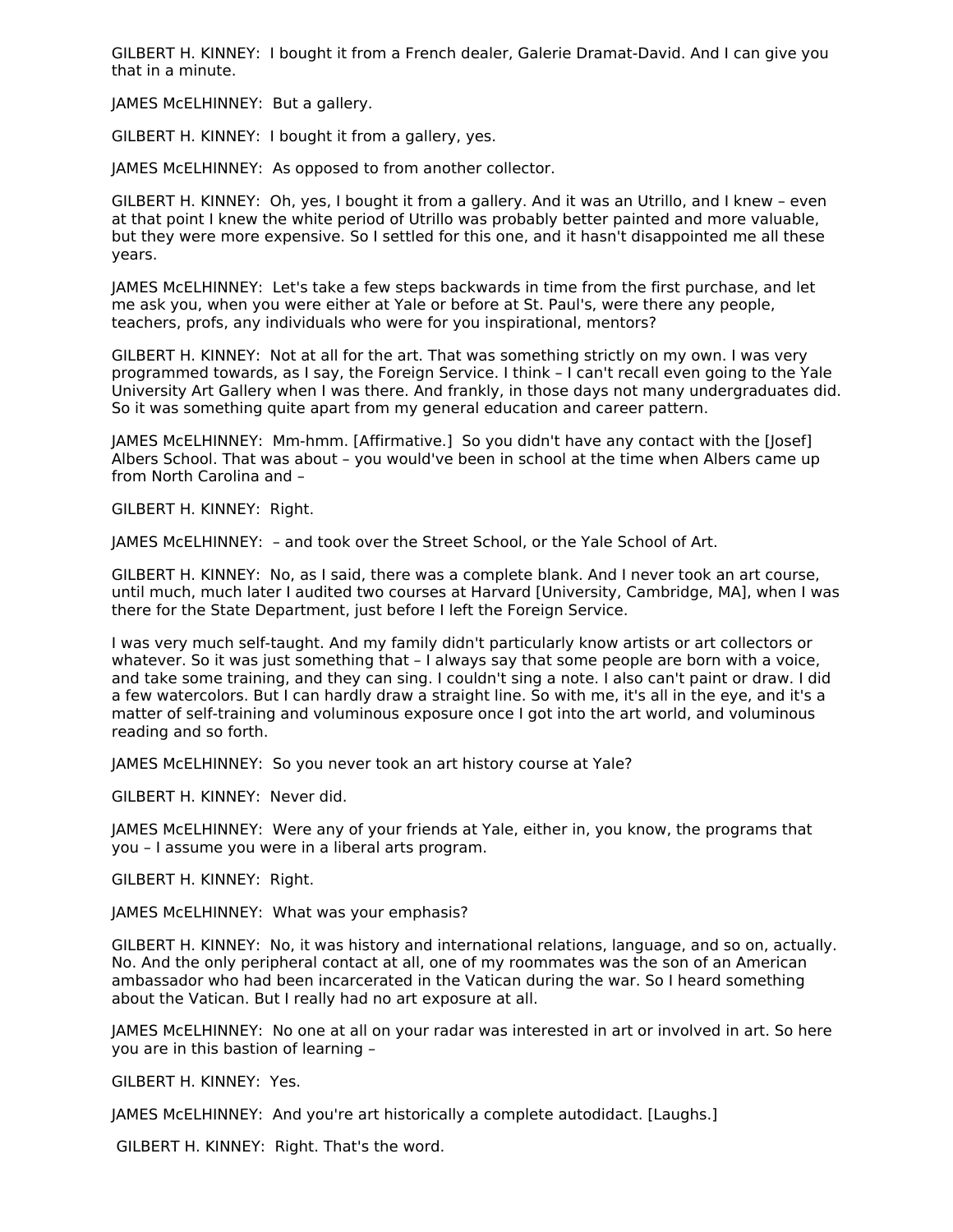JAMES McELHINNEY: Self-taught.

GILBERT H. KINNEY: Self-taught.

JAMES McELHINNEY: So what motivated you to start collecting art? Did you start collecting prints or drawings or anything like that before the Utrillo purchase?

GILBERT H. KINNEY: Well, actually I did, something. I bought a few prints, Japanese prints, when I was in – part of my navy service was two tours in Japan. And I bought a few prints, and I've really kind of, you know, I don't even talk about that very much. We may have a couple. And my wife, I'll speak about later, spent a lot of time in Japan, and she bought some prints. But it was really going to Paris, going to all the museums. And I went down to Spain, Portugal with a French friend of mine and had that exposure. But I sort of jumped right in with paintings. And just look at my notes a minute. After the Utrillo, which was 1957 – correction, not '58.

Then the next significant event was I got married in 1959. And Ann, my wife, and I went on our honeymoon to California. And I bought my first American painting by a man named Raimonds Staprans, who was born in 1926 and still painting. I see an ad for his work occasionally. And we bought several paintings, minor things, mostly artists that, well, now you may know the name, but not famous artists. And my wife shared my interest, which I was glad about. And then we went back in 1960 to Paris, and I bought the [Marc] Chagall and subsequently [Pierre] Bonnard, [Kees] van Dongen, and things in the '60s. But I was in the Foreign Service, and this was kind of on the fly between posts.

JAMES McELHINNEY: Right.

GILBERT H. KINNEY: – going to the Far East and coming back through Europe.

JAMES McELHINNEY: Where were your posts in the Foreign Service?

GILBERT H. KINNEY: After initial training in the State Department for two years, I went to Tokyo. Had a fascinating assignment at the embassy in Tokyo, lived right in the embassy compound. It was the time the U-2 was shot down, the Eisenhower [President Dwight D. Eisenhower] visit. And my job was assistant security officer. So I was right in the thick of things. And then two years there, then two years in Vietnam, which was extremely interesting and extremely dangerous. During the coup d'état, we were almost killed in 1963. And then '64 I came back to Washington and worked on the Vietnam desk and the Japan desk. Then I went out and had my own post in Indonesia, in Surabaya, East Java. So I had a very exciting and rewarding Foreign Service career.

But even during that time I was acquiring art in a small way. But it really wasn't till I left the Foreign Service – I was in Indonesia from '69 to '72. In '72 – and of course we – then we bought a great deal of art, which was ceramics, which were being excavated at that point. These Indonesian dealers would come around with baskets of porcelain, and we bought some. And we also bought some bronzes and so on. And that was in '69 to '72.

Then I went to Harvard. And Harvard was where it really began seriously, because two factors: I took my first – audited two art courses, one by Michael Fried, who is well known – he was a [Clement] Greenberg person; [Kenneth] Noland, [Jules] Olitski, and [Anthony] Caro. I was able to audit his course for a year, and I urged him to get all the way up through Jackson Pollock, because I was already starting to focus on the American Abstract Expressionists, and he did. Then I also took a course on museum management from Daniel Robbins – which was prescient, as long as I was in that course. But then I was told to leave the course because I wouldn't write a paper; I couldn't write a paper because I had a full course load through the State Department. I will get back to that later.

But the other significant event was the first auction I went to, a groundbreaking auction, the Edith Halpert Sale, in 1974. Half of that collection was shown at the Busch-Reisinger [Museum, Harvard Art Museum], for about a month, in Cambridge. So I took a good look at those works and then went to the auction. I was anxious to bid on a painting, but the prices went out of sight. The one picture I focused on was Hot Still-Scape for Six Colors [1940] by Stuart Davis. Fabulous artist. But it went totally out of sight, as did everything else there. So I didn't buy anything. But getting ready to go to the auction, I went down to MoMA, and I looked at what they had in American of the 1930s and the early '40s, which was basically the Halpert material. I then looked at what they had in the Abstract Expressionists, and I said to myself, That's the wave of the future, and I'm going to go that way.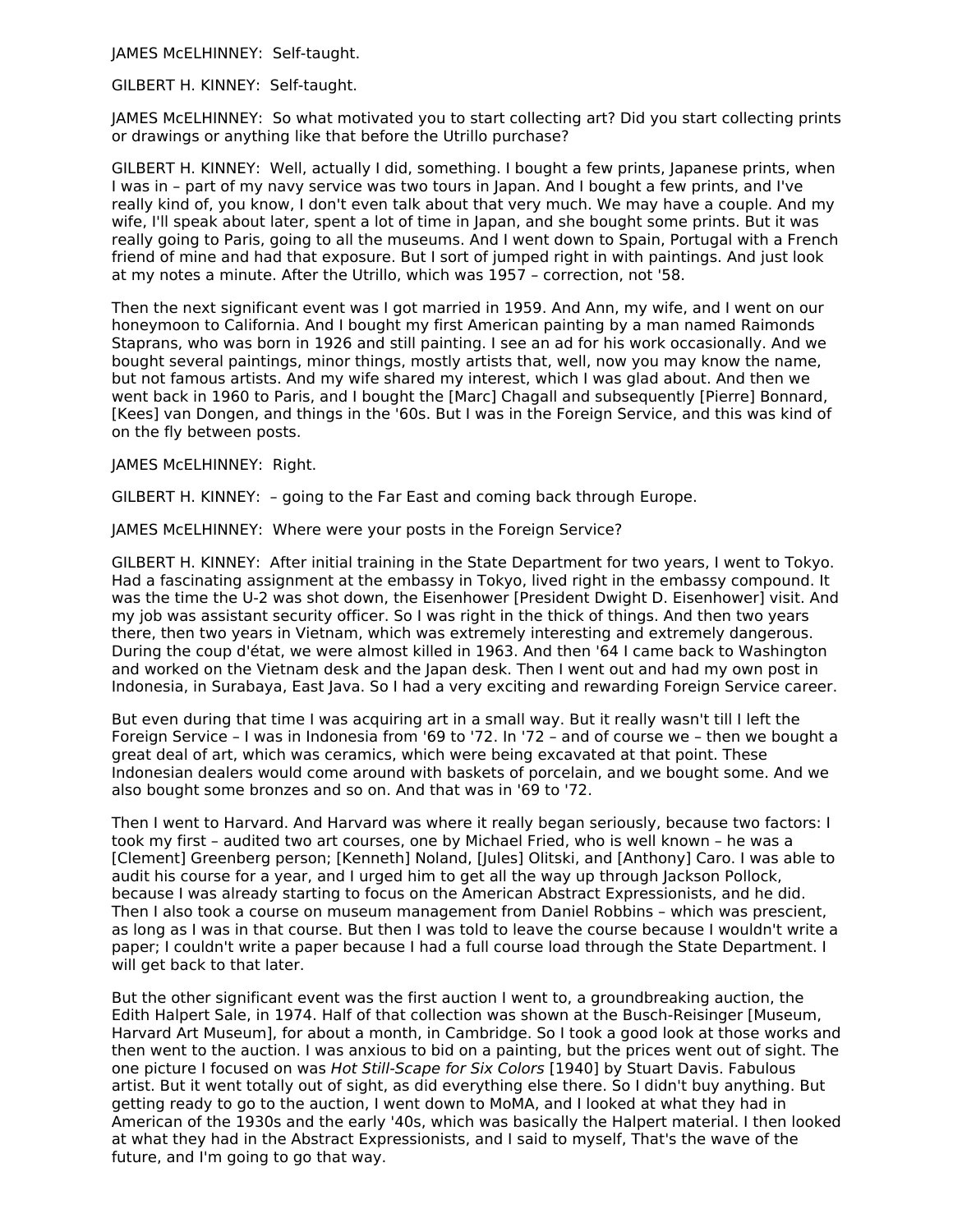JAMES McELHINNEY: So what was the first Ab Ex piece you bought?

GILBERT H. KINNEY: The first Ab Ex piece - well, predates this a little, so I was already into it – is the [Mark] Rothko.

JAMES McELHINNEY: Mm-hmm. [Affirmative.]

GILBERT H. KINNEY: Which I bought in 1971. I should backtrack and mention that before I went to Surabaya in 1969, I was principal officer, and had an official residence, and we wanted to bring some American art. That was sort of a precursor of the Art in Embassies program. So we came to New York shortly before we left and looked at some paintings, bought the Rothko two years later on home leave, but never took it to Indonesia. We did buy some other works that were not very expensive: a Frank Stella work on paper, a Jasper Johns multiple. Also a Helen Frankenthaler, and a William Baziotes was bought later. That was in 1969. The big plunge was the Rothko in '71. And then my focus very much concentrated on that.

JAMES McELHINNEY: Who did the Rothko come from, if I may ask?

GILBERT H. KINNEY: It was at Marlborough [Gallery], and it was before the scandal.

JAMES McELHINNEY: Right.

GILBERT H. KINNEY: And fortunately, in fact, I had a letter from the attorney general asking when I bought it and so forth. Because you remember Frank Lloyd, who eventually went to prison or had to leave the country and so on. And I was smart enough that they offered me something, a work on paper, and I said, "No, I want an oil." So I bought this oil, which is probably one of the centerpieces of the collection. And it is Untitled, 1953.

JAMES McELHINNEY: That's the one we saw out there.

GILBERT H. KINNEY: That's the one you saw out there in the Abstract Expressionist room.

JAMES McELHINNEY: Well, at that time, collecting living artists, I would imagine that you began to cultivate acquaintances with these artists.

GILBERT H. KINNEY: To a limited extent. Frankly, and I'll get to it later in our interview, but I really didn't know living artists, particularly. And because of the Abstract Expressionists, I was focusing on people who were gone. Although I did meet [Willem] de Kooning a couple of times. And this sort of leads into my involvement with the Archives of American Art, which I went on the board in 1974, and a few years later with the American Federation of Arts. And also joining art museum boards and so on. But my real focus was on artists who were no longer living, and although I knew some widows. And when it comes time to talk about Ad Reinhardt, I knew Rita Reinhardt very well, and that's a whole major chapter of my collecting history. But I did have some interaction.

But I'll say right off the bat I never was particularly interested in going to artists' studios, and I rarely did; because I am very candid, and I cannot go and admire something and say I admire what I really don't. And also I don't want to hear – when I'm buying, I don't want the dealer even in the room. If I'm buying from a dealer, I say, don't give me a sales talk on this. Just let me look at it. You can give me a little biographic information or something, but I like to make my own decisions.

And this has changed a lot. You know, recently many, many people are very – sort of get their kicks out of the association with the artist, the explanation of the artist about their works. And that may be more understandable in the kind of art that's being created today, which is, in many cases, a far cry from the traditional painting and sculpture where I have stayed.

JAMES McELHINNEY: We're right, as we speak, kind of standing at the edge of a bloodbath out there. And at the close of a weekend of art fairs and art shows, a lot of people have been wondering what the future will hold. A lot have been making a comparison to this 1990 to '91 collapse of the gallery world here in New York and around the world, but mainly here in New York. And saying that this is going to be a lot worse. There are going to be fewer galleries. That one of the dealers here in town, one of the bigger dealers here in town, offered the opinion that with, you know, the death of the art market, perhaps the art world will rise again. That there was something that happened where it became more about the acquisition of social status - or if you want to be friends with a movie star, you go shopping with this dealer - and less about the art;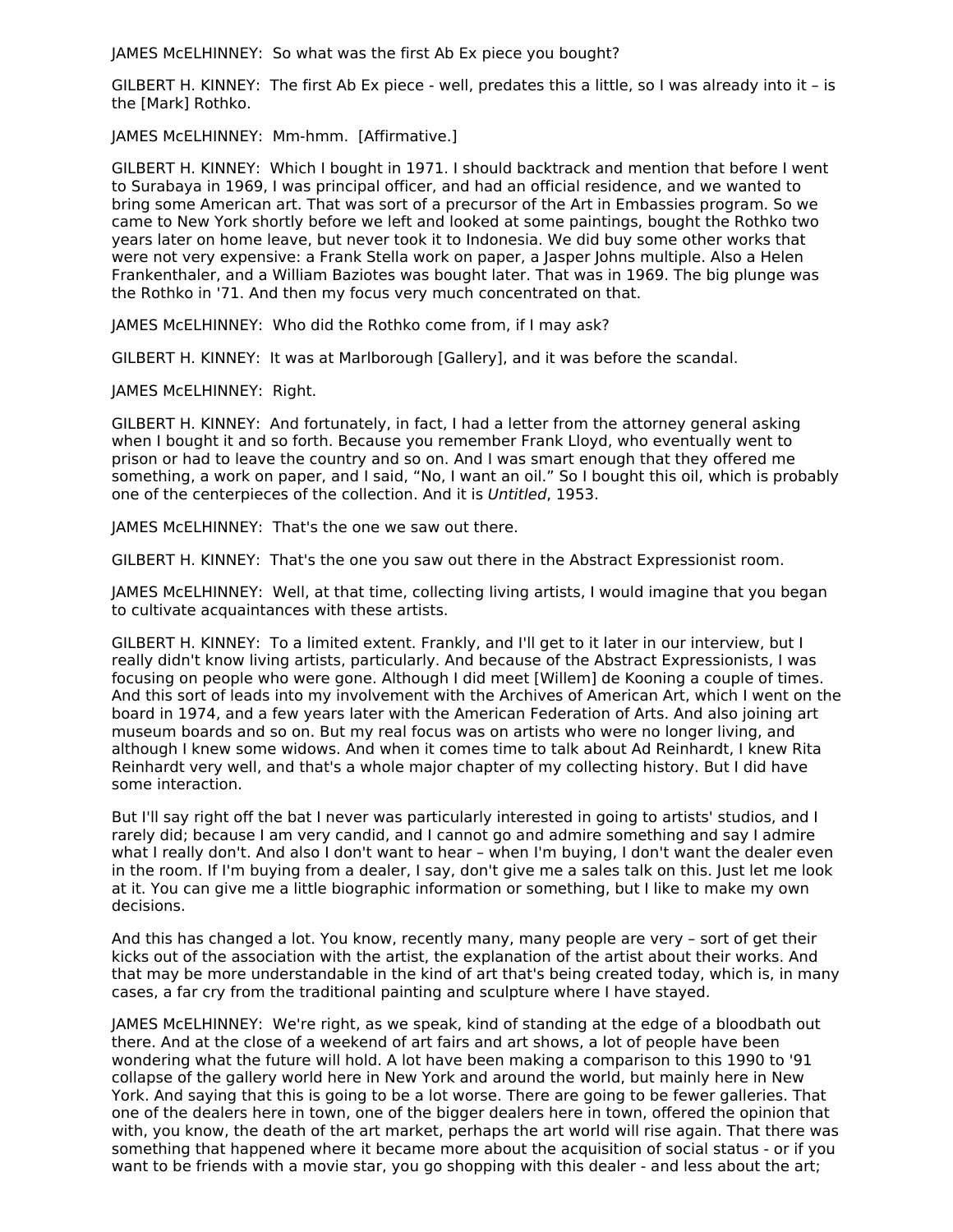whereas what you're speaking about really speaks from the heart about taste and about the things you care about as art, as opposed to things that bestow status.

GILBERT H. KINNEY: Well, that's true. There's a huge difference between my big time in the art world – I mean, to launch my start was in a depressed time in 1973-'74. And things were very, very reasonable. Also, it was frankly much more fun, all through the '70s, through the '80s, when we were a small number of people. And you knew people; you went to the auctions; you sat with the same friends year after year at Christie's or Sotheby's. And it was a very different world.

Now I should say right off the bat, one reason I have such incredible notes and documentation of the collection and so forth is that I, about 20 years ago, started to write a book about collecting. And I'm just now starting to get back to that. And I have given several lectures and so forth. But I really have amassed an enormous amount of material. And I've shifted my focus.

It might be of interest – the first approach I was going to take to the book was walking around my home in Georgetown, Washington, D.C., where we lived from the time of our marriage up until 1998, when we moved to New York, '96-'97. But I was just walking around the house and talking about the collection and the stories that went with each artwork. And you could talk for hours about that, because I read somewhere that collectors have almost total recall of everything they bought. And I must say it is amazing because now, at my age, my memory for names is failing, but I can still pretty much remember the circumstances of buying everything. But anyway, that was a very good time to start.

And I'll give you an example of why, you know, the art world was in trouble. One of my major purchases was sculpture. I was buying Abstract Expressionist both painting and sculpture. And one of my major works was *Voltri XII* [1962] by David Smith, which I bought at an auction in Los Angeles, California, from Sotheby's, in February 1975.

Sotheby's had an auction of a big collection in Massachusetts where the man had gone broke. It was sold without reserves. They never did it again. It was also, I think, the first time they had paddles, but I'm not sure about that. Anyway, I went out to that auction, and they had very good things. And this work came up, and it was extremely inexpensive. And I waited. There was one movie actor who bid a couple of times and quit. And I put my hand and bought it and left the room. And then a couple of other prominent people who are well known, you know, were in the paper the next day. But I was totally under the radar and had left. And the dealers had no money. So that was a period not unlike now. And I don't think that had any effect at all on the artists that, you know, period when things went so inexpensive.

JAMES McELHINNEY: Well, artists always have a lot more inventory than they can ever sell. So I guess they lower the prices and exhibit them more widely or whatever.

GILBERT H. KINNEY: Well, I think –

JAMES McELHINNEY: You do what you need to do.

GILBERT H. KINNEY: They do what they need to do. Well, I think that they will – this symposium I went to yesterday, where you had Chuck Close talking and Irving Sandler talking, artists will hold on. I mean, it used to be that people took years - they were in their 40s - before they sold their first painting. I mean, the sole struggling artist syndrome, and you read about the artists of the New York School. And now people are being rated when they're still in art school at Yale or wherever.

And I'm on the board of the Yale Art Gallery, and we used to, when we had our board meeting, we'd go and visit the artists working in the studios. And the head of the art school would maybe pick four or five of probably the most representative. And this was very special, and we went in there. Now for the past two or three years, people are coming up from New York, dealers, and looking around and then getting these guys to promise to come with them. And you know, it's instant gratification for some artists, just like it's instant gratification for the hedge fund buyers.

JAMES McELHINNEY: I think that's a good kind of comparison. It's like speculating on racehorses, like the yearling auction in Saratoga every August.

#### GILBERT H. KINNEY: Right.

JAMES McELHINNEY: You know it's, sort of, unproved, but it's exciting because it is unproved. And then you're there at the beginning. But what other collectors – as you began to collect, what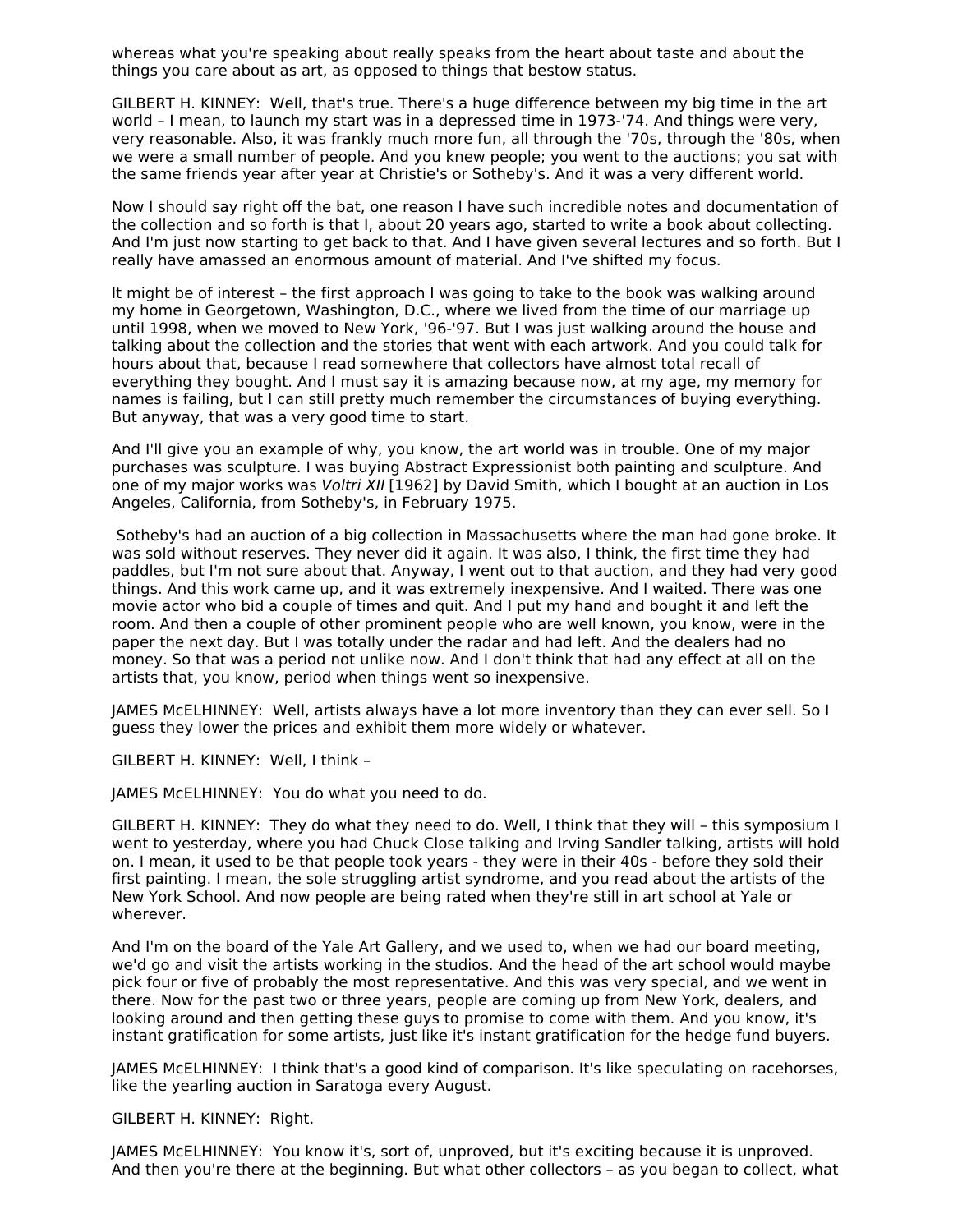other collectors did you start to form alliances with, friendships with? You spoke about seeing the people at the auction or at the gallery opening and so forth.

GILBERT H. KINNEY: Right. Well, somebody I sat next to for years were Hunk and Moo Anderson [Harry W. and Mary Margaret Anderson], major collectors out in California, down in Atherton. And they're still – the museums out there are in rivalry to see where his collection is going to end up. Also I went on the International Council of the Museum of Modern Art. I was asked in 1975. I said, I have to wait a year. In 1977, I joined as, perhaps, the youngest member and got to know those people.

One very important group I belonged to for just three years was Dominique de Menil, who was just a giant. She and her husband and the Menil Museum in Houston [TX]. And she got a group – we were called Friends of the Beaubourg, and this was kind of a fundraising group for the Beaubourg [Centre Pompidou, Paris]. And these were very top people. The Bagley Wrights from Seattle and Jane Davis, a major collector, from Seattle; David Mirvish from Montreal. And we would have a 10-day trip together in England or France. Then there were, well, just, you know, it was very easy to meet your fellow collectors, particularly in the same area. And that was before we got into the Asian art, which is a whole different group of collectors, a much smaller group.

JAMES McELHINNEY: And what kind of Asian art were you collecting, mainly the artwork of Southeast Asia, where you were posted?

GILBERT H. KINNEY: That's right. We were – and it's sort of, you know, you asked about first purchase. In 1963 we bought a Thai bronze roof phoenix; it's 19th-century. It's not a valuable piece, but it's still in our library with the bronzes, and we have the stone sculptures in the gallery. But because of being in Indonesia, we – and also Ann was interested in, knows a lot about Japan. But we never really got into Japanese. We concentrated on Southeast Asian. In 1987 we bought a Nepalese bronze.

The big break was 1989. I went to an auction in Amsterdam of Indonesian material. And because we didn't buy any Indonesian material in Indonesia, and there was always – well, now there's the provenance issue. But even back then we were aware of it. I went to an auction in Amsterdam and bought two major stone sculptures, which you see in the hallway. And five bronzes, three of which were auctioned by the Rijks Museum [Amsterdam, The Netherlands]. Then we branched out to Khmer and later on into Himalayan, which was more my wife's interest.

#### JAMES McELHINNEY: How interesting.

GILBERT H. KINNEY: But the other thing I should mention was the year after I left the Foreign Service, the reason I was able to spend so much time in New York – because we were living in Washington from 1973 on – I volunteered as a dollar-a-year man at the Asia Society to raise money to restore Borobudur Monument [Central Java, Indonesia], which was the most important single Buddhist monument in the world. And it was in my territory of responsibility in Indonesia. I had Central Java, Yogyakarta, East Java, and Bali, and a couple of islands beyond. Mr. John D. Rockefeller III had said he would help with this cause, but nothing was happening. So I went and said, "I'll be a dollar-a-year man. Give me an office, a secretary, and I will organize an American committee for Borobudur and raise the money for the American contribution to go through the UNESCO."

And so that year I spent four days a week in New York living at the Union Club and taking my laundry home to – just like being back in prep school – for the weekend [they laugh] in Washington. And that was a great opportunity for me to live in New York that very crucial year. And also be doing something that made my reputation as a fundraiser, which I've spent as my other avocation, both political and arts organizations and so on. But I knew the scene; I knew Pertamina, the oil company. And the head of the oil company organized a dinner. We raised a million dollars in one night. It was all very exciting. Meanwhile, I could run around in galleries. And Sotheby's was then, you know, newly opened.

JAMES McELHINNEY: Over there on York Avenue?

GILBERT H. KINNEY: No, no. Sotheby's was on Madison [Avenue].

JAMES McELHINNEY: Oh, oh, on Madison.

GILBERT H. KINNEY: Opposite the Carlyle [Hotel, 35 East 76 Street].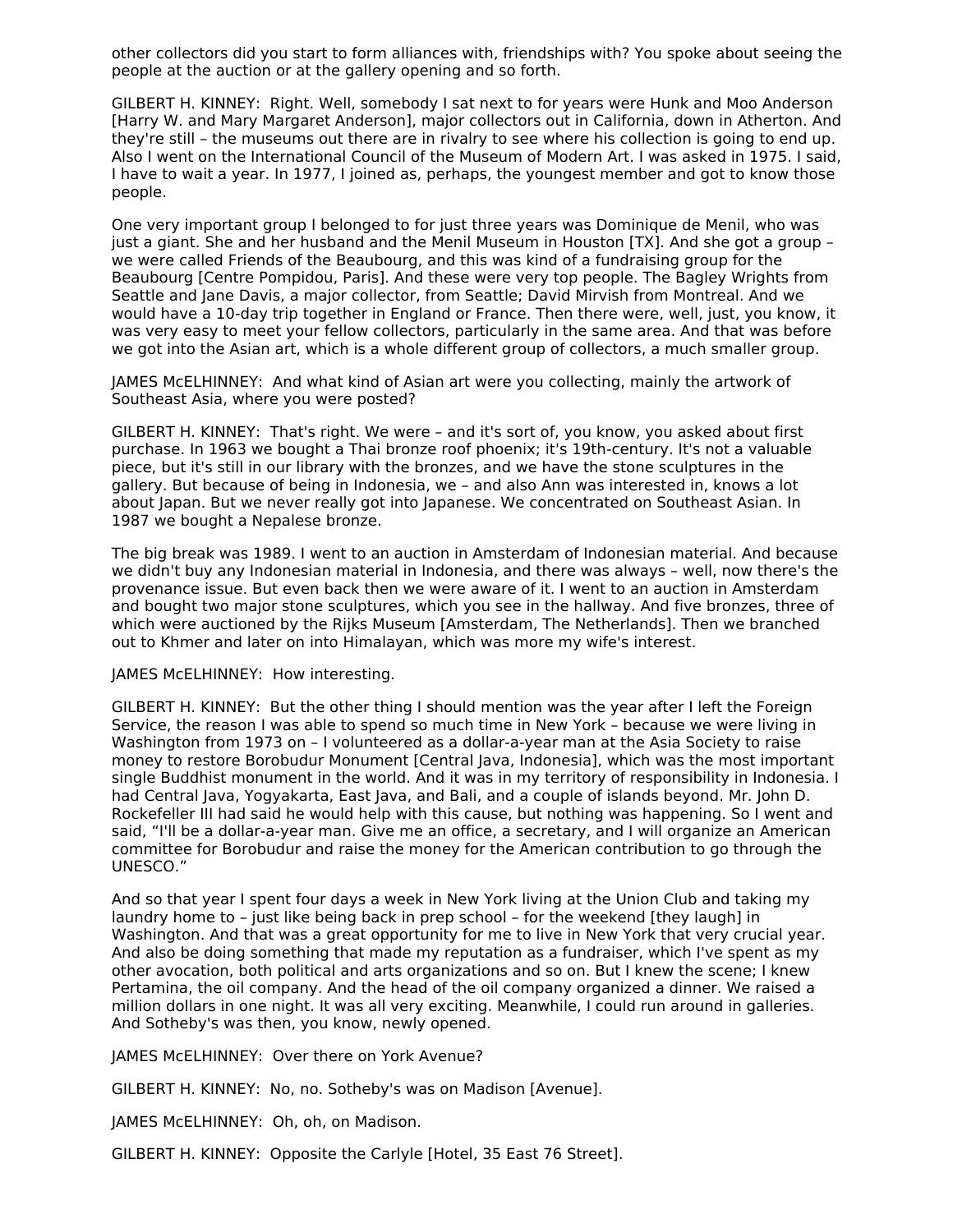JAMES McELHINNEY: Right.

GILBERT H. KINNEY: And the great fun was to go to auction. Sometimes with my wife but mostly by myself. And then buy something and then go across to the Carlyle and celebrate.

JAMES McELHINNEY: That's right. It's up the street where Gagosian [Gallery] –

GILBERT H. KINNEY: Directly across from – yes, right.

JAMES McELHINNEY: – is now in that building. That's right. And then in the '80s it ended up over on York Avenue.

GILBERT H. KINNEY: Right, but much later. Much later.

JAMES McELHINNEY: I was at school then. Yes. With all of these interests in collecting, very specialized fields. I mean things like Indonesian sculpture or thangka [scroll] painting or Khmer sculpture or arts of Asia, where there isn't necessarily a lot of scholarship existing about it. I, for a while, had a passion for Suda and had to learn the hard way how to, you know, how to understand them. So in a funny way collecting turns you into a scholar.

GILBERT H. KINNEY: Well, it does. And actually there is a lot of scholarship, and particularly Ann was more scholarly. Now, she has a Ph.D. in economics.

JAMES McELHINNEY: Uh-huh. [Affirmative.]

GILBERT H. KINNEY: And she's – she wrote, as I've mentioned in my biography I sent you, this book on the sculptures of East Java [Worshipping Siva and Buddha: The Temple Art of East Java. Honolulu: University of Hawai'i Press, 2003], which she spent seven years writing. And we knew collectors in this area in Washington. We were involved with the Asia Society, both down in Washington and here. And, for instance, for the purchases I made in Amsterdam, the Christie's curator was a very close friend – still is a very close friend – of ours. And we were close to the curators here in New York.

And so in those fields you relied more on – you had to talk to other people and read things and so on; as opposed to when I saw Ad Reinhardt, you know, I knew just instinctively what I was looking at and what I liked and so on. So it is true. There's a difference when you get into the more – and frankly, thangkas I left entirely to my wife. But we found out the best dealers, and we would – once we flew - one of the two times I ever flew on the Concorde, we flew over to Paris to meet a dealer and buy a couple of major pieces. And then we had obligations on Monday. So we just went for three days. I'm sorry the Concorde isn't here anymore.

JAMES McELHINNEY: Yes.

GILBERT H. KINNEY: [Laughs] It worked.

JAMES McELHINNEY: Well, I'd imagine with a lot of Indonesian art, a lot of the scholarship is probably in Dutch, which, of course, it was within the colonial realm of the Netherlands. So do you speak the language, read it?

GILBERT H. KINNEY: No, no, no. I don't speak or read Dutch. I did learn the Indonesia language professionally when I was there. But, no, but there is a great deal written in English, and there's books. And as you can see, this is just part, a small part, of our art library. And we have another room in the back where my assistant is part-time registrar, which is just floor to ceiling with books. And there's just, you know, a lot of information.

JAMES McELHINNEY: I'm intrigued because I'm having a look at your library, and it looks like a scholar's study. I mean, I live – my wife is an art historian.

GILBERT H. KINNEY: Right, you mentioned that.

JAMES McELHINNEY: So I live with lots of giant binders full of stuff. [Laughs.] And I'm having a look at the shelf over here behind you, and I see one, two shelves just packed with these things. So I'm imagining that these are your scholarship –

GILBERT H. KINNEY: In line with your question about –

JAMES McELHINNEY: I'm curious about it.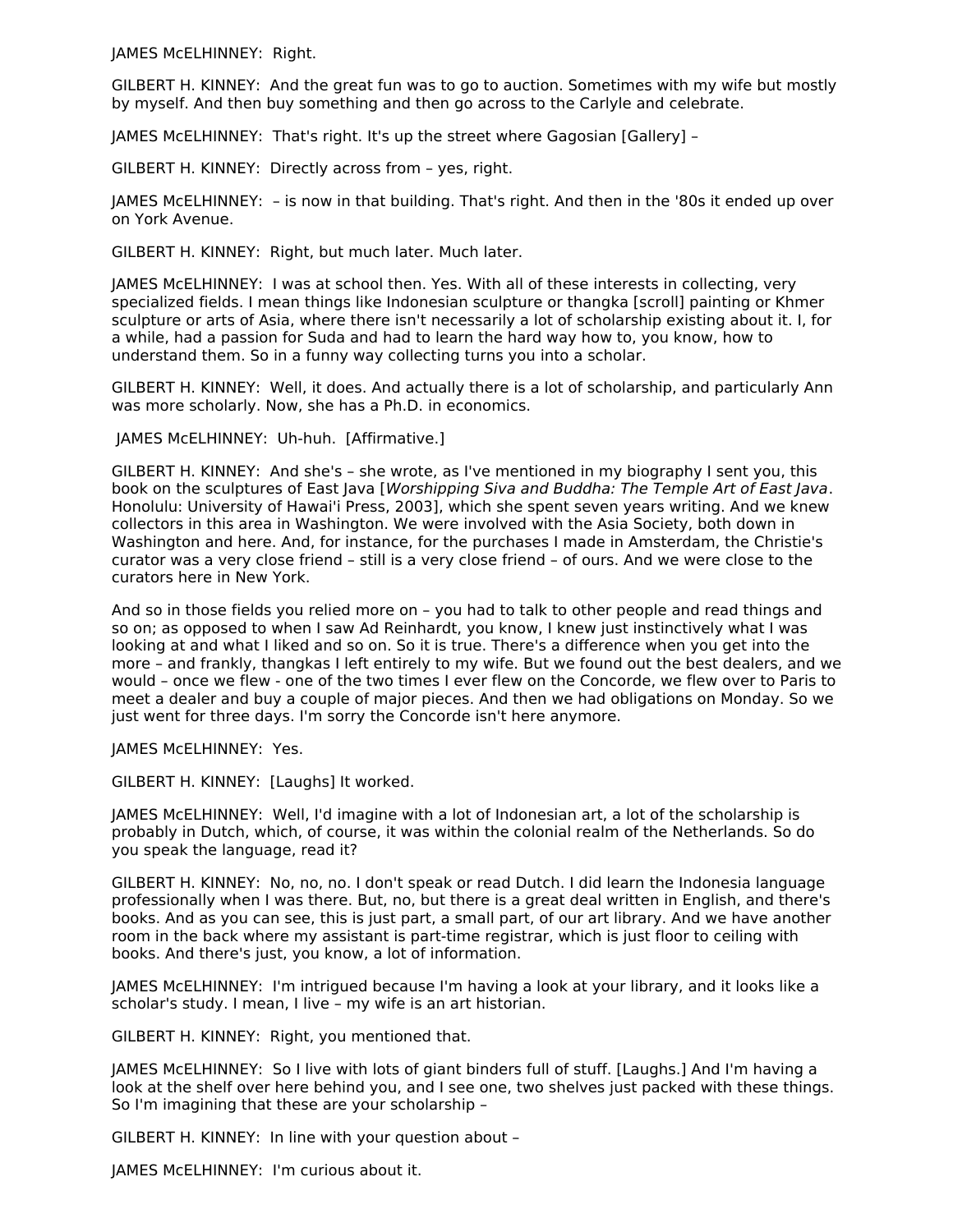GILBERT H. KINNEY: – about who I knew. Somebody who was a childhood friend and his children were - he was a major collector - was William A.M. Burden – you've probably heard of.

JAMES McELHINNEY: Mm-hmm. [Affirmative.]

GILBERT H. KINNEY: And he was a friend. And so when I came to an auction to buy a Franz Kline painting, he said, "Well, you can stay with me, Gil." And so I stayed with him and had dinner in his apartment just filled with great art, which certainly gave me an added incentive to bid on this pretty major work. And I said, "Well, how do you keep your records?" And he showed me these books. And this is what I have done, and you'll see there are –

JAMES McELHINNEY: It's a whole catalogue.

GILBERT H. KINNEY: Well, a catalogue with the information on the left and the reproduction on the right.

JAMES McELHINNEY: Okay. So –

GILBERT H. KINNEY: This is a very minor little work.

JAMES McELHINNEY: Oh, I see it right here.

GILBERT H. KINNEY: Right there. You see, there it is. Now here is the Kline. And this – you know, that's the study. I guess the Kline, which I sold, is in another book. But that's the way it works. And in some works, some cases, there's very little about it, and in some cases there's much more.

JAMES McELHINNEY: There's a Mitchell, a Joan Mitchell.

GILBERT H. KINNEY: So every single work is in these books. And just to summarize, I have not made a lot of decisions in terms of purchasing, considering it's 1970 – I mean - what did I say? I mean 1957. I mean, that's 50 years, over 50 years.

#### JAMES McELHINNEY: Yes.

GILBERT H. KINNEY: But I totaled it up, and we have bought 604 objects. Currently in the collection are 377; 223 have been de-accessioned. Part of this is I had some income I could spend on this, some assets. But I wasn't a wealthy man. And as I went through life, and particularly after I left the Foreign Service, I was not earning a salary. And so as I purchased art, as our tastes changed, I de-accessioned.

But it was not that art was an investment. People always ask about that, and I think it's a terrible term. It's apparently quite prevalent recently. But, you know, people have come a cropper that have been major collectors, like that Swedish man went bankrupt. Tastes change and so on. It's not a good idea in the first place. But it's – but I've passed up things which I knew were very reasonably priced. But it wasn't something I wanted to acquire or hang, and so I didn't buy it.

But it's also a matter of your upgrading, your tastes. Or changing. As I say, we started very conventionally with the Utrillo, Chagall, and [Maurice de] Vlaminck. They are not giants. Well, Chagall has a special following. But, you know, compared to Rothko, Pollock, and de Kooning, there's quite a difference. But also we have bought – we've liked to help local artists. So living in Washington, I made a list. We had 27 different Washington artists, very few of whom you would've heard of. There's a very active – always has been – an active art scene, but it's not New York.

JAMES McELHINNEY: But it's the Color - they refer to it as the Washington abstraction – the Color School.

GILBERT H. KINNEY: Well, the Color School I did buy. I had a major Morris Louis. Almost as big as the Mitchell. And we had – let's see. I never bought a [Kenneth] Noland. I'm trying to think of the other ones.

JAMES McELHINNEY: Gene Davis?

GILBERT H. KINNEY: Gene Davis. I had one – I liked, knew Gene Davis. Liked him. Had a painting, but eventually sold it because it was large. And many of them we gave to the Corcoran Gallery or gave to art auctions. Same way in Maine, where we summer; we have 24 Maine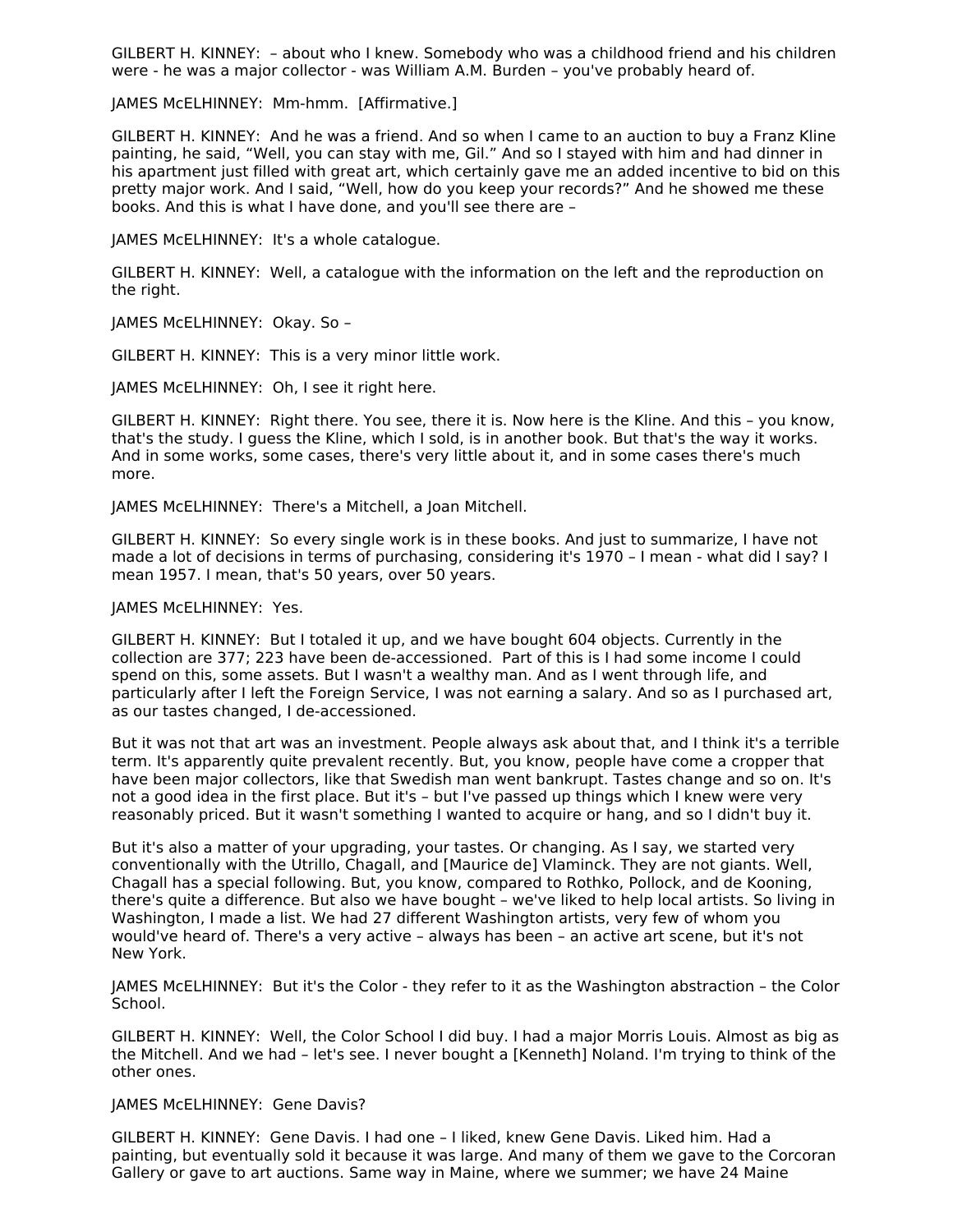artists. Again, not big names at all. But most of those we've kept. And Maine, of course, since the early 19th century, has been a great place for artists. And you can make wonderful acquisitions there for a few hundred or a few thousand dollars even today. Very good works.

JAMES McELHINNEY: Where do you go in Maine?

GILBERT H. KINNEY: We go to Mount Desert Island.

JAMES McELHINNEY: Oh, yes. Sure, sure.

GILBERT H. KINNEY: And there are a few art people: Allan Stone was up there. Richard Estes is up there. Major Washington collector Mitch Rales has just moved there.

JAMES McELHINNEY: There's a sculptor out on Cranberry Island, [Philip] Grausman, does these giant heads.

GILBERT H. KINNEY: Oh, yes. There is an exhibition at the Portland Art Gallery of artists from Cranberry Island, as we speak. It opens very shortly. I hope to see it.

JAMES McELHINNEY: It's a wonderful part of the – I used to go there as a kid, actually.

GILBERT H. KINNEY: Oh, really.

JAMES McELHINNEY: Every summer, yes. Where on the island is your place?

GILBERT H. KINNEY: Well, Northeast Harbor originally.

JAMES McELHINNEY: Oh, okay. Right.

GILBERT H. KINNEY: And then in the late '80s, I bought a big piece of property on Blue Hill Bay in Pretty Marsh, looking at Blue Hill.

JAMES McELHINNEY: Over on the western, wild half of the island.

GILBERT H. KINNEY: Yes, the quiet side.

JAMES McELHINNEY: The quiet side.

GILBERT H. KINNEY: The quiet side.

JAMES McELHINNEY: The non-tourist side.

GILBERT H. KINNEY: Not Bar Harbor, the opposite of Bar Harbor.

JAMES McELHINNEY: Right, right.

GILBERT H. KINNEY: And we have almost only Maine artists there. And interesting, we decided we wouldn't have any abstract art there. Everything we have is figurative.

JAMES McELHINNEY: So did you buy people like [Neil G.] Welliver and Rackstraw Downes when he was there?

GILBERT H. KINNEY: Yes.

JAMES McELHINNEY: Porter?

GILBERT H. KINNEY: No, no. Those were really Welliver and some lesser-known people. But also, like my favorite artist, Malcolm Morley, my favorite living artist, did a painting which I bought just two years ago, Port Clyde [1993]. So I bought that at auction and hung it up. We have a second little home up there that we've – gave us an opportunity to get things out of storage and so forth, put up.

JAMES McELHINNEY: So when you are collecting regionally, do you go to dealers? Or are you acquainted with the artists? Do you ever acquire things from the artists?

GILBERT H. KINNEY: No, we know – we really buy them from art galleries in either Northeast Harbor or down the coast. And there are some very good art galleries. And we do know a few of the artists, the photographers that work there. But just kind of casually. I mean, they're not close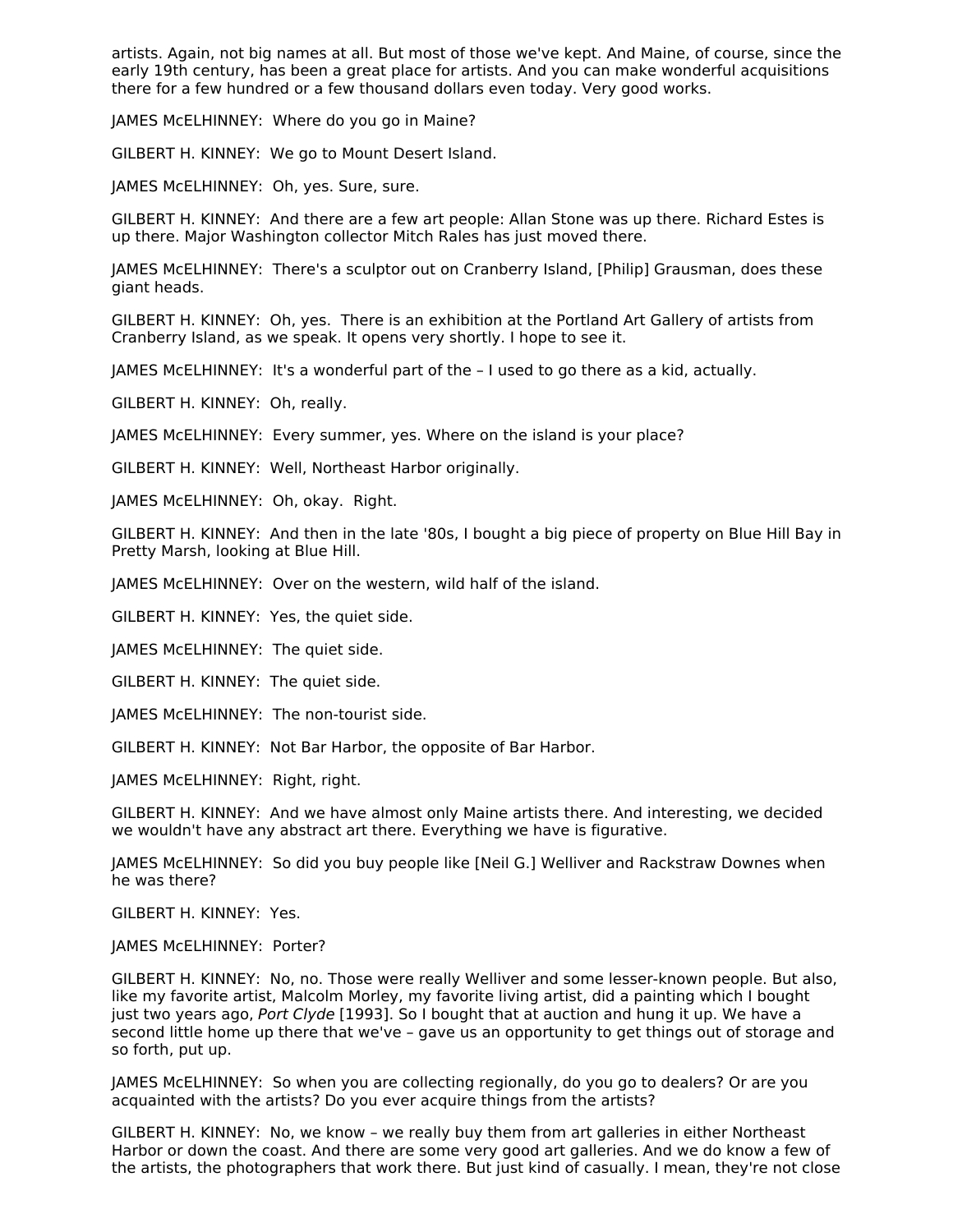friends. We enjoy talking to them. But again, my focus is really on the works and not meeting the people so much. Except for the few. I can talk about the few artists that, aside from Ad Reinhardt – and that may be saved to another day.

JAMES McELHINNEY: We can talk about that the next time. But just to –

GILBERT H. KINNEY: I've met Malcolm Morley, and I have 14 Morleys. He's the most depth, after Ad Reinhardt. And we met him a long time ago through Xavier Fourcade, who is my favorite dealer. Maybe we want to talk about dealers versus –

#### JAMES McELHINNEY: Sure.

GILBERT H. KINNEY: And because I think it's very important. I haven't done – analyzed – what was bought at auction as opposed to what was bought at dealers. And there's probably more weighted on the sell side at auction, because I find consignment is difficult because – with living artists – because the dealers want to sell the latest work, and the artists want to sell the latest work. And you may have what I may think is a superior work from five, 10, 20 years ago.

But that's apt to stay in the back room while the new work is out front. But anyway, Xavier Fourcade was a giant in the field. And I forget how we first met him. But we became very close friends. And he had a broad taste, and he introduced me to de Kooning and also to Joan Mitchell and a number of other people. And he was really a close personal friend. And I can't say that he was almost alone – we met [Sidney] Janis. We knew [Leo] Castelli. I like some of the older ladies, like Joan Washburn, who is still around and was honored by the Archives. She was and remains a friend. And we did buy a couple of important works from her years ago.

But back to Morley, he's a fascinating character. As you probably know, he was imprisoned at the age of 16 for stealing a loaf of bread. I mean, a [Charles] Dickens story. And he learned to paint, draw and paint, in prison. And then he got out, and he got to America a few years later and is now an American citizen. And it's amazing. He got the first Tate award for contemporary art.

#### JAMES McELHINNEY: The Turner Prize?

GILBERT H. KINNEY: The Turner Prize, yes. Which was quite astonishing, given his background. And I'm just checking to see the first Morley - I guess it's the best Morley - The Sky Above, the Mud Below, bought in 1985 from Xavier Fourcade. And a few months later it was in the Carnegie International. It's the large painting hanging in the dining room. And then subsequently I just liked his work and kept buying it. When Fourcade died, he went with Mary Boone. So I got quite acquainted with Mary Boone and did some business with her. And then if things came up at auction, I would buy them at auction. But he was a real character. I think he's on his fourth wife now. One of them committed suicide.

JAMES McELHINNEY: Oh, dear.

GILBERT H. KINNEY: It was never – and he was really a wild guy. But now he has a lovely wife and has settled down. His collection is all being digitalized and put on computer.

JAMES McELHINNEY: Not bad for a ruffian who learned to draw at her majesty's pleasure, as they used to always say.

GILBERT H. KINNEY: Right, right. Yes. And the other artist I knew was – is – also a wild character was Joan Mitchell. Again, met through Fourcade. And we actually visited her in France a couple of times.

JAMES McELHINNEY: She's at Giverny, right? Near the –

GILBERT H. KINNEY: Yes, right. Where –

JAMES McELHINNEY: [Claude] Monet. What I like to call "Club Monet," because you'd go into the studio, and it's a gift shop. Yes.

GILBERT H. KINNEY: Right, right. Yes. And we visited Mitchell there, and we had lunches in Paris with her dealer. I really got acquainted with her because I was very active at the Corcoran Gallery. And Nick Serota curated a show of her work which opened at the Corcoran. Ann and I had a dinner for Joan Mitchell, and we invited some of the VIPs in Washington. Gifford Phillips I put on one side and Zbigniew Brzezinski on the other side of her. And, of course, she drank like a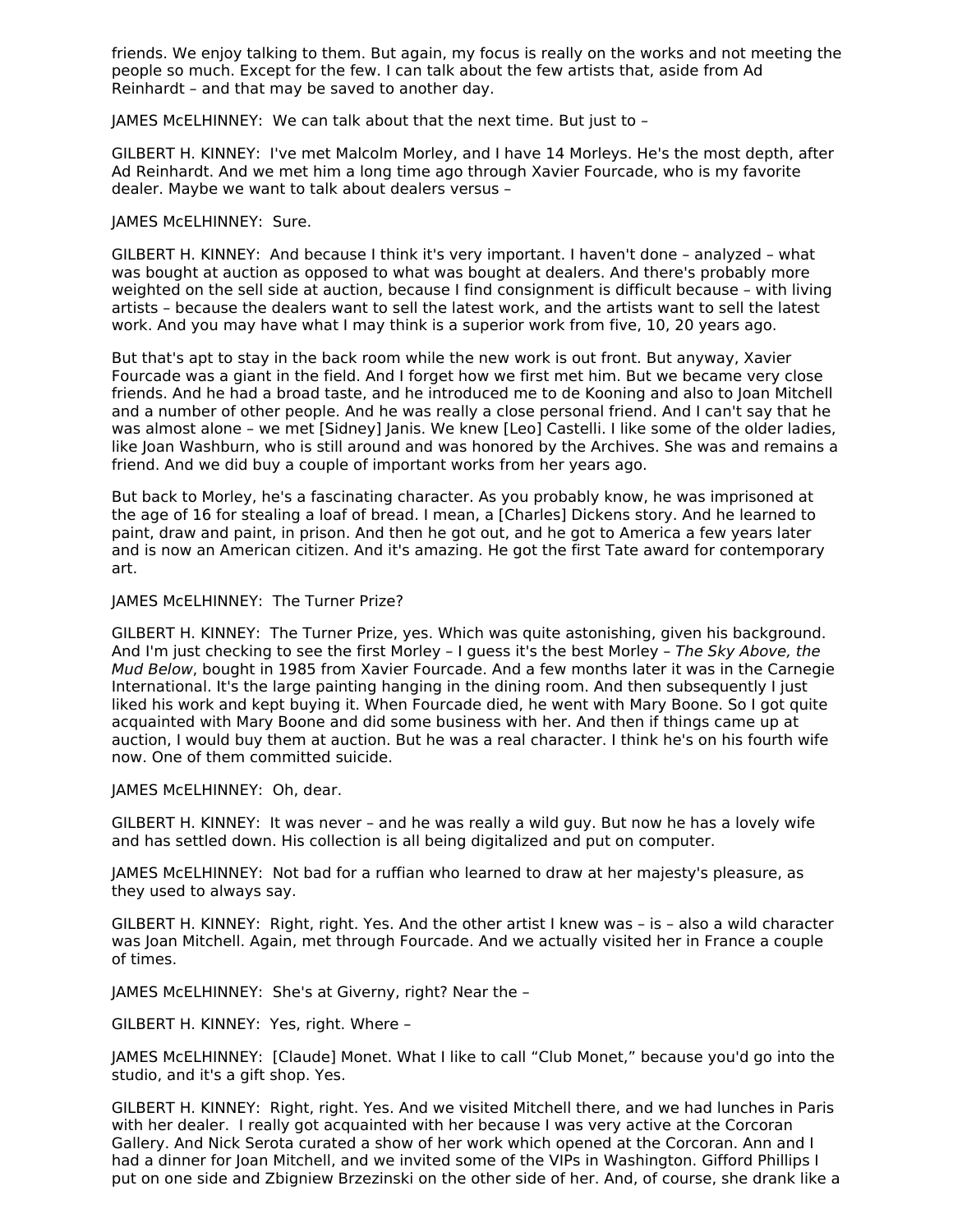fish and misbehaved.

JAMES McELHINNEY: Good for her. [Laughs.]

GILBERT H. KINNEY: And it was the usual scene. But she was a great, great artist. So I had, I think, four paintings of hers. One was too big to get in the apartment, unfortunately; I had to sell it. But that triptych, I think, is just fantastic.

JAMES McELHINNEY: Outstanding.

GILBERT H. KINNEY: So that was another artist I knew. But there were very few. And the other thing, I mean, now, since I'm on the board of the Yale University Art Gallery, we know Carol Lewitt, Sol Lewitt's widow, and Bob Mangold.

JAMES McELHINNEY: Yes, who's an alumnus.

GILBERT H. KINNEY: He's an alumnus. And yes. And the seminar yesterday, the symposium, they were talking about the greatest class that ever attended art school was Chuck Close, [Richard] Serra, [Robert] Mangold, Lewitt. It was '62 to '64.

JAMES McELHINNEY: Sixty-two to '64. Yes.

GILBERT H. KINNEY: You know that –

JAMES McELHINNEY: Rackstraw Downes.

GILBERT H. KINNEY: Rackstraw Downes.

JAMES McELHINNEY: Janet Fish.

GILBERT H. KINNEY: Janet Fish. The lady who died tragically, the sculptor, you know.

JAMES McELHINNEY: Oh, Eva Hesse. Eva.

GILBERT H. KINNEY: No, Nancy Graves, I think.

JAMES McELHINNEY: Nancy Graves, right. I'm sorry. Not Eva Hesse, no.

GILBERT H. KINNEY: And so that's fun, too. I don't mind talking to artists. I just enjoy not in the –

JAMES McELHINNEY: Well, you're talking to one now, so – [laughs.]

[END MD 01 TR 01.]

Well, how would you compare the kind of conversations you have had, or have and still have, over the years with dealers – how do your conversations with dealers shape your taste, shape your approach to collecting or just art in general versus how your conversations with artists influence? I mean, how were you influenced by either, and are you able to contrast?

GILBERT H. KINNEY: Well, I would say very little by either.

JAMES McELHINNEY: [Laughs] Oh, okay.

GILBERT H. KINNEY: I, basically, because I take four or five art magazines, I read books, I visit museums, exhibitions all over the country, I sort of discover – well, I see somebody, a dealer – go back to the dealer. The dealer is having a show of an artist I'm interested in. I usually see an ad in the magazine the month before. A little tip I have. I have a number of tips, which I'm going to put in my book about how to – tips on buying and collecting. But one of them – I'll give you two of them right off the bat.

One of the means, you get a notice from the gallery. They choose a painting – it's primarily painting; it could be sculpture – that they have pre-selected. They think – in some cases it's the work that photographs the best. But usually it's the work they consider the best. I go to the gallery; I want to look at that thing, that work, first. And I have bought a number of works like that. A Hans Hofmann from André Emmerich. That's another dealer I knew fairly well. But André, for some reason, didn't make much fuss over me, and we were kind of bouncing around. And we bought some pre-Columbian and so forth. And strangely enough, you know, I never did a lot of business with him after a few years, although we remained friends. But anyway, so I would see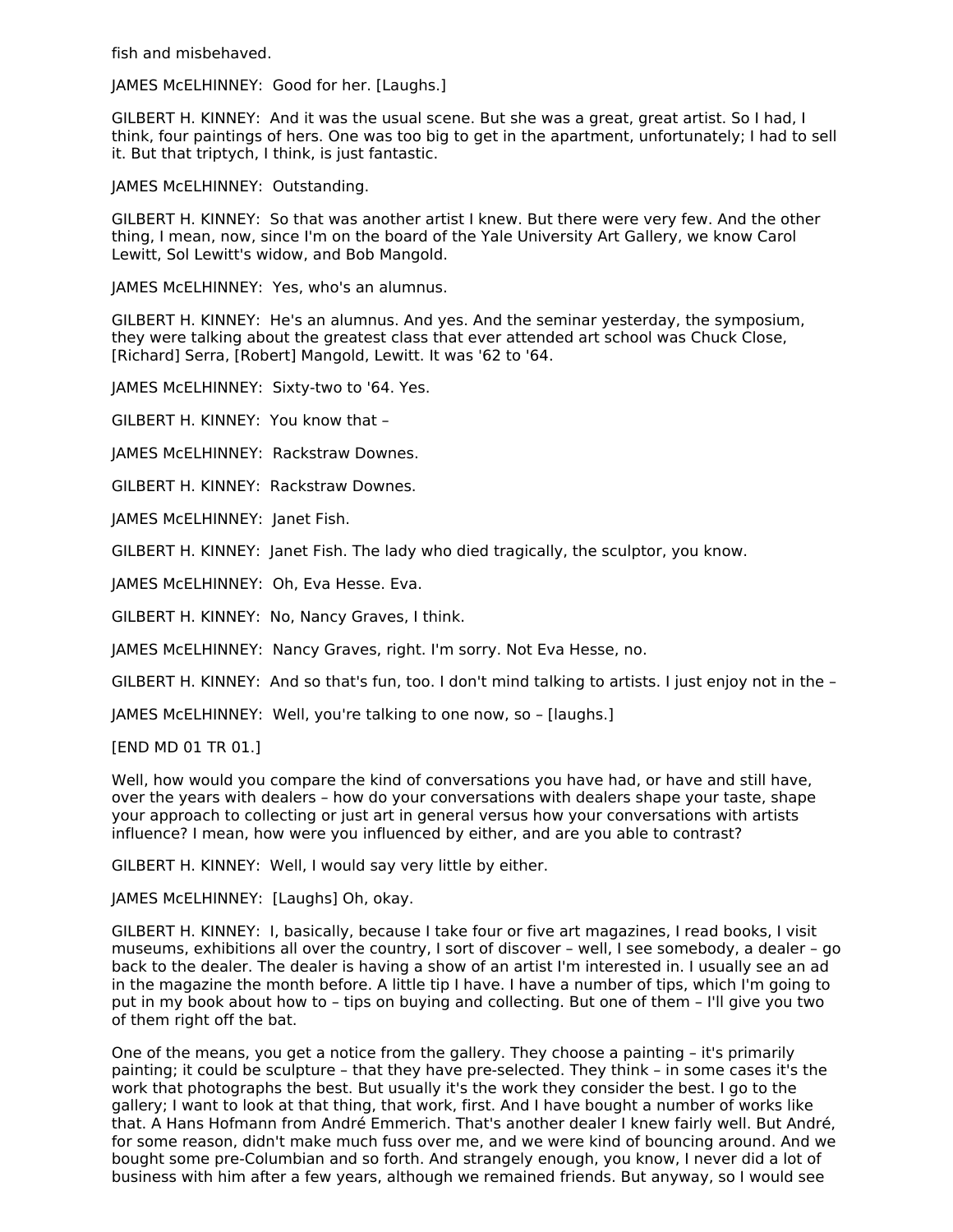this notice. Or I would see their ad in the magazine. And I've even called up out-of-town galleries and asked about a work that they advertised in their magazine. But I've had a general idea.

And the major dealership that I dealt with was Marlborough. And that leads to another discussion. I would only say, at Marlborough, the person I dealt with was a very good friend, whose wife worked at a jewelry store. But he also had worked at a jewelry store and was not especially knowledgeable about art – it wasn't Pierre Levai.

#### JAMES McELHINNEY: Right.

GILBERT H. KINNEY: Jack Mognaz was a lovely fellow and a good friend, who came up to Maine and took us to see [Alex] Katz's studio, Welliver's studio, had lunch, and so on. So that was fine. I'm comfortable not dealing with the head guy, who's trying to convince me to buy something. I just want to see what they have. And that's been sort of the relationship. But I keep very much track of what's coming up.

Then with the auctions, of course, it's a totally different situation. And I like auctions. And I like to go in person if I can. If I can't, I'm quite confident bidding on the phone. And I have a theory of bidding, and that's why Yale asked me, like I did the other day, to go with the curator and bid on the work for them. Because I know how to bid, and I'm pretty confident.

But, for instance, this work - which is the latest thing I bought at auction, which is back to our Southeast Asian field - I happened to be in Maine when it came up, and I'd seen it. And so I had to bid on the phone. And I did. And my wife – maybe I shouldn't say this – but said, "Oh, it's getting over the – you'd better stop." I said, "I have a sense of it. I'm going to bid one more time." And I got it. And that's often happened. I just kind of have a sense.

And when I bought Port Clyde - this is an interesting story about Morley and auction. I went down, and it went for five times what I was buying Morleys for 15 years ago, of course. And even though he's not a Richard Prince or a [Jean Michel] Basquiat or somebody. But I went to the auction, and it was the end of the day. It was a long day, and it was the afternoon sale, where I used to be able to pick up some things very reasonably. You know people will – well, I looked around the room. There wasn't anybody I knew in the room. And I thought, oh, boy! Here's my chance. And so, you know - but then, of course, the auctioneer bid up to the reserve. And then finally I jumped in at X. And I thought, boy, good, I've got this. It's below the highest estimate. Or they're maybe at the highest. The phone rang. My heart sank. Because nowadays most bidders are bidding on the phone. They're either abroad, or, you know, they have – they're up in a booth or something. Anyway, this wasn't an unusually expensive article, but it was \$150,000, something like that. So anyway, the phone bid. So I bid again. Boom! Bid it again. So then I bid and waited. Of course, the auctioneer sort of waited, waited. Nope. Yours. Paddle number, please. Okay.

So I rush back home to call up Malcolm and tell him, "I've got it!" He said, "I know you do." I said, "How do you know I do?" He said, "The under-bidder just called me up furious that he lost out to somebody in the room. He was on the phone." I said, "Well, who was that?" He said, "It's my dealer in Europe, in Belgium." I said, "Well, you're fortunate, Malcolm. It's in my collection. He'd have to ask 50 percent more. Forget about it."

JAMES McELHINNEY: That's an interesting story because in a few of the conversations I've had with dealers, there's a certain amount of unhappiness expressed by the fact that they have to now compete with collectors on the auction floor; whereas I think historically the auctions were seen as, like, a wholesale opportunity and then come to the gallery. But the collectors like you seem to really like the sport of auction.

GILBERT H. KINNEY: Oh, well, but, I mean, going back to my first one in '74.

JAMES McELHINNEY: Right.

GILBERT H. KINNEY: And then I was at the famous [Robert] Scull sale [Sotheby's, 1986], and you know. But we were there at least in that – they must be looking back to the early 20th century and 19th century. And I think it's true out in the boondocks.

JAMES McELHINNEY: Right.

GILBERT H. KINNEY: And Yale has bought a number of things, including some fairly pricey, you know, miniatures from an auction house, Skinner, in Boston.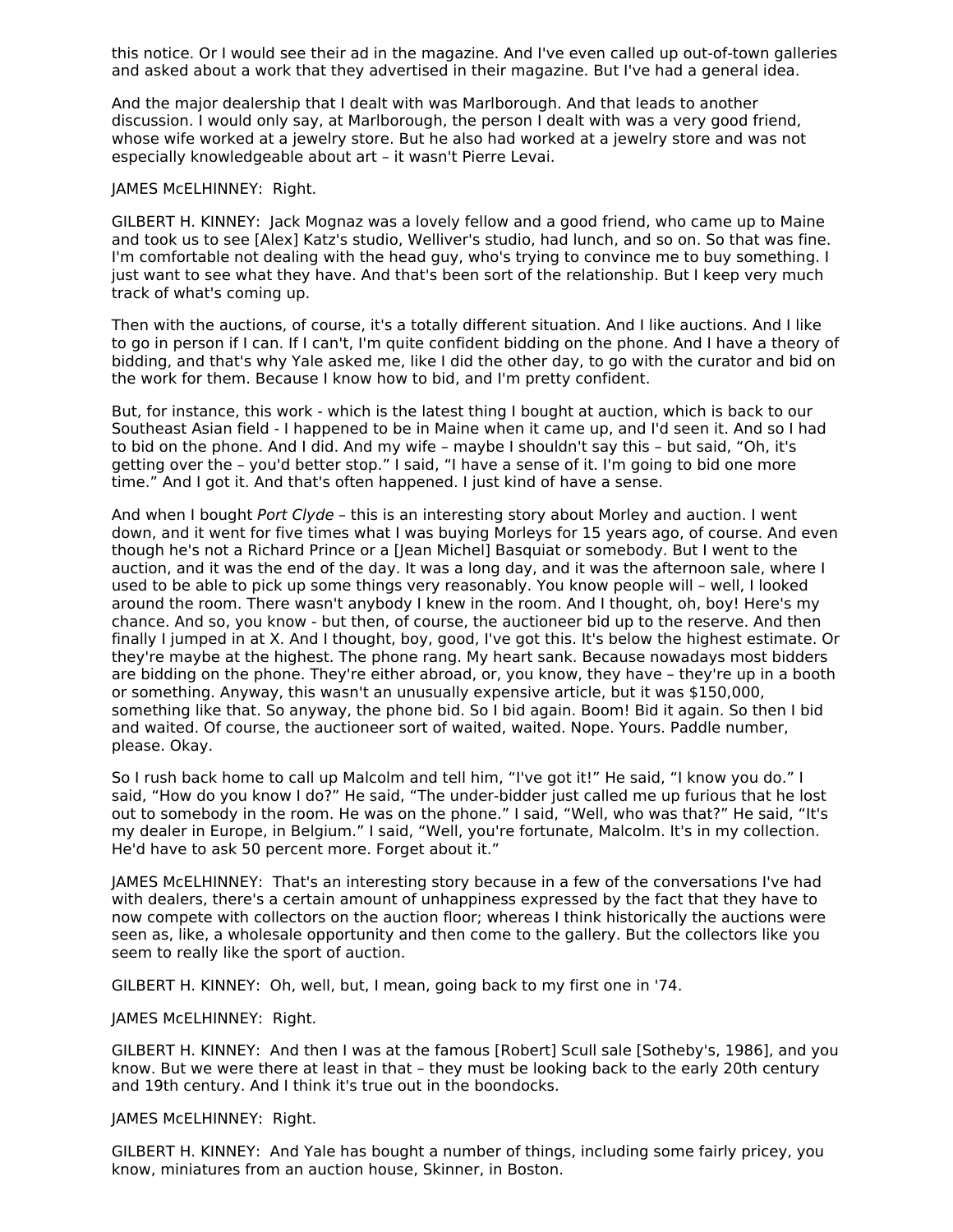JAMES McELHINNEY: Oh, Skinner, yes.

GILBERT H. KINNEY: Skinner. Well, and they asked the committee to approve a sum way over the estimate because they think it's ridiculously low. And most of the time we've gotten it just a little bit below that. But anyway, the New York auction, you know, and now they have the Internet. My experience in what I've gone to since Internet bidding is they never get anything worthwhile. People are just looking for some bargains.

JAMES McELHINNEY: Well, you have to see the piece, I think, you know.

GILBERT H. KINNEY: Well, sure. But everybody buys with JPEGs, which is a phrase I didn't know till a couple of years ago. You know what a JPEG is, probably.

JAMES McELHINNEY: Yes, you look on the website. You click on a thumbnail, and there's your JPEG. But it's not the same as being in, you know, the gallery and seeing whatever itself, no.

GILBERT H. KINNEY: I don't think so.

JAMES McELHINNEY: But perhaps because a lot of the people who were buying were buying speculatively and not buying out of taste or out of some kind of vision, like you spoke about earlier, and having an eye; they're buying it because they think they're going to buy it, they're going to hang it on their wall, and in a couple of years they're going to –

GILBERT H. KINNEY: Flip it, yes.

JAMES McELHINNEY: – flip it, and they're going to make more money, and then they're going to buy other stuff.

GILBERT H. KINNEY: Oh, yes. Well, you read the MaGravy article.

JAMES McELHINNEY: Right, right. And Holland Carter a couple of weeks ago in the [NewYork] Times.

GILBERT H. KINNEY: Yes, right.

JAMES McELHINNEY: Arne Glimcher in the [Daily] Beast and other, sort of – but a lot of people are talking about how art as an investment was really something that degraded taste in a way. Is that fair to say?

GILBERT H. KINNEY: Well, I think – I don't think it changed the true collectors. I think it did, well, it did sort of give a bad image. I don't know whether I would say degraded. I just felt that that was nothing that I or most of the serious collectors that I knew, you know, ever was a factor.

I will say I have a theory about collectors, which is borne out by the numbers I give you: that some of the major collectors I know have never de-accessioned a work. They have thousands of works. And it'd be great if you were super rich and you can have thousands of works. But I tend to tease them a little and say, Have you learned nothing over your 30, 40, 50 years of collecting? Has your eye not improved? Have you never made a mistake?

And, you know, if you have unlimited resources, you don't have to think about that. But in the first place, I don't believe in having a lot of things in storage. I have maybe 40, 50 works in storage now, and we rotate things. And we have, you know, several homes - only three, really. Plus one that I've given to my daughters. So we can show a lot of things. And these little bronzes like this, you can always have more of those. But I find, then, some people, you know, are much more selective. Maybe their tastes change, or maybe they decided that some things are really more permanently worthwhile than others.

JAMES McELHINNEY: So you do make a distinction between buyers, collectors, and accumulators?

GILBERT H. KINNEY: Yes, I would say so. Yes. But the accumulators - I wouldn't, you know -can be people with great taste and great resources. But it's somewhat different. I think most people have to make choices in life, and you'll probably see some making some choices now they didn't expect to make.

JAMES McELHINNEY: Well, perhaps some collectors have a kind of serial passion, you know, like people who might start out collecting coins or stamps, then move to prints, or they move to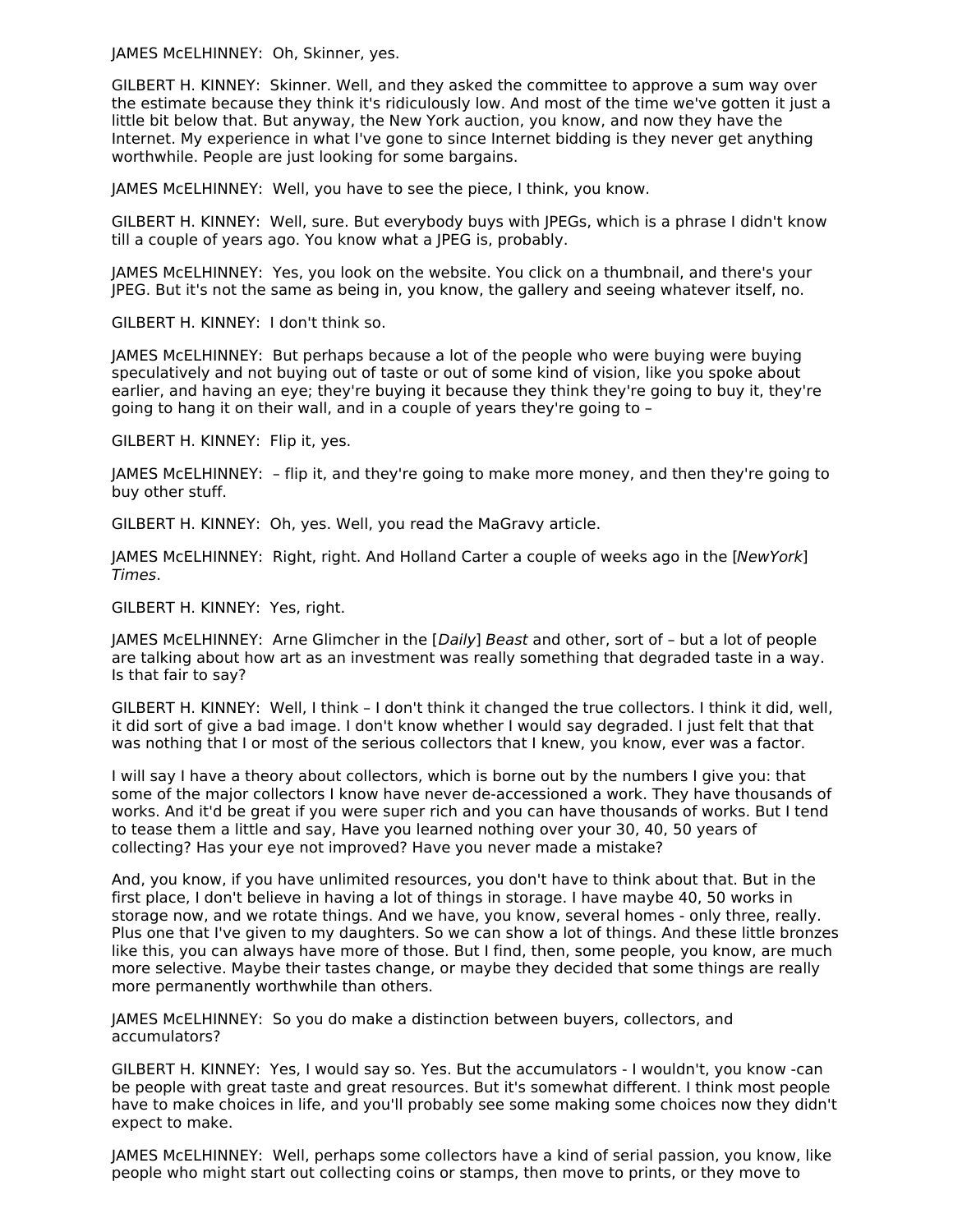porcelains, and then move to sculpture –

GILBERT H. KINNEY: Right.

JAMES McELHINNEY: – painting, photography. And might collect for a period of time one thing. And then move on to another thing.

GILBERT H. KINNEY: Well, and I think that – I know some of the younger people I know - prints are a good place to start. I just never got into it, with a couple of exceptions, one of which was my [Andy] Warhol Maos, which I sold recently. [Laughs] And the other thing, a set of prints, I gave to the Corcoran. And photography is a good area to start. And then I never collected drawings. I know there's a good argument for drawings, and people that collect drawings really say, this is how you understand what the artist is about and so on and so on. Well, one issue there is you can't show them very much. You have to keep them away from the light.

We knew [Abram] Josephovich, a great drawing collector in Switzerland. We went and visited him once. And he took out drawers and drawers and drawers and looked. But I, you know - that didn't interest me. And so I moved directly into painting and sculpture, which I found was for many years unappreciated and still is somewhat. And yet there's a great, great variety in it. And I think it's very enjoyable. And it's tactile. And, you know, you can have fun with this figure. You can't go to a museum and touch the sculptures. And sculpture is basically tactile and wants to be touched. So that's another reason you see Max Ernst in the hall and [Barry] Flanagan, in addition to the Indonesian stones.

JAMES McELHINNEY: Well, sculpture just because of its, you know, the dimensionality, the weight, and just simply the cost, it's just much more expensive for sculptors to make what they do.

GILBERT H. KINNEY: Right.

JAMES McELHINNEY: And it takes longer and is harder, I think, in a lot of ways than painting, which is addressing that one surface.

GILBERT H. KINNEY: Right.

JAMES McELHINNEY: But, yes, it does seem like it. A lot of drawing collectors I interviewed, a couple like Eugene Thaw and Richard Gray, who have wonderful collections, and expressing an appreciation for that insight into process that one gets from looking at drawings.

GILBERT H. KINNEY: Yes.

JAMES McELHINNEY: Do you have any outdoor sculpture at any of your other homes?

GILBERT H. KINNEY: Well, we had a very important sculpture garden in Washington.

JAMES McELHINNEY: Okay.

GILBERT H. KINNEY: Which was the Voltri XII I mentioned, David Smith. Which incidentally was the poster for the opening of the East Wing [National Gallery of Art]. So it was –

JAMES McELHINNEY: Oh, that David Smith.

GILBERT H. KINNEY: Yes. That David Smith. [McElhinney laughs.] Which is now owned by Charles E. Schwab. Because when we moved to New York permanently in 1997, we had to sell the Georgetown property and sculpture garden. So I sold the Voltri XII. I sold Tony Smith's Gracehoper [1971], which is the small – the medium-sized. The large version is outside the Detroit Art Institute. I sold something I regret, and I don't regret many things, but maybe next time we'll talk about another major thing I sold but I don't regret so much. But it was de Kooning's Clamdigger [1972]. That was a wonderful piece. And that – so there were these three. Plus a [Anthony] Caro and a George Rickey. His structure is steel; it goes like that. Anyway, the Clamdigger we tried in the living room here, and it just didn't work as well as it worked in the garden. But in hindsight, I'm sorry I sold that.

There's always a problem of, if you have things and you get approached by dealers – I had a [Alberto] Giacometti Femme de Venise I bought a long time ago. And when Arnold Herstand opened his gallery here - and he was a friend - he borrowed it. And I found that's a fatal error unless you're willing to sell something. Because you will get an offer you can't refuse. A Swiss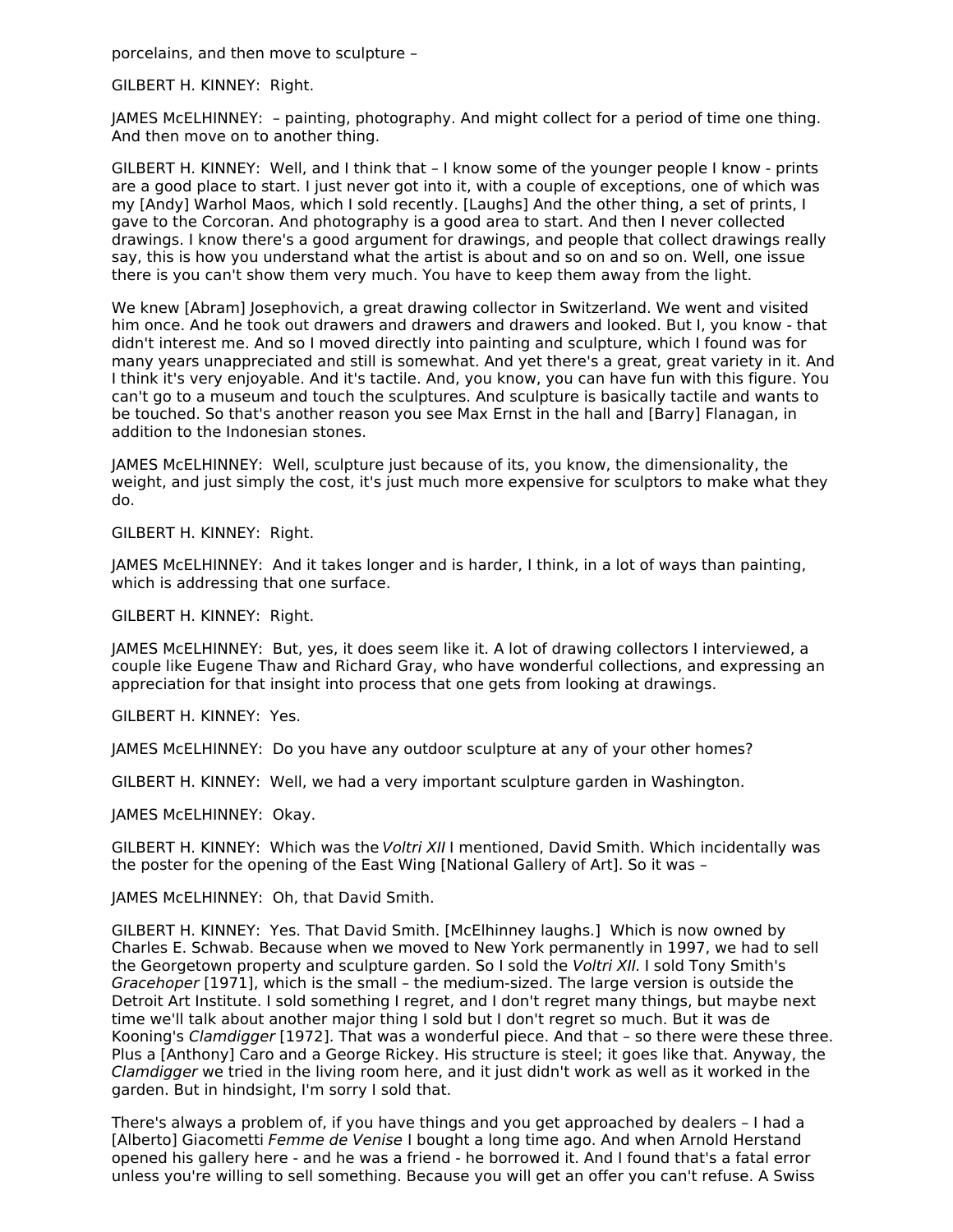collector flew over here twice. I was offered something multiples of what I'd paid for it. Fortunately, although that is a far more valuable piece than what I replaced it with, the Flanagan, but I really enjoy this Flanagan. And this Flanagan is special because it has, as you may have noticed, a stone base. So it is not a multiple. I'm not a fan of buying multiples in most cases. And here is something you may not have noticed: the David Smith Ridge Runner [1953]. So I still have one David Smith. And another David Smith I traded long ago on a Pollock. But maybe next time we'll talk more about the individual items of art.

JAMES McELHINNEY: Yes, that would be great. And other artists and more stories about the dealers and, you know, we – I guess we carried the chronology up somewhere into the 1980s.

GILBERT H. KINNEY: Right, right.

JAMES McELHINNEY: And now we can explore the last decades of [inaudible].

GILBERT H. KINNEY: Yes. And, you know, it's funny how you surfaced, you know, belatedly on the art world. Of course, I had all these connections with the Archives and the AFA [American Federation of Arts], both of which I chaired, and with the Corcoran Gallery, where I was once acting director for a year till they found Peter Marzio. But then in all the art lists, I was looking back - fortunately I'm just a pack rat and saved, you know, art magazines back to – but then I found – one day a few years ago, I went to Mary Boone's, who has them all. I said, Why am I saving them? But then I've been working with my part-time registrar to go back over the magazines, tear out what I want, and so on. But they do these lists of the collectors. And I was in the list from 1987, the top hundred, through 1993. And then for two years – that's the top hundred in American Art and Antiques [now Art & Antiques] - and in 1992 and [199]3, I was in ARTnews in the top 200 in the world. And, you know, I would be off the radar now. But this was –

JAMES McELHINNEY: Although in another year you may be at the top of the list again. [Laughs.]

GILBERT H. KINNEY: [Laughs] Well, hardly. But that's sort of based on what have you bought lately? And anyway – but it's been fun. And it's a passion, obviously. And you really –

JAMES McELHINNEY: Well, it seems like the way you were talking about you going to see the collector in Switzerland and him having, you know, all the drawings in the flat files,, it seems to me that you like having your art in the environment. That's sort of a criterion for you. You know, that it's part of your everyday experience.

GILBERT H. KINNEY: Oh, absolutely. It's like living in a museum. And I'll say both my children are interested in my art. And Ann, my wife, has been interested from the beginning. And we have a very good relationship. I basically make the decisions, except she is more expert on the Himalayan, for example. And equally on the Southeast Asian. She doesn't have a veto. But if there's something that she really doesn't like living with, I will generally sell it, and one case I particularly regretted. It was a little Barnett Newman. But anyway – and the colors, too. I mean, she loves celadon. And you've seen our bedroom; almost everything is celadon. I'm sort of partial to Yale blue [they laugh], which appears. And it's funny. I had a – and she doesn't like brown. And so we had a brown [Joan] Miró over the bed, and that went with some other things on a deal I'll talk about next time. And that's a factor. But I do.

And my daughter worked 11 years at Christie's, my older daughter, Sarah. And she and I did a lot of purchasing together, because Ann was still in Washington, basically. And my younger daughter is interested, has some work I've given her. And then even my Indonesian houseman - I brought back from Surabaya, and worked with us for, for us, for, oh, almost 20 years - took a course at the Corcoran [School of Art]. So even he, who had three years of schooling, kind of got – by osmosis he got an interest in art. So I think you develop that. And I think that was the other thing, living in New York - I should say my parents, you know, went into antiques. But I did go to the museums with them.

JAMES McELHINNEY: Where did you grow up, here in the city?

GILBERT H. KINNEY: Yes, 765 Park.

JAMES McELHINNEY: Oh, okay.

GILBERT H. KINNEY: A block away. So I'm home.

JAMES McELHINNEY: So this is home turf.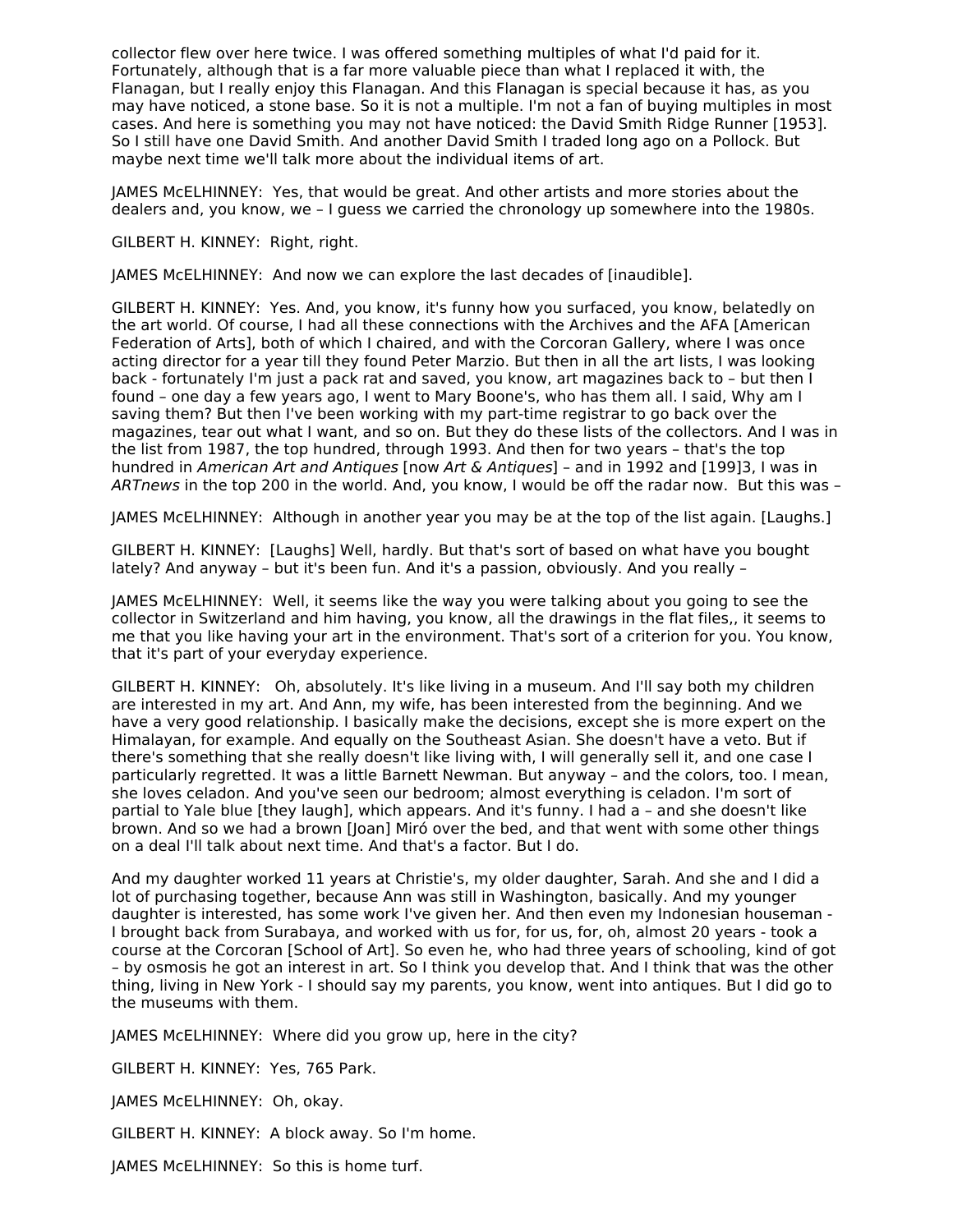GILBERT H. KINNEY: This is home. And so, I mean, it's a great advantage to grow up in the city, with these cultural resources. And as I say, I don't know how I happened to - somehow I found, you know, these books from MoMA when I was very, very young. And obviously we must have gone there.

JAMES McELHINNEY: Well, perhaps this would be a good time. It's nearly noon.

GILBERT H. KINNEY: To break, okay.

JAMES McELHINNEY: We've spoken for close to 90 minutes.

GILBERT H. KINNEY: Close to 90 minutes, right.

JAMES McELHINNEY: So we'll sign off.

GILBERT H. KINNEY: Sign off.

JAMES McELHINNEY: And I'll just say thank you. And I look forward to continuing the conversation on the 17th.

GILBERT H. KINNEY: Great. Next week.

JAMES McELHINNEY: Thank you.

GILBERT H. KINNEY: Not at all. Thank you.

[END MD 01 TR 02.]

JAMES McELHINNEY: This is James McElhinney speaking to Gil Kinney at his home [. . . ] in New York, on St. Patrick's [Day], March 17, 2009. Good morning.

GILBERT H. KINNEY: Good morning.

JAMES McELHINNEY: Any thoughts about our last conversation? Any things we want to start with today?

GILBERT H. KINNEY: No. I enjoyed it. I would just mention a couple of corrections in names I couldn't come up with it at the moment. I spoke of my good friend, major collector in Chicago, Muriel Newman, who gave many of the Abstract Expressionist paintings at the Metropolitan Museum. And the other person whose name I couldn't come up with was the artist Stuart Davis, whose painting the Hot Still-Scape for Six Colors impressed me so much at the Halpert Sale, the first auction I attended. But I was not successful in buying it.

JAMES McELHINNEY: Let's talk about your collection a little bit today.

GILBERT H. KINNEY: Yes, that would be fine.

JAMES McELHINNEY: You have some range and also some depth in it, as well. We started out last time speaking about your Abstract Expressionist collections.

GILBERT H. KINNEY: Well, that is the major focus. We did talk about that and the fact that I still have the highlights in the living room, although I had to sell the sculpture, the garden sculpture, when we moved to New York.

But I would like to talk about the question of depth because, in general, most of the artists I own, I only have one or two examples, with three exceptions. And the most prominent exception and the most – the real signature of my collection - was my Ad Reinhardt collection. And there was an exhibition of my collection at the Corcoran Gallery curated by Jane Livingston in 1984, which was entitled "Ad Reinhardt , Seventeen Works." Subsequently, I purchased three more. So at that point I had 20. And these were all oil paintings or works on paper, most of them oil painting. And that was an exception for me, because I – several things attracted me to Ad Reinhardt.

I first saw his work in 1974 at Marlborough. And Marlborough actually became the source for many of my works in the Abstract Expressionist field, which I was purchasing throughout the '70s and early '80s. But he wasn't very well known in the States, mostly shown at their galleries in Europe. So it was kind of a discovery.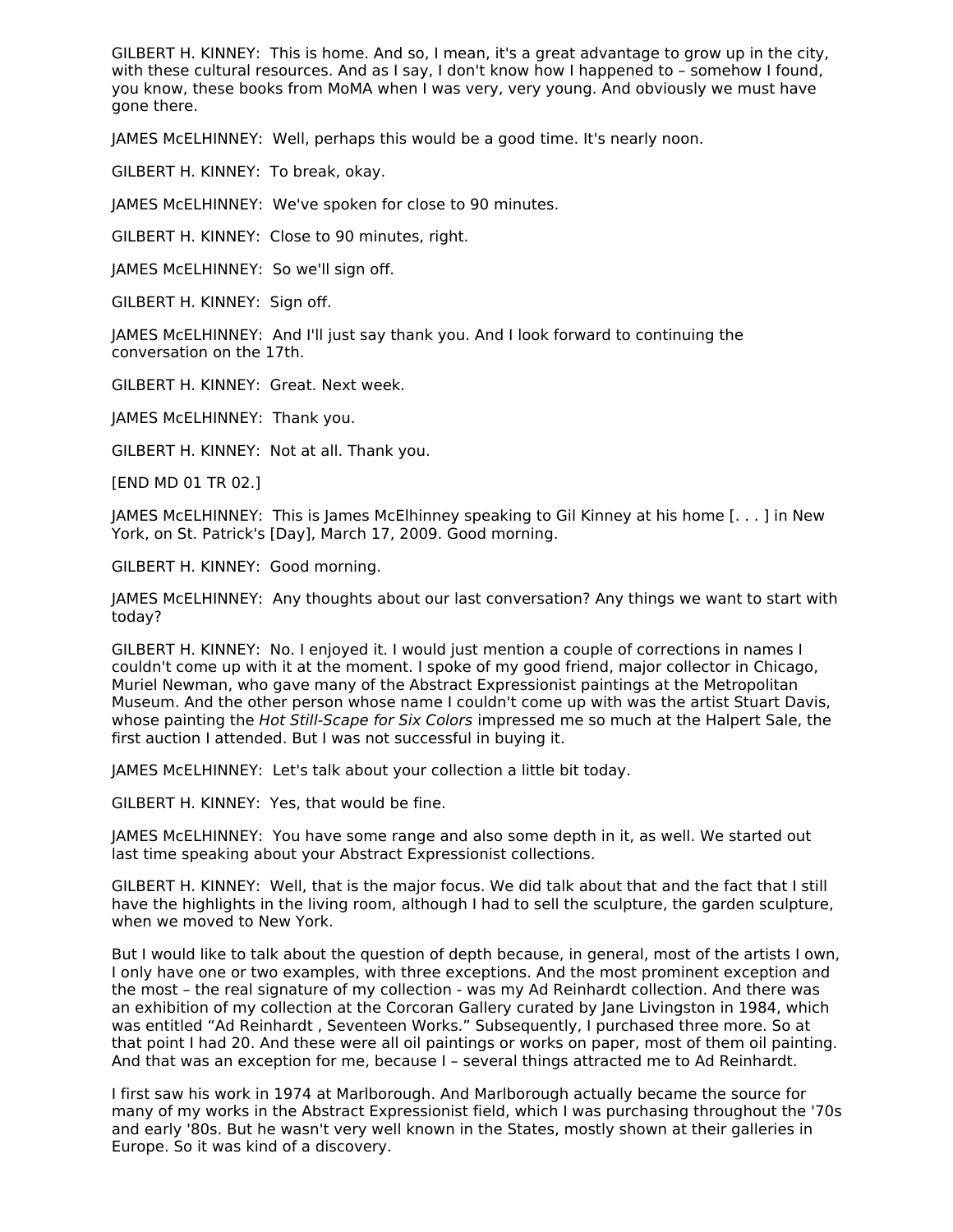And I was attracted to him because I admired the whole range of his work, which started with Cubism in 1939, ended with the Black Paintings at the very end of his life when, in effect, he had sort of painted himself into a corner. And I never knew Reinhardt. But I did know Rita, his widow, quite well. She told me that when he finished the Black Paintings, he really was thinking about taking up photography, because he felt he had just exhausted the art of painting.

But anyway, this exhibition was very exciting to me because it was the first time I'd seen all these works in one place. And then some years later there was a very major exhibition of his work, a retrospective, at the Museum of Modern Art and the Museum of Contemporary Art in Los Angeles, to which I had loaned eight or nine paintings. And so that was an interesting experience, to see Reinhardts in enormous depth.

The other two artists that I've been attracted to particularly - one is Malcolm Morley. Did I speak of him? I can't remember.

JAMES McELHINNEY: Yes, you did. You did.

GILBERT H. KINNEY: I think I talked about him a little in the last – in the first interview we had.

JAMES McELHINNEY: Yes, you spoke about acquiring the piece that's now hanging in the dining room from Fourcade.

GILBERT H. KINNEY: Fourcade, that's right, which was in the Carnegie International. And then almost the most recent painting I bought was a scene in Maine for our summer house. And the other – and Malcolm Morley I know. The other artist I knew was Joan Mitchell. Again, I think, first painting through Fourcade. Then we visited her – and I think I spoke about her, too, the dinner we gave for her in Washington.

JAMES McELHINNEY: I don't know if that was on the record or not. I think it was in the hallway, maybe after the interview.

GILBERT H. KINNEY: Okay. Well, Nick Serota, the British curator, did a major exhibition of Joan Mitchell when we were in Washington. And my wife, Ann, and I gave a dinner for her. And then subsequently we saw her in France several times. And I actually, checking my records, I think I bought six of her paintings. But I only have two left. But I have this very major painting, Chicago [1966], the triptych, which hangs in my living room and will never move again. They tried to borrow it for the exhibition at the Whitney [Museum of American Art, New York City]. But it's so big, it barely got in in three pieces through the window, hoisted up from the street.

#### JAMES McELHINNEY: Wow.

GILBERT H. KINNEY: And so it's not going to move again, as long as I'm living in this apartment. But she was a very talented artist who went to France and kind of dropped out of the New York art scene, the auction scene, and so on, until towards the end of her life. And now her paintings are very much sought after. In fact, just the other day I was in a gallery and saw an extremely beautiful work of hers from 1953. But I'm afraid it's a little out of my price range now.

#### JAMES McELHINNEY: Oh.

GILBERT H. KINNEY: Fortunately, I was able to buy most of my works when they were very reasonably priced. And I think, like we have probably seen the top of the stock market for a long, long time, I think we've probably seen the top of the art market for a long time. Although as the sale of [Yves] Saint Laurent in Paris and his friends showed, the top works will still receive top dollars.

JAMES McELHINNEY: That seems to always be true. Most collectors I've spoken with have expressed the opinion that, you know, it's much wiser to buy something that's absolutely the best example of any artist's work. If you've got a choice between two or three middling, respectable works and buying one really terrific work, you always want to buy the best work you can. And I guess – I mean, part of that must be just the passion of taste, but part of it is also, if you ever have to sell it, it's easier to sell a top example than –

GILBERT H. KINNEY: Yes, that's exactly true. And I don't know if we touched on before – I think I mentioned the fact that [there are] two kinds of collectors: those that have never parted with any work - and those are primarily people with deep pockets - and people whose tastes have changed, have evolved. To repeat a little of what I said before, we started with the French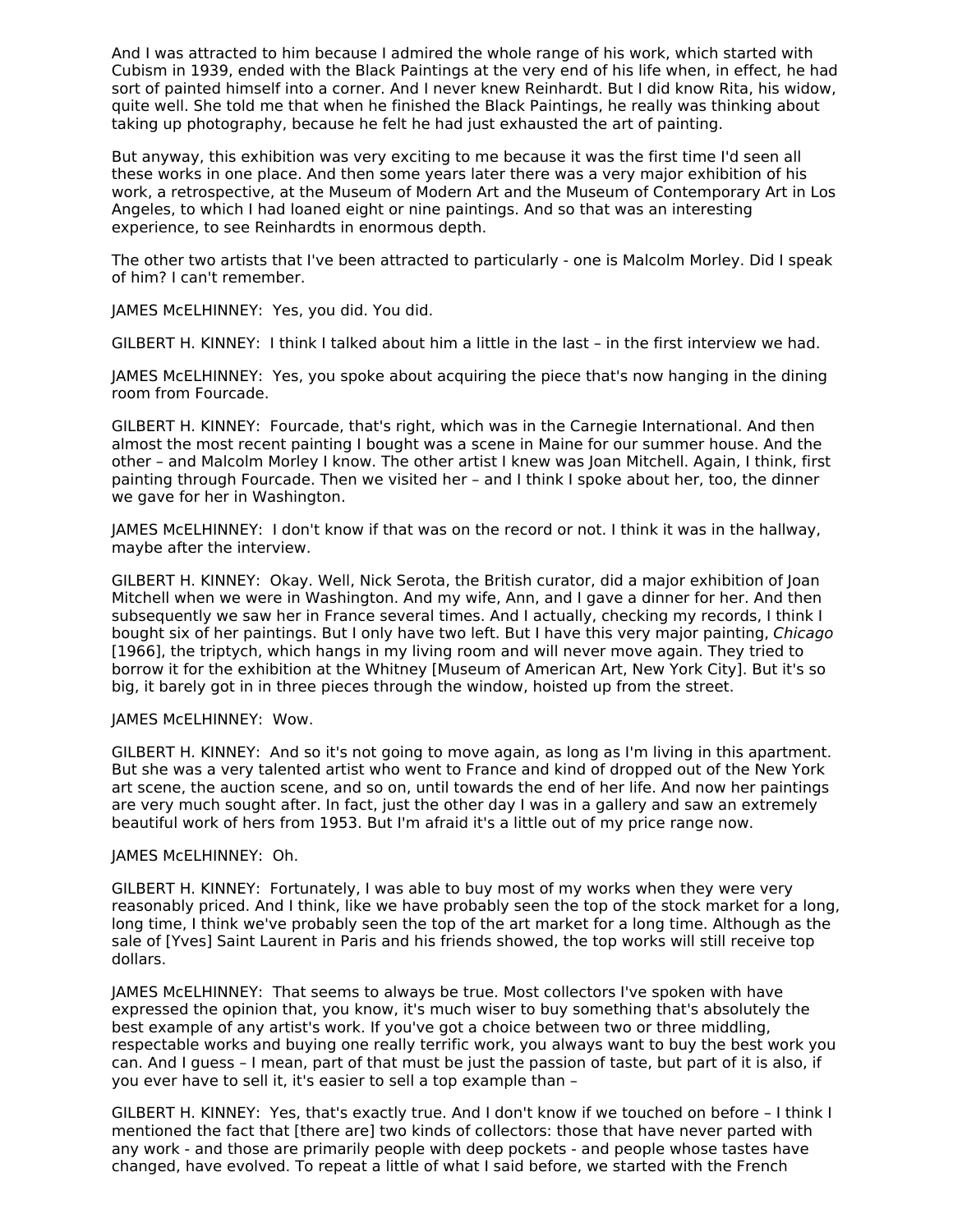paintings, and we still have a few of those. Then concentrated on the American, the Abstract Expressionists. Then we got into the Asian field, which I don't think we've discussed much at all.

JAMES McELHINNEY: Not yet, yes. We'd like to do that.

GILBERT H. KINNEY: We'll get to that. And so I think, as I sometimes tease my friends, did your tastes not only perhaps change, but also improve? And I think experience does improve your taste, really.

JAMES McELHINNEY: You spoke about Ad Reinhardt saying towards the end of his life to his wife that he had felt like he had exhausted all the possibilities for himself in oil painting, and then was having a look at possibly becoming a photographer. I mean, have you experienced that as a collector, where you sort of exhausted all the possibilities of a particular genre of artwork, and the allure of some kind of new frontier of collecting and study appeals to you?

GILBERT H. KINNEY: Well, I think so. I don't think you lose – I cited that Mitchell, just by coincidence, I saw a couple of days ago. And I was very much attracted to it still. And if I had a lot of spare cash, I would probably try to buy it. But certainly the allure of the new is interesting.

And that brings us to the Chinese contemporary art, which we're looking at. My first purchase here, which is Fang Lijun, who is now about 50, and is one of the most recognized, not the most expensive, Chinese contemporary artists, but quite well up there. And we saw this in Berlin about five years ago.

We visited a fellow collector from the International Council of the Museum of Modern Art, who actually wasn't there but had a large contemporary collection. And she was interested in purchasing a large work on paper for the Museum of Modern Art, which she did. And I asked her curator where – who sold this artist. And luckily she said, Well, the dealer, Mr. Ochs, who has a gallery in Berlin and also one in China, in Beijing, was just three doors down. So I went down and looked at what he had available for sale and bought this on the spot.

Then this was just about the time that Chinese contemporary art was hitting the market in New York. And we have been involved with the Asia Society for a long time, since – I may have mentioned I ran that project, American Committee for Borobudur, there in 1974. So they have an annual fundraiser at the – it used to be at the Armory. And about four years ago, we went to the opening, and I saw this Chinese painting, The Paper Bride [2005], which is hanging in the hall, and was very taken with it and taken by the dealer at the gallery, a very attractive lady who lived partly in London and partly in Shanghai. And so I bought that painting and the three small paintings by another artist.

And recently I bought a large painting from L&M Arts, which is [Robert] Mnuchin's gallery, which traditionally carries postwar American. And their current show is [Donald] Judd. And they had [Philip] Guston. But they gave a Chinese painting – Chinese artist – named TianBing Li his first exhibition in New York. And because I know Mnuchin, I was able to get the pick of the paintings. I went in there when they'd just arrived, before they were hung, and selected one, which I subsequently purchased.

#### So next question?

JAMES McELHINNEY: Oh, sure. No, I'm just absorbed in your narrative here.

GILBERT H. KINNEY: Well, I should mention one thing: That my total collection by prominent collector standards is not enormous. Of course it depends. If you collect Japanese netsukes [kimono sash toggles], you may have hundreds of thousands more. But I actually purchased 604 works to date. I still have 371. I de-accessioned 233. So about a third were de-accessioned.

JAMES McELHINNEY: Well, you spoke about collectors, that you have, you know, the big potlatch chieftains with the deep pockets, who just buy. Then you have others whose tastes change over the years and who evolve and who acquire and sell in a very careful way, and that would be you, I suppose.

#### GILBERT H. KINNEY: Right.

JAMES McELHINNEY: And then you have other collectors who are probably required to do a little dealing on the side just in order to support their habit. If they want to buy something, they've got an ambition to change their tastes or to acquire a piece, they've got to sell something in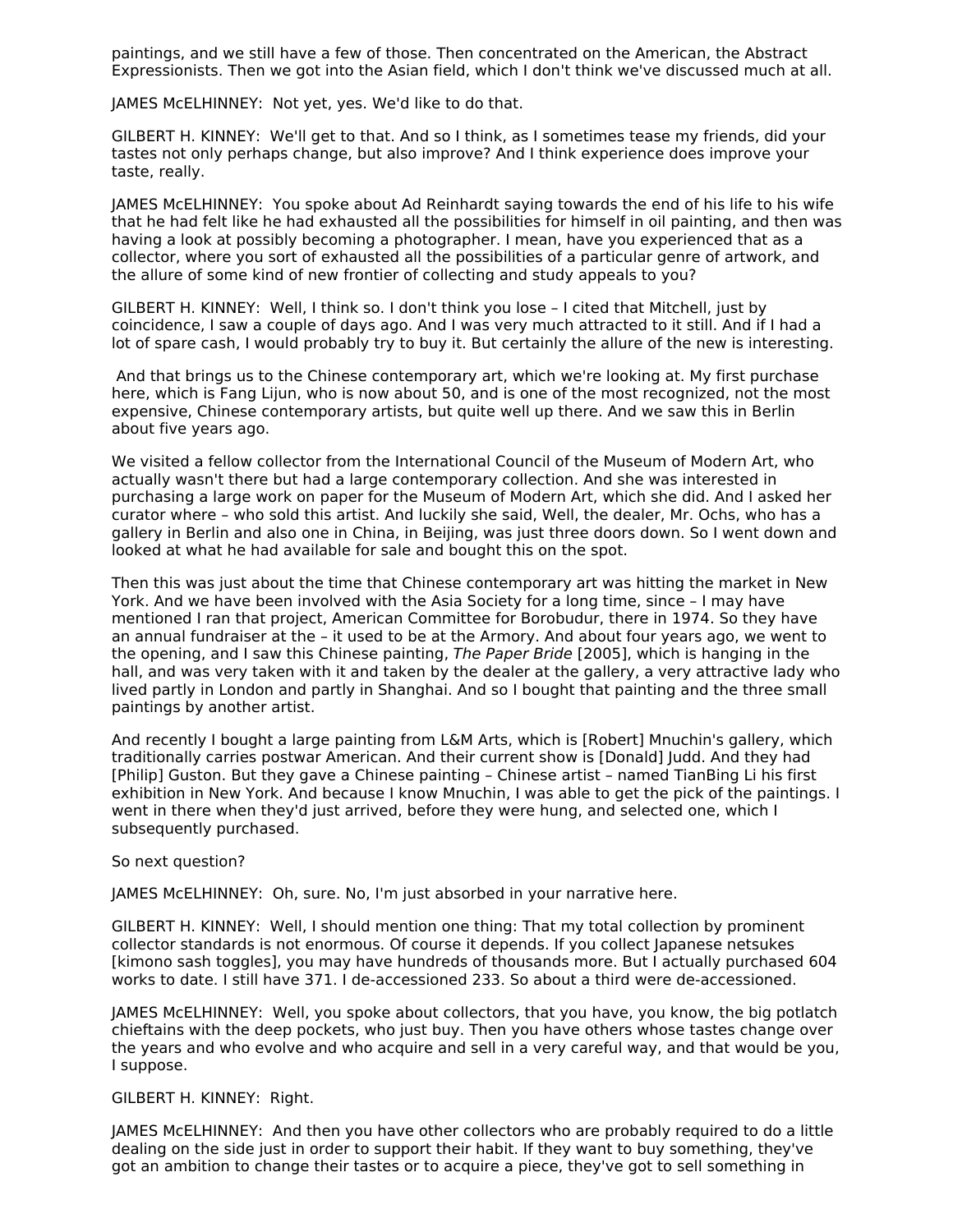order to buy other things. But in all models, in all of those three –

#### GILBERT H. KINNEY: Right.

JAMES McELHINNEY: – models you have, you have an evolution, like with, you know, the career of an artist. You spoke about Ad Reinhardt, and that he came to the end of an idea and was, at the end of his life, having to look at another path.

So can you talk a little about how your tastes evolved? I mean, you're attracted to something. You acquire it; you study it. You acquire some more. And then how do you come to a point where, let's say, you decide to undertake the collecting of Southeast Asian art, of which you've got quite an impressive collection?

GILBERT H. KINNEY: Yes, well, I think that was a combination of things. Partly because I was fortunate enough to get into my serious collecting when I was best known and so on in the '70s, '80s. Although it was only until about 1990 that I started appearing on these lists of the Hundred Great Collectors in the country and the 200 in the World and so on. And at that point I'd already purchased most of my major works, outside of the Asian field. And I should mention one – probably the most important work I ever purchased was an iconic painting by [Edward] Hopper called Summer Evening [1947], which I bought in 1974. And that, going to Maine in summer, I'd always been interested in his work. But all the time I was in the Foreign Service, I wasn't in New York in the art world. The purchases I made were mostly on the fly or passing through Europe.

So anyway, I had a dealer I met, Harriet Griffin, from whom we bought a couple of quite modest purchases, a couple of Albers's paintings, for example. But we also bought another important work from her, which is one of the – which is still in my collection – which is the Clyfford Still, which fitted right in with my Abstract Expressionist concentration. But anyway, she mentioned to me that she had a piece, a major work by Hopper. And I said, "Well, gee, I would be interested in this." So she said, "Well, let's go over to a warehouse on Third Avenue and look at this painting." So I did. And I was tremendously impressed, but I tried to play it very cool and said, "Yes, that's interesting. It looks like a good painting. I'll think about it." But then I went to his dealer on Madison Avenue. And we'd been in there, I guess, previously to see if he had anything. And he had some engravings. As I may have mentioned earlier, I never got into engravings.

JAMES McELHINNEY: Works on paper that much.

GILBERT H. KINNEY: Well, that kind of -

JAMES McELHINNEY: Right.

GILBERT H. KINNEY: I mean, paintings on paper, but not – so anyway, I went in, and I talked to Mr. Clancy, and he said, "Well, I think I'm on the track of a great painting. And I don't have it yet. But I know about it." And I said, "Well, could you show me?" So he opened this book on Hopper, and there it was, Summer Evening. So I went home, and I called my wife, who I'm not sure was even in New York - may have been in Washington then - and said, "I've seen something fabulous, and we've got to get it." She said, "Well" – I named the price, and she said, "Well, that seems, you know, quite expensive." I said, "Yes, but this is a great, great painting." Anyway, I bought it. And it was sort of the centerpiece of our living room in Washington. It's very well known. I mean, if you Google me, you'll find many references to this work, because it was loaned a couple of times to the Whitney and had its own wall in a Hopper retrospective.

Anyway, after we moved to New York, we brought it up, and I had it in the library, which we spend very little time in, and it's almost entirely devoted to our Southeast Asian and Himalayan collection. And just wasn't, you know, didn't spend much time with it. And Sotheby's got wind that, you know, I had this painting, and came over, and talked to me and so on. And ultimately I sold it in a private sale for a very significant amount, although probably a fraction of what it would be today. But anyway, it went to a good collector, a major collector. So these things happen. And, you know, I still have a nice picture of it and postcards of it and so forth. [McElhinney laughs.]

The other thing about it was that it was an iconic work. But it really was not in our area of collecting. But because it was such a great work, and it was also a quiet work – and I might talk about that a little. Because I skipped over Pop entirely, even though I knew Roy Lichtenstein and Andy Warhol and Bob Rauschenberg. The reason I knew them was that I was working on Jimmy Carter's campaign in 1976 when I – just two years, three years after I'd gotten out of the Foreign Service and was living in Washington. And I and a fellow named Frank Fowler in Tennessee – I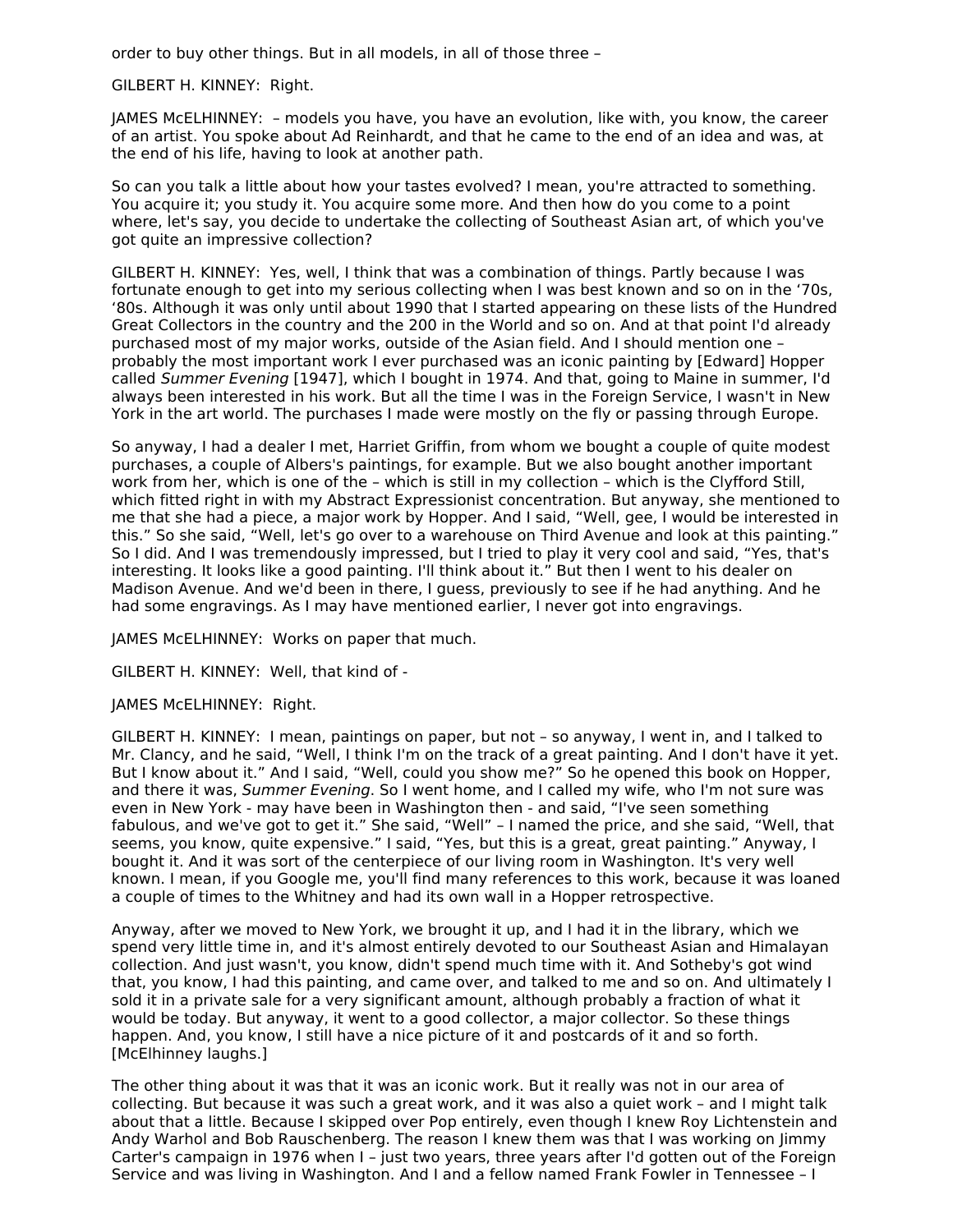may have mentioned this before – organized his art project, and we commissioned five artists and sold their prints. And the artists were Warhol, Rauschenberg, Lichtenstein, Jacob Lawrence, and the Maine painter.

#### JAMES McELHINNEY: Wyeth?

GILBERT H. KINNEY: Yes, Jamie Wyeth. And we sold those. And my wife and I actually gave a party for those artists and the art party in general at the inauguration. So that was interesting. So those people I knew, but I just somehow – I like paintings that are more subtle. And these are great artists, but it's a quick take, in my estimation. And what you see is what you've got. So not to say I don't have a lot of figurative and colorful paintings, but really I like abstract art that you can spend a lot of time looking at. You see something different, often every time you look at it. And so I just skipped that school. And I also don't like in-your-face work. Partly, I guess, because we have this Asian taste, too, and time in Japan and so forth. And quiet art, subtle art that mixes and goes together very well.

JAMES McELHINNEY: You spoke after we stopped taping last week about liking art that was fun.

GILBERT H. KINNEY: Yes, that's true.

JAMES McELHINNEY: How do you characterize fun in art?

GILBERT H. KINNEY: Well, it's kind of a rare thing. I think the example I cited was that I had a wonderful Giacometti, Femme de Venise, part of my period when I was concentrating on French or European art. And I eventually loaned it to a gallery show – a friend of mine was opening a gallery – which is a mistake if you don't want to sell something, because somebody flew over from Switzerland a couple of times and I got an offer I couldn't refuse. So I sold it. And then some years later, I saw this Barry Flanagan in the hall, which is a unique piece, bronze piece, on a stone base. Most of his works are one of seven and two artist's proofs and so on. Now that is a piece that is amusing. People, you know, it makes them smile when they see it. The little Max Ernst out there, which is, again, a European piece and a relatively recent purchase, since we moved to New York. And you can spin it around. It's a very amusing piece. The frog we have in the dining room, which - actually, it's a toad. It's an enormous toad of one piece of wood. It's a Japanese work purchased in Hong Kong many, many years ago, probably in the '70s. And, you know, grandchildren like to climb on it, and, you know, it's fun. So that's what I mean by [fun] art.

JAMES McELHINNEY: Right. Well, even, you know, the David Smith that we're having a look at on the windowsill, a kind of – it looks like a bird. It's a –

GILBERT H. KINNEY: Yes, it's called Ridge Runner, whatever that means.

JAMES McELHINNEY: Ridge Runner.

GILBERT H. KINNEY: Yes.

JAMES McELHINNEY: Well, it's almost like a roadrunner.

GILBERT H. KINNEY: Right.

JAMES McELHINNEY: It looks like it's, sort of, speeding along. Made up of an old wrench, and it looks like a piece of some agricultural equipment.

GILBERT H. KINNEY: Right.

JAMES McELHINNEY: And so it – I mean, it has a kind of charming quality.

GILBERT H. KINNEY: Yes, charming is a good word, I think, for it. But let's talk about the Southeast Asian bronzes and sculptures.

JAMES McELHINNEY: Yes, how did you get started?

GILBERT H. KINNEY: Well, I was stationed in Tokyo, then in Saigon, then back in Washington. Then I was principal officer in Surabaya, East Java. And when we were in East Java, we bought Chinese export ware. They were digging it up in the islands north of Java.

JAMES McELHINNEY: Yes, we talked about that.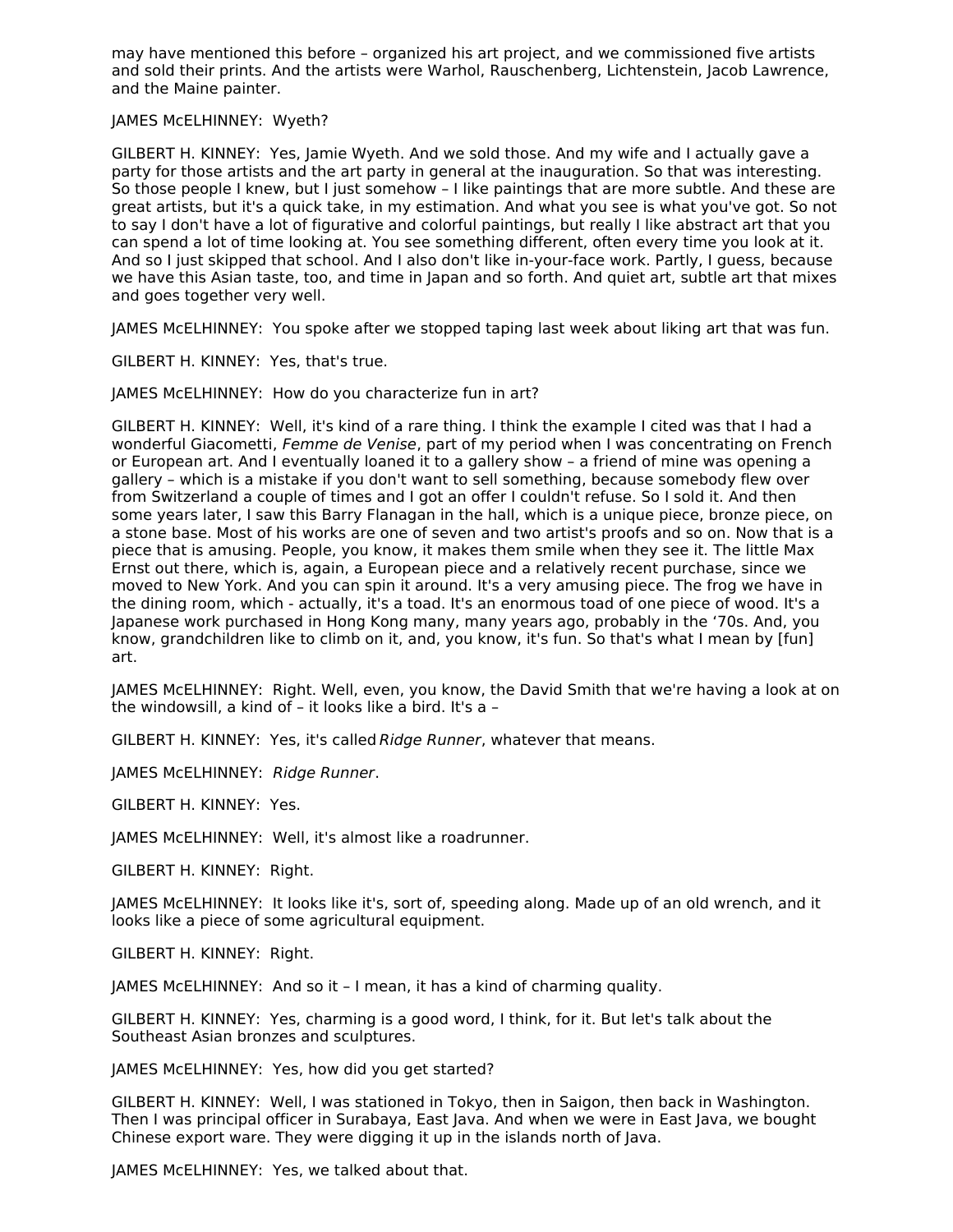GILBERT H. KINNEY: We talked about that. But then we brought that back, and we decided that really we were more interested in stones and bronzes. And I'm just looking for a couple of notes here I had on – yes, "Chronology of Major Asian Art Acquisitions." One early piece, 1963, there's a Thai bronze phoenix, which, again, is sort of an interesting feel-good piece, bought in 1963 in Bangkok. But then it wasn't until 1974, when I was out of the Foreign Service, I was on my New York Abstract Expressionist kick, we went to Amsterdam, and we bought an East Javanese guardian head from a Mr. Vecht, who was one of the leading dealers in Amsterdam. But then there was a big time gap after that. And we also bought a Balinese kris [dagger] holder, which is in my wife's office, a wooden piece.

But in 1987 we went to Willy Wolf, who was a prominent dealer in Asian – South Asian – art really, Nepalese. We bought a Nepalese piece. And then in '89 I went to Holland – Christie's Amsterdam had a major auction. And my daughter was working at Christie's here and had a relationship with the office there. So I went over to this auction, and it was a great sale. And I guess '89 was another depressed year. The bubble had just burst, I think.

JAMES McELHINNEY: Yes, it didn't really hit the galleries until the next year.

GILBERT H. KINNEY: A little later.

JAMES McELHINNEY: Yes.

GILBERT H. KINNEY: The next year. But anyway, I bought the two major stone pieces in the hallway and five bronzes, including three that had been exhibited at the Rijksmuseum that they were de-accessioning. And the Parwati [Hindu goddess] in the hall is a very major piece, loaned to the Sackler Gallery [Smithsonian Institution Freer-Sackler Gallery of Art, Washington, DC], was at the entrance of their Southeast Asian Room for over a year. So we were – then really got very active in that. There was another one that was important, another piece that we loaned the Asia Society.

And, you know, we ended up with about 75 works ultimately, many of them small. And, particularly, Indonesian works are small. And back to your earlier question, if I had it to do over again, we would buy less small works and concentrate on more major pieces. And in recent years we've bought some quite major works – including this one, which I just bought last year – which are, you know, many multiples from these other things. But you live and learn, and I think partly that was the case where we didn't have enough knowledge or confidence to really take a big plunge.

JAMES McELHINNEY: Well, I think that many of the people in the future who are reading the transcript of this interview may be trying to understand something about, you know, the logic of collecting or how a collector ticks. And how would you characterize your own program of collecting? I mean, do you find a path and then try to buy objects that, sort of, represent a particular taste or particular aesthetic? Is it informed by the scholarship you do? Because we see notebooks on the shelves. You do study the things a lot.

GILBERT H. KINNEY: Oh, I study a lot of them, and I'm very proud of our collection. I think maybe I showed you the book last time when we talked about –

#### JAMES McELHINNEY: Oh, yes, yes.

GILBERT H. KINNEY: But also I do a tremendous amount of reading, not of art criticism so much, but just art commentary: who's doing what, what exhibitions are on. What do I want to see? Do I want to go down to Philadelphia and see the Barnett Newman show? And I spend a lot of time at it. It's part of my self-education, and I think it's very important. And I think we touched on it a bit. And now, of course, I get gallery notes from all over the country, places I've never heard of. But at least I'm aware of what's going on there.

JAMES McELHINNEY: Yes, you're on a lot of mailing lists at this point.

GILBERT H. KINNEY: I'm on a lot of mailing lists. Although they're turning over to e-mail now, which I'm not so crazy about. But anyway, so keeping up with what's going on, I think, is very important. But, you know, we have had pretty defined areas. And including, as I think we talked about a little last time, the sort of support-your-local-artists syndrome, which is partly out of support because, particularly in Washington, unfortunately, I didn't get into the big – I did ultimately buy a Morris Louis. And, well, I had Gene Davis and so on. But we had a lot of small works by artists that we just liked and knew and would ultimately dispose of in some way.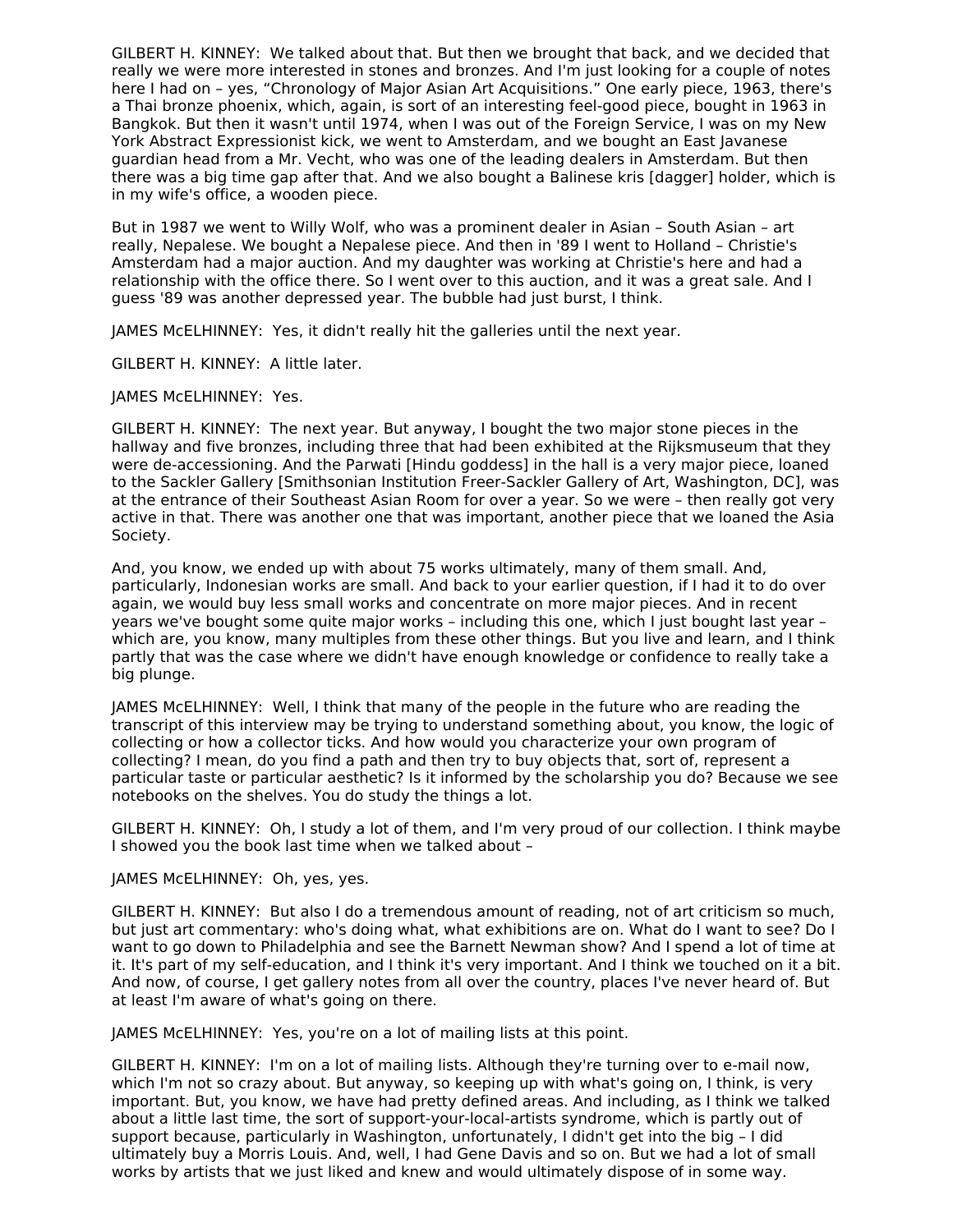But in Maine, we bought a lot of artists because we really liked them. And we made a decision to not have abstract work up there, that this was our summer place, and we had a lot of friends who didn't know very much about the art world. And we thought we'd just buy some good examples of Maine art, and we did. And we went, you know, up and down the coast, and we visited all the art galleries and the museums in Maine and bought quite a number of things there. So that was, again, sort of a focus and a purchase. But I rarely go off message, so to speak. I mean, there's a pretty clear vision of what I'm interested in or what Ann has a particular interest in. And she focused on the Himalayan art.

JAMES McELHINNEY: That's what you were saying, yes.

GILBERT H. KINNEY: The thangkas and the bronzes. Because she got very interested and went on the Silk Road a couple of times. Went to Tibet and so on. We talked about that. And that's been her department.

JAMES McELHINNEY: How did she come to that interest?

GILBERT H. KINNEY: Well, I think because of our association with the Asia Society and with the Freer-Sackler in Washington, where she was on the board for a long time. And also we knew this European collector who lived in Nepal, and we flew over to Paris to see him. And he had really major, important works. And we had friends in Washington. One couple, the Fords, who lived in Baltimore, had a very important Himalayan collection. And she got interested in that –

JAMES McELHINNEY: I see.

GILBERT H. KINNEY: – area.

JAMES McELHINNEY: Can you share the name of the French collector?

GILBERT H. KINNEY: Well, he was a French dealer.

JAMES McELHINNEY: Oh, a dealer.

GILBERT H. KINNEY: I'm sorry, he was a dealer. And we called him Cino, but he had a longer name [Cino Roncorani]. But he lived part-time in Nepal. And also it was sort of fun because it was a small area. There were many fewer collectors in it. A friend of mine, a good friend of mine, Michael de Havenon, who's now on the Yale Art Gallery board with me, but his father was a dealer in, I think, African art. And Michael has an Asian collection, and we would see him at Willy Wolfe when we went there. Willy Wolfe, this dealer I mentioned, was kind of – was very well known – and he'd, sort of, have open house on New Year's Day and serve champagne. And you'd go and sit in the back room with him and talk about things. That was sort of a rare occasion of schmoozing with a dealer. Generally, if I go in, I ask the dealer to leave the room basically, just let me be alone with the work. With the exception of somebody like Fourcade, who I greatly respected and we got to know personally and so on. I didn't want any hard sell.

And there are lots of little tricks in collecting, too. I found that when I've - from time to time I give a talk on my collection. I've done it at Yale; I've done it to graduate students here in New York; I've done it in Washington; I've been asked to do it at the Smithsonian – and certain, sort of, tips to collectors. If I go to a show and some of these are not that original, I go in, and I look around the room, and I decide, which work do I want to take home? I do the same thing if I'm at the Met [Metropolitan Museum of Art, New York] to see the current exhibition. You try to see which you think is the best work in the show and go with that. And another thing I think I've mentioned before was getting the announcements, what is put on the cover. Or what's advertised in the magazines. And those are all, sort of, little tips.

JAMES McELHINNEY: Well, that would be adhering to the advice that you sort of stick with a canonical image of the best example that you're able to acquire.

GILBERT H. KINNEY: Right.

JAMES McELHINNEY: It's interesting that what you're doing when you're in an exhibition or actually having a look at work to acquire or not, that you're asking yourself, what would you want to buy? What would you want to live with? But beyond that, do you have any particular set of criteria other than just sort of – is it intellectual, is it more visceral? I mean, how do you feel you connect with artwork?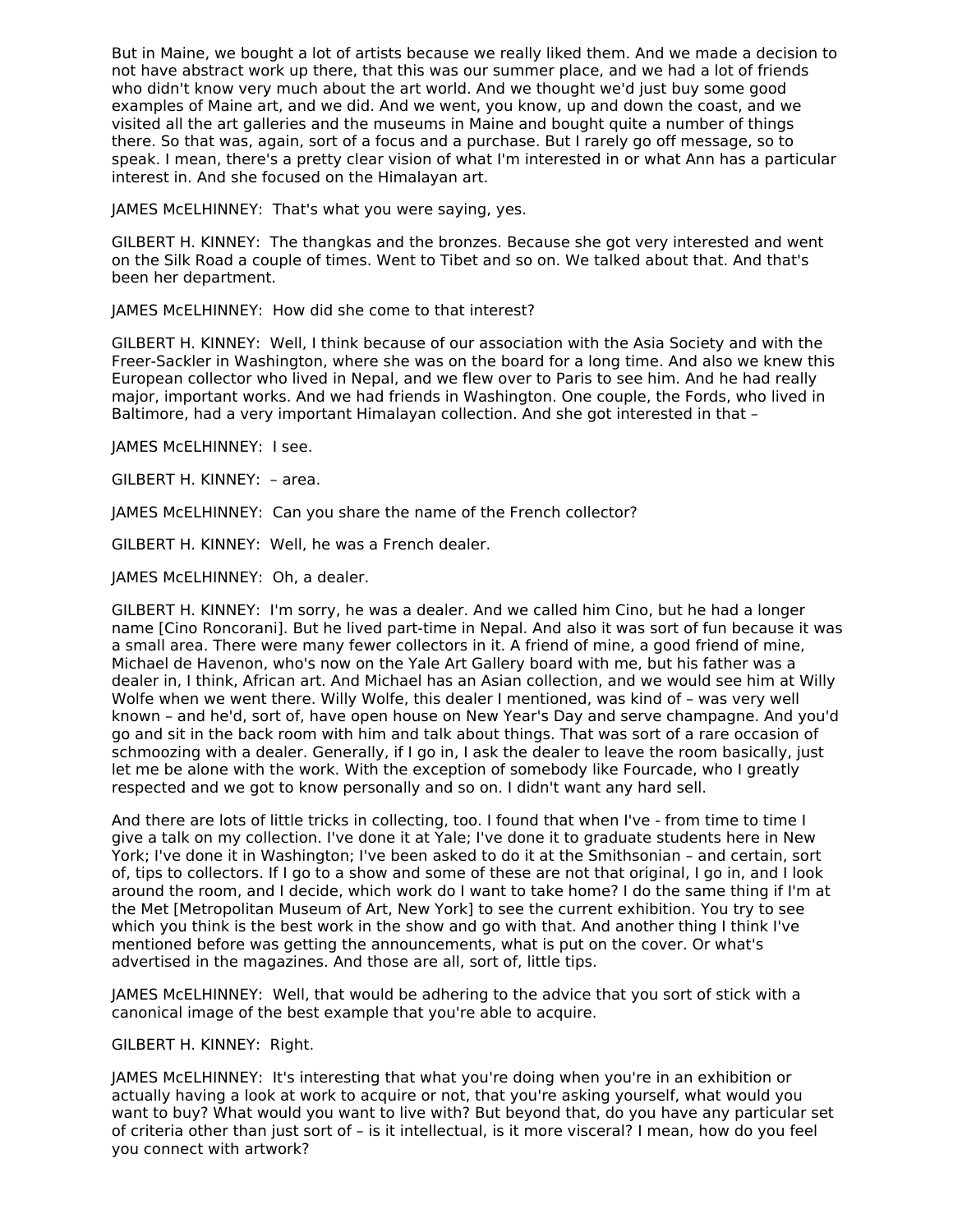GILBERT H. KINNEY: Oh, I think it's very visceral. I say, it's a love affair.

JAMES McELHINNEY: Oh, okay.

GILBERT H. KINNEY: I mean, no, it's definitely emotional. And I don't like to read a lot of – that's why I say I don't have much truck with art criticism, because it's sort of trying to explain it all. I think you have an emotional reaction to it.

JAMES McELHINNEY: Right.

GILBERT H. KINNEY: And this is probably why I find it difficult with so much of the art today. That if I go down to Chelsea or go down to the New Museum and so on, that it takes somebody walking around to explain to you what the artist is trying to do there and so on. And this just, you know, I'm perhaps too old to go down that road. But I think it's a problem with a lot of art today.

JAMES McELHINNEY: Well, maybe you could share your opinion of all of this sort of media support, you know, the didactic information. You have these wall murals of just text, with herds of people going – you know, the roving herd reading the wall. Or the headsets. I mean, what are your opinions? Since you're involved with art museums and art museums offer these amenities to visitors, do you feel they are either illuminating or obstructing?

GILBERT H. KINNEY: Well, I rarely take a headset unless it's some area that I really know nothing about. And then it can be informative. But I don't like to listen to curators talk about art. You know, the group talk going around.

JAMES McELHINNEY: Gallery talk, yes. Docents.

GILBERT H. KINNEY: Gallery talk. I break away immediately from those things.

JAMES McELHINNEY: I do, too.

GILBERT H. KINNEY: I think, you know, I have enough – now, if I went to some school of art that I knew absolutely nothing about, you know, that might be different. But I have pretty broad knowledge now of conventional painting and sculpture.

JAMES McELHINNEY: But, by school, you mean, like, style or genre or a group?

GILBERT H. KINNEY: Well, I mean –

JAMES McELHINNEY: As opposed to, you know –

GILBERT H. KINNEY: – Islamic art, for instance.

JAMES McELHINNEY: Oh, okay.

GILBERT H. KINNEY: That kind of thing. You know, I can see something is beautiful, but I probably would need to know a lot more about what they're buying and do buy. On the other hand, Italian art, though I never studied it, my daughter Sarah went to Christie's, took a year in Florence before. And I have some feeling for that in art. But I wouldn't – I couldn't competently, you know, choose the best work necessarily. Although serving on museum boards – I should mention that's another very educational experience.

JAMES McELHINNEY: On the list here to ask you. [Laughs.]

GILBERT H. KINNEY: Oh, right. Well, I've been doing that from the get-go. I mean, 1974, I became a life trustee of the Corcoran Gallery. And I served on that board for a long time and was even the acting director for a year. And then I went on the board of the Archives in 1974. Trustee, Corcoran Gallery of Art, '74 to '94; chief executive officer, 1977 to '78. Trustee of the Archives of American Art, '74 to '91; president, '78 to '82. Trustee, American Federation of Arts, '78 to present. Then, Friends of the Pompidou, that was this group with Dominique de Menil I think we spoke about.

JAMES McELHINNEY: Last week.

GILBERT H. KINNEY: With a handful of top collectors. That was very educational. Whitney Painting and Sculpture Committee, 1981 to '84. International Council of MoMA, 1977 to present. And then member of the Yale University Art Gallery governing board, '91 to present. So that's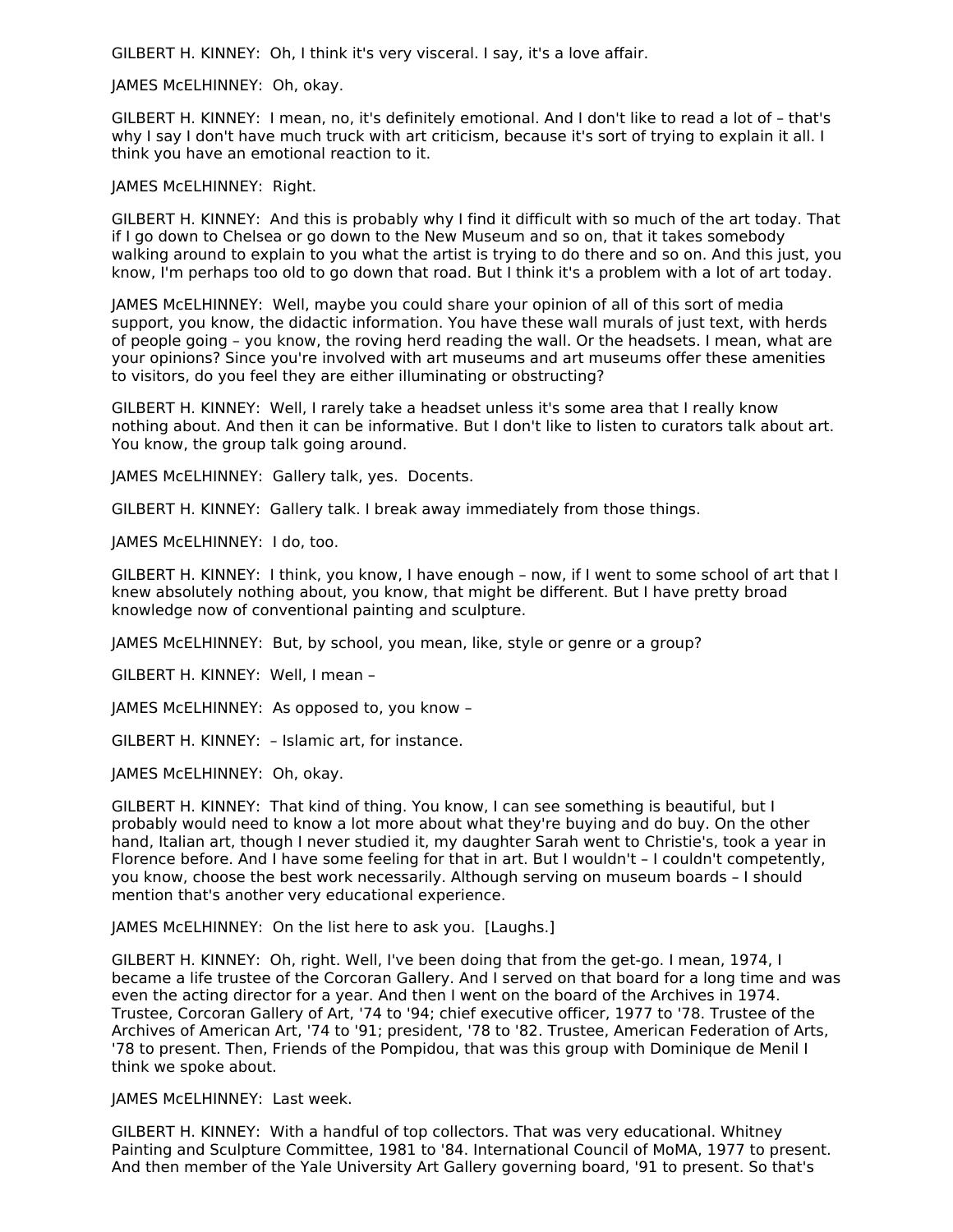been a lot of time.

JAMES McELHINNEY: A lot of service.

GILBERT H. KINNEY: A lot of service. And a lot of education with the interaction with the curators, the directors, and so forth.

JAMES McELHINNEY: So as a collector, as a patron of the arts, as it were, do you feel that that's kind of an obligatory thing to do? That because you have this practice of patronizing art, that it's another way of offering your help and energies to –

GILBERT H. KINNEY: Well, it just is, you know, became my life really. And it's just thoroughly enjoyable. And I would recommend it to anybody that has the means to contribute somewhat financially. You don't have to be a huge benefactor, an Eli Broad or whatever, or an Aggie Gund, people whom I admire very much. But I think had it – obviously the people that sit on these boards are people with a deep interest in art. And they may be in very different fields, but they have the same commitment. And that's why I think that in recent years this heavy involvement of corporate figures on boards is understandable from the institution, and I guess most of them are collectors, but probably don't have the time – I mean they're busy corporate executives – to really, you know, be as devoted. They have people advising them and so on. But I think it's the institutions need them. But I think they also need people who really, you know, are more, sort of, self-taught kind of collectors.

JAMES McELHINNEY: One may only hope that people who are perhaps not passionate collectors but who feel draw in some way to serve on these bodies will learn something from these experiences and will become patrons.

#### [END MD 02 TR 01.]

Let me ask you a kind of a question about a touchy subject. Which is in the recent art market, which is now, as you observed earlier, past its peak –

#### GILBERT H. KINNEY: Right.

JAMES McELHINNEY: – which is a nice way of putting it, I think. It's been observed that a great deal of people, in the last 10 years at least, who got into it and who were practicing collecting at a very high level, financial level, were not really as engaged in the art as they were in the acquisition of art as a way to bestow, reflexively, prestige on them. So I mean, the true collector, obviously, is a person with a passion for what they bought. But what's your opinion of that genre of collector, if we can call them true collectors, versus – see, you're here in the middle. You're not a [Joseph] Hirshhorn, and you're not a dealer. You're in the middle. You've had to sell things. But how have these other people –

GILBERT H. KINNEY: Well, it has always been – and it's not just a phenomenon of the 21st century – it's always been social cachet to own great art and display great art. So there's nothing new about it. It's just that I think it's gotten so much media attention and hype and the numbers of people involved and the numbers of the - I used to call them the Greenwich Housewives, the art consultants, and, you know, there's a whole industry of this.

JAMES McELHINNEY: [Laughs] The corporate art consultants of the '80s and '00s.

GILBERT H. KINNEY: But I don't want to put down – I mean, there are a lot of very serious people who are consultants, and they're knowledgeable. I suspect there are a lot that are not. But the whole thing just exploded. The question of art as investment has always been there, and I think will probably always be there. I hate that term. But, I mean, it can and is a good investment if you do it wisely. But that's not the reason to get into it, I think. And some of these people like the famous Swiss – not Swiss but Swedish - collector; I can't remember the name – who in his business took a tumble, and he had to, you know, had to sell everything, less than he paid for it. The Japanese, I think, were absolutely crazy when they were trying to buy everything in America, golf courses and hotels and Impressionist paintings at the auction houses and so on, and paid ridiculous prices. And then, you know, that extreme case: you remember the man that bought two van Goghs, and wanted them buried with him?

JAMES McELHINNEY: Oh, the irises? Or was that a different picture?

GILBERT H. KINNEY: I think it was –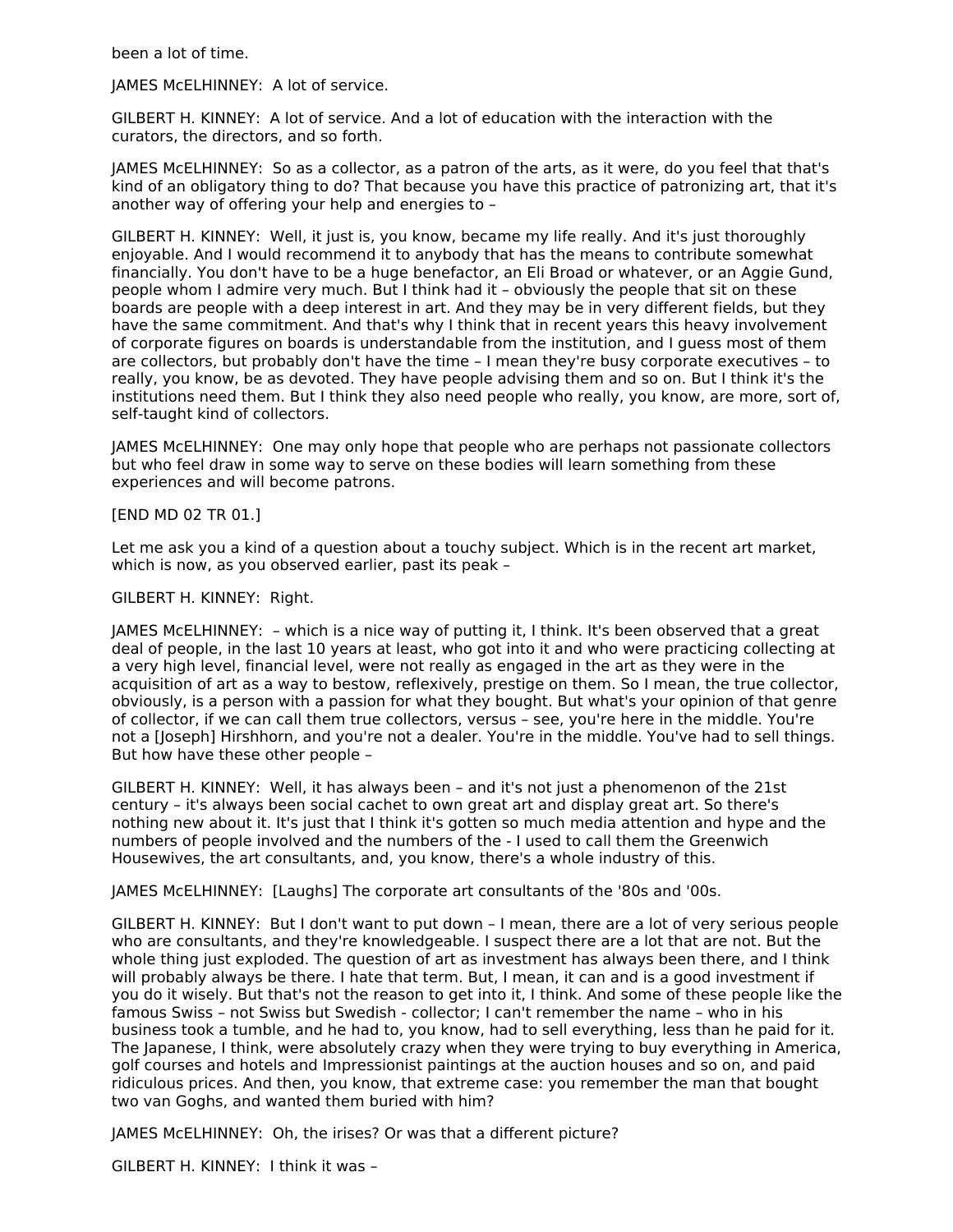JAMES McELHINNEY: That was at a college in Maine, right?

GILBERT H. KINNEY: No, no. It was – or were they van Goghs? They were two priceless paintings, and he took them back, and he wanted to be buried with them. Eventually that got stopped. But, I mean, that was kind of the extreme of crazy purchasing. But I think as things will settle down that you will probably have less people participating. And I just – I worry now for the art institutions. They're all cutting back, even the Getty [J. Paul Getty Museum, Los Angeles, CA]. I'm reading in the paper today, their portfolio is down 25 percent. So they're –

JAMES McELHINNEY: So also is the Met's.

GILBERT H. KINNEY: And the Met, and so on. Yes, it's rather shocking.

JAMES McELHINNEY: They just laid off a couple hundred people, mainly in the –

GILBERT H. KINNEY: In the merchandising.

JAMES McELHINNEY: – in the gift shops. But this whole idea of buying art because you love it it's a love affair, to use your own term - versus as a way of seeking to enhance your own social standing -

GILBERT H. KINNEY: Yes, I think that, you know, there's a lot of that. But, as I say, it's nothing new.

JAMES McELHINNEY: No. I've seen a few instances where it's been compared to, you know - the tulip craze in Holland, I think, is a frequently in vogue to comparison.

GILBERT H. KINNEY: Well, the tulip craze was, yes - more, I think, the comparison was the bubble. And the other was – I had a clipping once, the big – there was something to do with trading in England. And I remember in the paper something about there was an enormous bubble in England which collapsed. Something to do with the shipping. But these things pass.

JAMES McELHINNEY: So you would say to a young serious collector –

GILBERT H. KINNEY: Right.

JAMES McELHINNEY: – a person who has the means to start acquiring art and who has a passion and who has a desire for it, how would you suggest that they commence collecting?

GILBERT H. KINNEY: Well, I would commence by looking, going out on Saturdays, going to the galleries, going to the auction houses. I mean, the auction houses are a great experience. They get fabulous art constantly going through there. And most of the people I know – many of the people, for instance, many of them live downtown now; young friends I have on the American Federation of Arts board and so on are downtown, are more apt to do the scene downtown. But I tell them to also get up here and go to the great traditional galleries on Madison Avenue between 57th and 86th Street, and go to Sotheby's and Christie's. And learn a lot and take the catalogues.

I think the catalogues have gotten completely out of hand, too. I mean, the money that the auction houses have been spending on catalogues, that's one place they can really cut their budget in a hurry, because it's about selling the work. And this ridiculous thing they started doing of comparing the work they're selling with five other masterpieces, well-known, and trying to draw some comparison. I don't understand it. I have very close friends in the auction world, but this has just gotten, you know, completely out of hand.

JAMES McELHINNEY: Well, you've got a good point, because they don't have to kill all those trees to print the books. You have an online catalogue that's easier.

GILBERT H. KINNEY: Well, I would hate to see everything done with JPEGs. The couple of auctions I've gone to recently, I had to bid on something for Yale. Several times the curators have asked me to go with them to bid because they, sort of, want my experience.

JAMES McELHINNEY: Oh, yes, you told me last week.

GILBERT H. KINNEY: I mentioned that. And you usually find the people online are dropping off. They, you know, even on an inexpensive item, they just think it looks like a good deal. And if somebody's serious about it, they won't go up to the reserve. But if I showed you the catalogues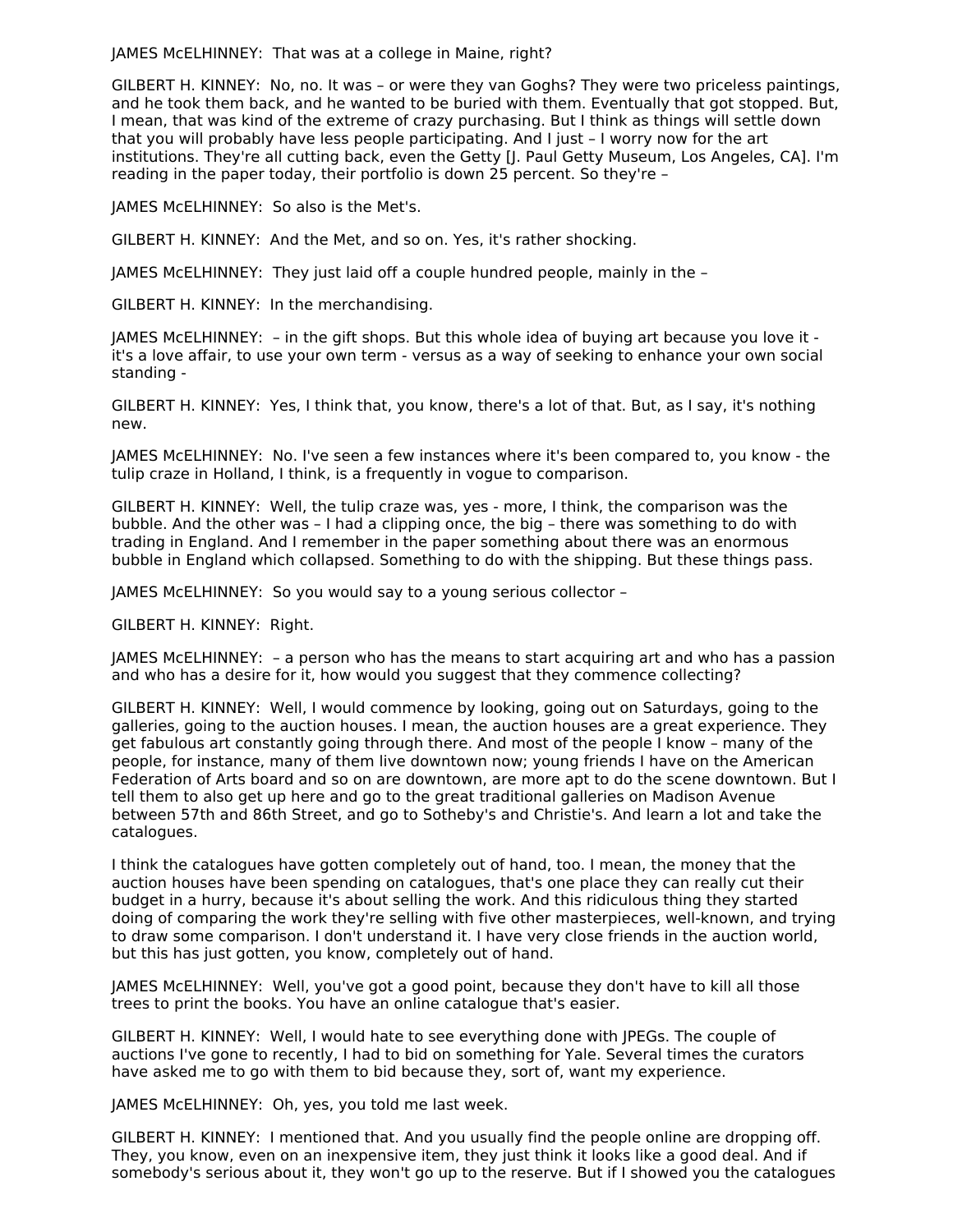I have from the Halpert sale and the Scull sale compared to those things under the table, it's a different world.

JAMES McELHINNEY: Night and day. No, these things are big, and they're glossy. Well, maybe they will eliminate them now that the cost is –

GILBERT H. KINNEY: Well, I wouldn't say eliminate, but they'd surely scale them back to just what you need to know about the work.

JAMES McELHINNEY: More modest documents.

GILBERT H. KINNEY: Modest, yes. Not this long – and they must hire dozens and dozens of people to write these things.

JAMES McELHINNEY: Okay. So young collector goes around to galleries and museums on Saturdays. They hit the auction houses. They, kind of, train their eye. How else would you train your eye? Would it help to become a part of a Friends' organization?

GILBERT H. KINNEY: Oh, yes. I think so. I think it would be good to become Friends of whatever, Friends of Asian Art or Friends of the Met, in whatever field you were interested in. And I think many people understandably begin with prints, which is inexpensive and good quality. The issue I have with prints is they're vulnerable, as multiples of many; you know, can be 10 or it can be a thousand. But it's a good way to start, and they're attractive. And then photography, there's a lot of interest now in photography. As I mentioned, we never went there with a few exceptions. But we have a collection of photographs of artists we own. But one problem with photography is where do you put it? So we haven't all –

JAMES McELHINNEY: Right. You need light-safe, environment-safe -

GILBERT H. KINNEY: Yes. And also that's probably one reason I didn't gravitate much towards drawings. But I think we talked about that.

JAMES McELHINNEY: Yes, we talked about that last week.

GILBERT H. KINNEY: But, you know. And you've got to then start making a few decisions and buy things. And if you get tired of something or see something you like better, don't hesitate to deaccession and move on.

JAMES McELHINNEY: In a lot of your acquisitions, did you start with a goal, saying, I want to buy an Ad Reinhardt; I need to get an Ad Reinhardt? Or did one just become available at a moment when you had the means? Or with the Asian art, were you collecting along a certain path in terms of, you know, the genre of object or subject matter, medium? Or did something just happen?

GILBERT H. KINNEY: No, no, no. We just looked for what was available. I was wondering on Ad Reinhardt; I think, you know, I was in Marlborough, where I first bought the Rothko at Marlborough in 1970. And then I saw Reinhardt, and I liked it. And then I kept, you know, looking for more. And at that I was, as we discussed earlier, I wanted to have a whole body of work, because I never saw one that I didn't think was a good painting. Now, there were a few what I call muddy ones that actually I bought for very little and sold very well. But they weren't – the pure [inaudible – siren sounding] painting.

But, no, I just – if there was a show of an artist I liked, I'd go see it. The auction catalogues are very useful because you'll see hundreds of works. And if you're interested in something, you go. And if you're really interested, you bid. And I'm not afraid of bidding. And I have little strategies about bidding.

JAMES McELHINNEY: Well, would you like to share some of them?

GILBERT H. KINNEY: Well, yes, sure. I mean, I jump in late. I'm never the first person with the paddle up or the pencil up or whatever. And I sort of wait until it's about to die, and then I'll bid. And then in the old days there wasn't nearly as much phone bidding. There was always some of that, but now that's become very prevalent. And usually it's somewhere around the high estimate. And I know – I've known from the beginning, which I think many people go to auction now it's been pretty well exposed, what they call chandelier bidding. I mean, if you're inexperienced and you see the auctioneer saying, alright, I have 200 over here, and I have 300 –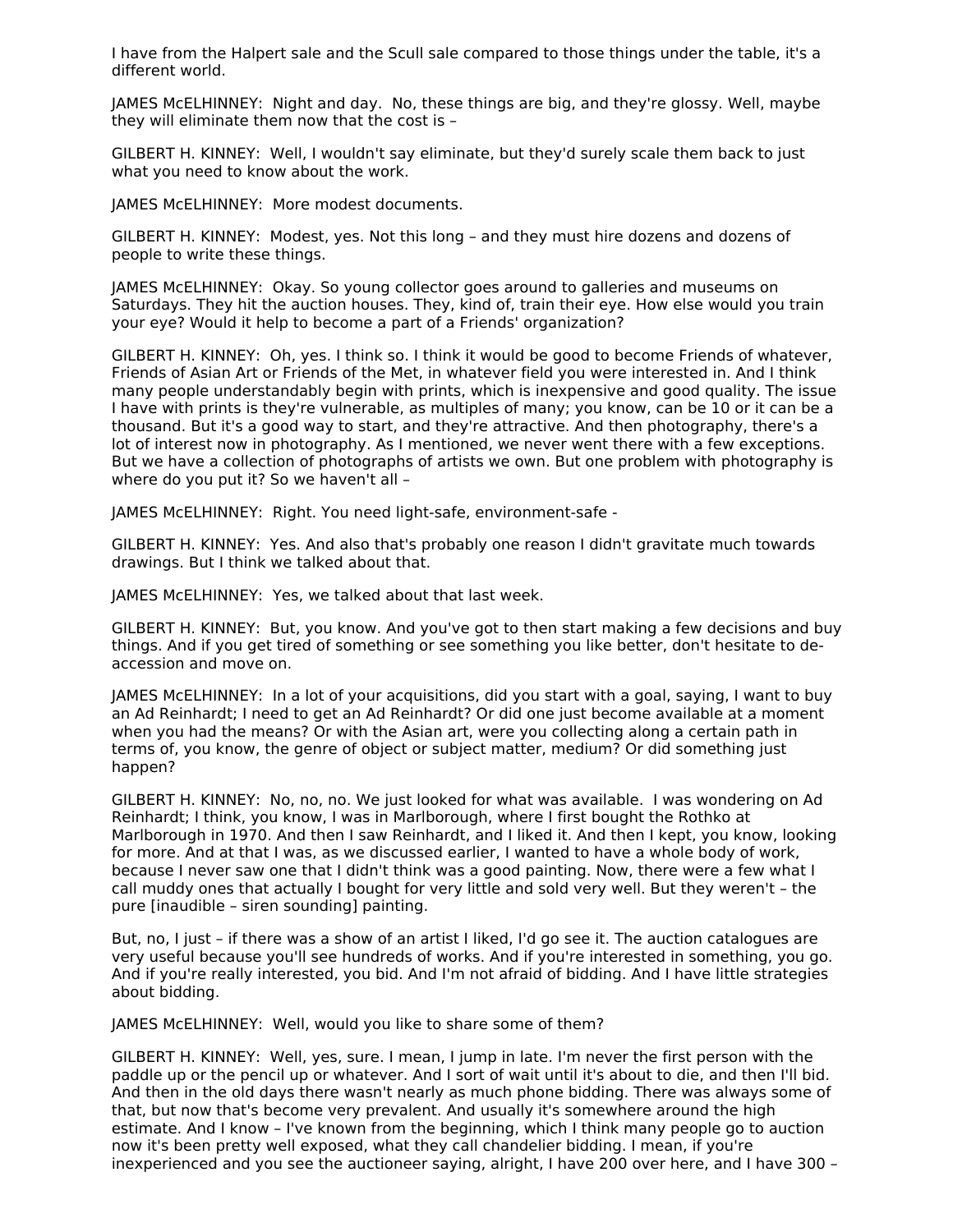but you know he's just looking over there. There's not a real person there. And I can tell that. I know well enough what's going on.

JAMES McELHINNEY: So he's leading the crowd into a frenzy. [Laughs.]

GILBERT H. KINNEY: He's leading the crowd, yes. And they can do that up to the reserve, which has to be just below the low estimate. So then I jump in. And sometimes, and particularly on the phone, I'll kind of weigh – I'll sense that it's time, and I'll go maybe one more than I had expected to pay. But if I really want it, that doesn't bother me. And so you have to be a little venturesome. But sometimes you know it's hopeless. But I have rarely lost something at auction that I was seriously interested in.

JAMES McELHINNEY: Have you ever won a bid and then you got home and just started kicking yourself? And saying, "Oh, my God! What did I do?" [Laughs.]

GILBERT H. KINNEY: You mean, if I bought something?

JAMES McELHINNEY: If you bought something.

GILBERT H. KINNEY: Oh.

JAMES McELHINNEY: And then you had an instant regret?

GILBERT H. KINNEY: No, no. Never.

JAMES McELHINNEY: Or a gnawing regret?

GILBERT H. KINNEY: No, not really. Not really. I like the auction game. And I like bidding on the phone, which I've done primarily to Europe, because the auctions in Amsterdam, where we bought a great many pieces on the phone, with the Christie's representative, who was a personal friend, and actually he went to Tibet with Ann, and we both – and so I'm very comfortable. There's sort of a feeling of power, because they don't know who's out there. It's a bit like the people on the telephone in the auction house, which I always sort of worry about, and we talked about that last time on the Morley, which I ultimately got. But it's not for the timid, and it's kind of like a racehorse, which I never was a betting man; I never went to the races. But I can see how it can turn people on.

JAMES McELHINNEY: But you've got the confidence of your own taste and judgment.

GILBERT H. KINNEY: And a knowledge of the market.

JAMES McELHINNEY: Right.

GILBERT H. KINNEY: That's something else –

JAMES McELHINNEY: Right.

GILBERT H. KINNEY:  $-1$  should mention, you really - and that's where the Art Newsletter, for example, is invaluable. And for a young collector starting out, they should get some idea of what the market is for the objects that they're interested in.

JAMES McELHINNEY: Do you feel like your acquisitions are confined by a kind of canny awareness of what the prices ought to be? Or have you ever just loved a piece enough that you ignored the parameters of investment, let's say, and just said, I'm going to go for it; I'm going to get this piece no matter what?

GILBERT H. KINNEY: Not really. No. The few mistakes I have made, and probably early on, were buying things sort of on the fly. I bought a Vlaminck painting, I know, that wasn't very good and immediately regretted it. But, you know, ultimately traded it in on something. So with the general escalation that's occurred, even your so-called mistakes are, you know, usually turn out okay.

JAMES McELHINNEY: If you wait long enough.

GILBERT H. KINNEY: Yes.

JAMES McELHINNEY: It will pan out.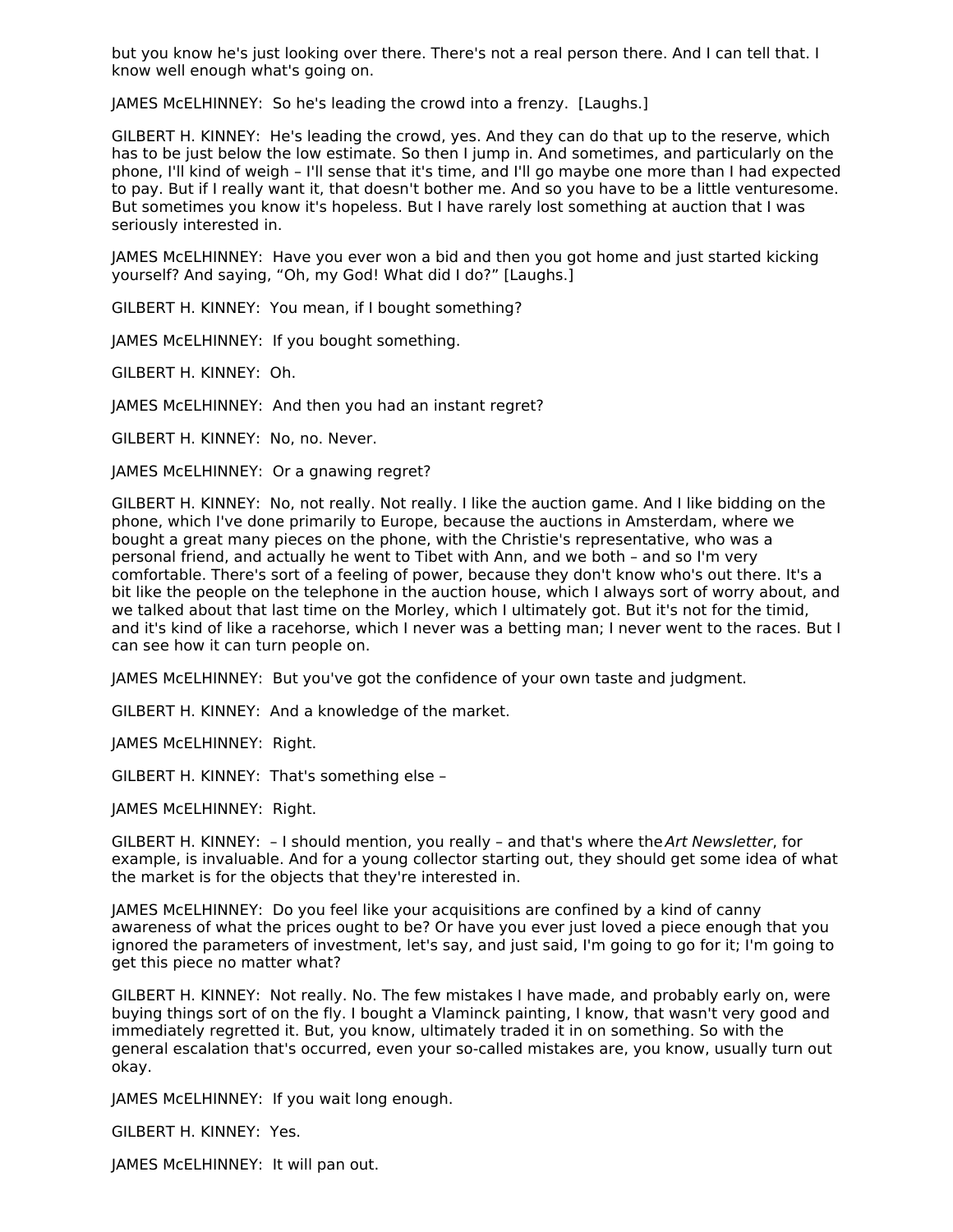GILBERT H. KINNEY: Pan out.

JAMES McELHINNEY: But so you've acquired works at auction. You've acquired works from the dealers. And you've been very active in serving on boards and other advisory bodies where, no doubt, you've encountered other collectors.

GILBERT H. KINNEY: Right.

JAMES McELHINNEY: Have you ever exchanged work between yourself and another collector, or acquired work directly from another private collector?

GILBERT H. KINNEY: Never done that. I suppose that is done. I'm pleased if a collector I know buys a work that I put up at auction, for example. And this was more common in the '70s and '80s when, as I mentioned last interview, there were a small number – a smaller number of us – and we sort of knew each other and kind of sat together.

And I'm pleased – well, I know that several of my works that I sold, an important Jackson Pollock, an important de Kooning, have ended up in the collections of friends of mine with a Yale involvement. But we didn't deal directly. The Pollock went to Japan, which I sold through Aquavella, and it went to Japan. And then the buyer purchased it from there. And it just happens it was somebody whose wife I was serving on a committee with in a Yale context. And so I found out about it and visited their collection subsequently and so on. But that's nice when you know. So I know where at least a half a dozen of my major de-accessions found good homes.

And even the Mitchell, which I sold because it was really too big to use, it went in the Whitney show. Chord VII [1987], a dealer, the other day told me – the one that had the Mitchell that I like very much but can't afford at today's prices – that that painting that somebody else owned, the Whitney subsequently acquired. So I'm going to check that out and see. That would be nice to know where your things end up.

JAMES McELHINNEY: A lot of your pieces – or a lot of the pieces that you sold over the years – have ended up in museums, have they?

GILBERT H. KINNEY: No, very few. They're mostly in major collectors' hands, except what, you know, I've given to Yale or given to the Corcoran. But I haven't given a great many works away. I gave the Corcoran a Reinhardt because they did the Reinhardt show. I gave Yale a Morley; I've given them several other things, because Morley is my favorite living artist. But eventually – people always ask, Well, what's going to happen to your collection? That we're always asking each other. But I suspect a lot of it will be sold. Certain things will go to certain museums. But probably the bulk of it will ultimately go back into the marketplace.

JAMES McELHINNEY: Mm-hmm. Mm-hmm. [Affirmative.] Let's talk about the marketplace a little bit because there's a lot of interest, I think, now, there'll be a lot of interest in the future, by people having looked at this period of time where art has been so widely discussed and understood as an investment or as an instrument of finance. And you expressed earlier a kind of displeasure with that. And wondered if you could elaborate on that perhaps.

GILBERT H. KINNEY: Well, I think it's, you know, it's sort of like our whole economy now and the greed factor and the hype. And I should say that it's not completely across the board. I mean, as I mentioned earlier, the Chinese contemporary was one of the most egregious examples of it, and it was partly due to another factor, that the Chinese decided they'd like to buy back some of their heritage, which they would for a long time, you know, they would buy vases and vases and so on. But now there are collectors interested in Chinese contemporary. But these works just were – same thing is happening in Indian art. There are some very prominent overseas Indians who are paying huge prices for, frankly, fairly mediocre art.

And I went to a very interesting symposium at Asia Society last week – and that's another source of knowledge: go to these art symposiums. And this had four famous dealers in Asian art, and it was – the moderator was the U.S. editor of a London newspaper, who was the only person I didn't know personally on that panel, and was very good. But the most talked about and out of control was, sort of, the general contemporary market, not only Chinese contemporary, but the Andy Warhols, the Richard Princes, the –

JAMES McELHINNEY: Mm-hmm. [Affirmative.] Jeff Koons, Damien Hirst.

GILBERT H. KINNEY: Jeff Koons, Damien Hirst. Or, for instance, John Currin, who I think is a very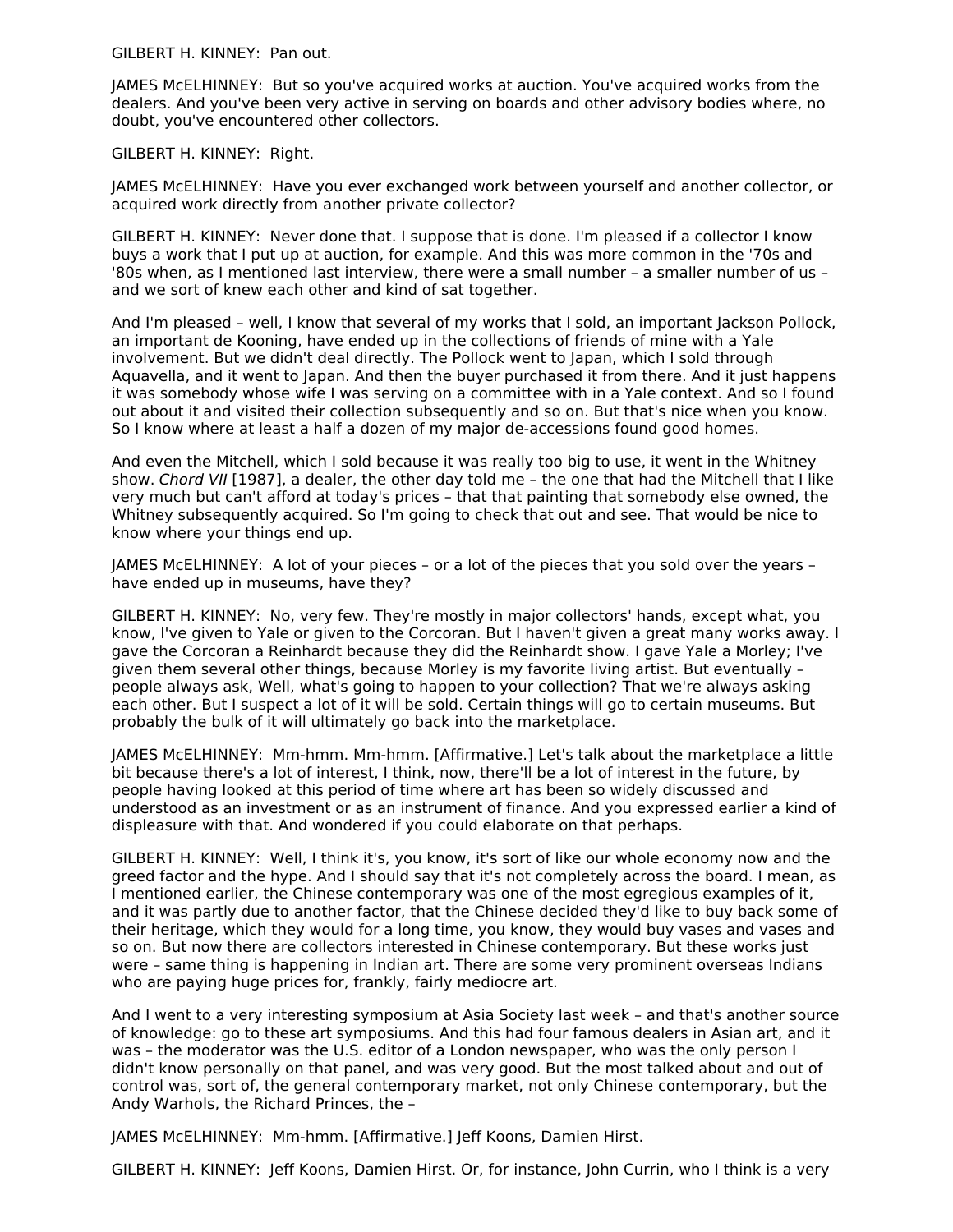good artist. I heard him speak at the American Federation of Art. We had a series of art talks which were very good. And that's something else for young collectors, to get involved with an organization like that. They have art talks by artists; you learn there. And Currin was – and this was before he was so famous and he had his rather pornographic show at Gagosian and went with Gagosian. He had a huge profile in New Yorker magazine. Now things sell for \$3 million. Well, I mean, five or six years ago, I might have bought something for \$30,000.

JAMES McELHINNEY: Right.

GILBERT H. KINNEY: But on the other hand, the Old Masters really hardly moved during all this. And now I think people are turning to that.

JAMES McELHINNEY: Well, because perhaps they had more of a steady performance in terms of prices. Not as volatile.

GILBERT H. KINNEY: Well, yes. And there's quality. There's real quality there. And it's interesting that it was, sort of, so ignored, but I think it was ignored because that's what the steel barons, that's what Mr. Frick [Henry Clay Frick] bought, that's what Mr. Mellon [Andrew W. Mellon] bought, and so on. And the kind of people of, you know, the '50s, '60s, '70s, '80s, they were interested in something new, and they saw the newer – I think that's always the attraction, for something new. But my prejudice, I think something new now has gotten so far from traditional art and performance and video, and this just leaves me cold.

JAMES McELHINNEY: How about an artist who will sell you a DVD for \$100,000?

GILBERT H. KINNEY: Right.

JAMES McELHINNEY: Right. That kind of thing. Well, we just had a conversation with a contemporary dealer, actually, yesterday who stated –

GILBERT H. KINNEY: Who?

JAMES McELHINNEY: Ron Feldman, who –

GILBERT H. KINNEY: I don't know – I know of him. I don't know him personally.

JAMES McELHINNEY: Yes. He has a – he's been in SoHo for –

GILBERT H. KINNEY: A long time.

JAMES McELHINNEY: Forty years or so.

GILBERT H. KINNEY: Yes.

JAMES McELHINNEY: But I asked him about, you know, the pricing thing, like what happens when the market goes soft? And he says, you've got to bring the prices down. Well, this completely goes against the logic that a lot of the eager, new collector investors have that, I'm going to buy this; I'm going to hold onto it; the price is going to go up. The price may go up, may go down. May go up and then go down and then up again. But he was saying that if you want to, you know, if you want to keep the work – right, this is what he said: If you want to keep the work in play, you've got to price it to the market, and the market rises and falls.

GILBERT H. KINNEY: Yes. Well, that's very true. And I think the exception, I would say, was if it, you know, a great de Kooning comes up or a great Rothko or whatever, it's not going to be 70,000 [dollars].

JAMES McELHINNEY: No.

GILBERT H. KINNEY: Supposedly Mr. Cohen [Steven A. Cohen] paid \$63.5 million for a great de Kooning. I think it's interesting now that he's putting his paintings, some of his collection, on display at Sotheby's.

JAMES McELHINNEY: Mm-hmm. [Affirmative.]

GILBERT H. KINNEY: And some of us wonder. He says he's not going to sell. But some of us wonder why he's doing that, even though he's a very wealthy man. And if you read *Forbes*, he's worth 1.4 billion [dollars]. On the other hand, it's great, you know, great for people in New York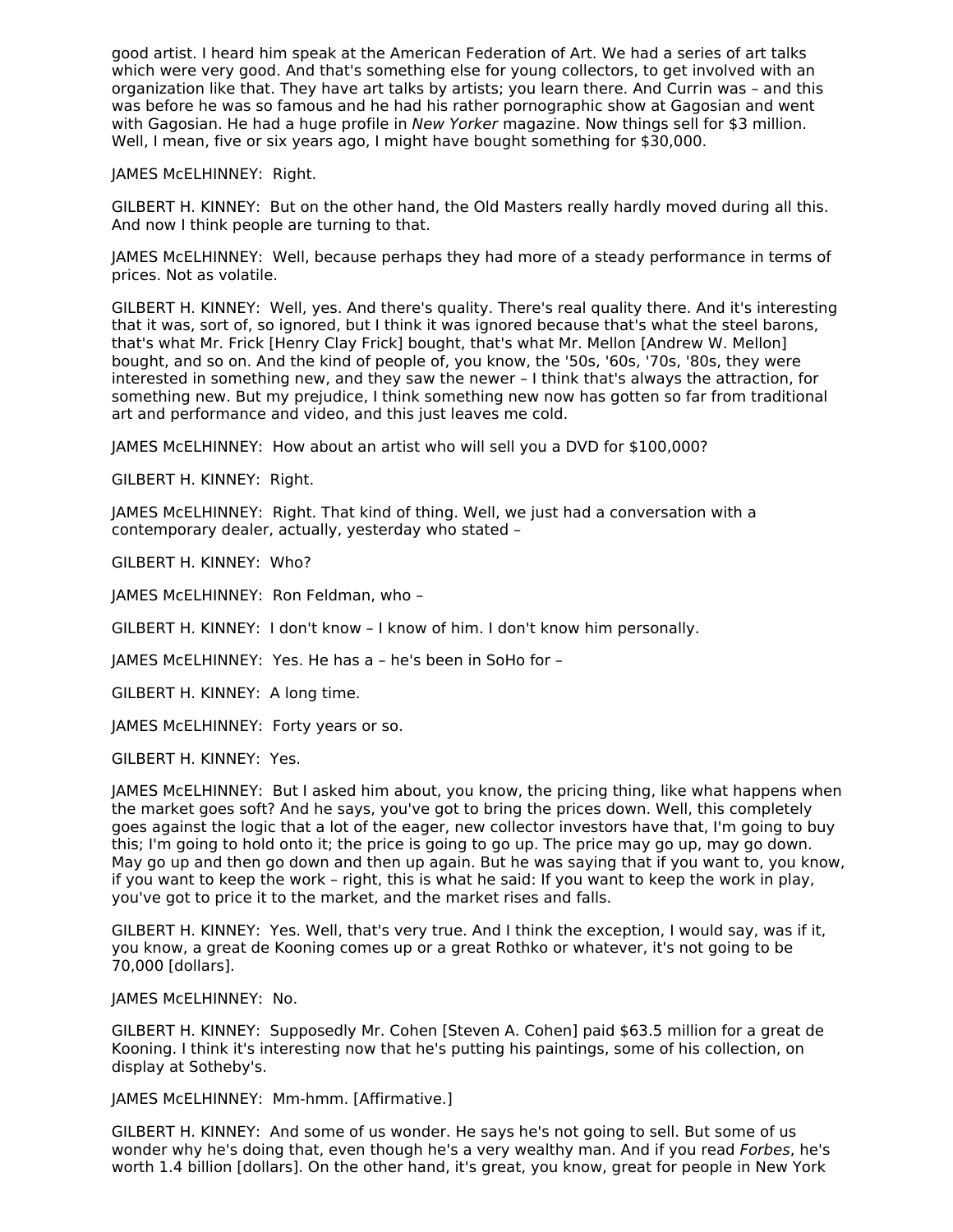#### to go see it.

In the same way that Christie's is showing the great collection of Betty Freeman from L.A. She was painted by [David] Hockney. It was not a name I knew. But she had Clyfford Still and Rothko and people. And that will be at Christie's space on Sixth Avenue and 49th, which is a display space, for several weeks. So this is good news to get. And I think Peter Brant, I read, is – has a building; he has a huge property which we visited with the International Council of MoMA, with Cohen and Brant and [Richard] Fuld, and a couple of others, Allan Stone, before he died. And he is going to sort of set up a temporary museum space and have some of his major works there and outdoor sculpture. He has a huge Jeff Koons puppy. That's great and gives people a chance to see it.

JAMES McELHINNEY: Maybe we could speak a little about the elusive issue of taste, because I think that when a collector is studied, remembered, they're usually spoken of in terms of taste, which is a very vague term.

#### GILBERT H. KINNEY: Right.

JAMES McELHINNEY: It alludes to sensibility or to a pattern of collecting or certain kind of, you know, artistic genres that they were attracted to. How would you address the whole issue of taste or the cultivation of taste to a young collector?

GILBERT H. KINNEY: Well, that's a tough one. I think it's just a matter of experience and knowledge and really testing yourself. You can talk to people - I mean, because I don't particularly want dealers to try to convince me to buy something; if you were starting out, I think it's not a bad thing. And then you can decide for yourself. But taste is a funny thing. I mean, people collect all kinds of things. We talked about that last time.

#### JAMES McELHINNEY: Right.

GILBERT H. KINNEY: The collecting instinct. I happened to start with stamps as a boy. And I think most collectors do, and I've always been interested. The Proud Possessors [: The Lives, Times, and Tastes of Some Adventurous American Art Collectors. New York: Random House, 1958] up there, Aline Saarinen.

Proud Possessors was the first art book I read, and I was really interested. That kind of turned me on, too, to find what these people had done and how they did it. And then I think you probably should take an art course. That's something else which I didn't really have the opportunity to pursue.

JAMES McELHINNEY: That's what you were saying earlier, that you didn't really have an art history course in college.

GILBERT H. KINNEY: No, I didn't have any at all. And I audited one much later on. But actually, I did that just before I plunged in in a major way here at Harvard; in '72-'73 –

JAMES McELHINNEY: Right.

GILBERT H. KINNEY: – the collection really got going. And also it was the recession. So a lot of things came together.

#### JAMES McELHINNEY: Were affordable.

GILBERT H. KINNEY: But there's a lot of luck in this, too, you know. And it used to be that dealers – I always got a collector's discount, which was pretty general. I don't know if that's so prevalent anymore. It was generally 10 percent. And – except for Pace [/Wildenstein]. And Pace had a firm rule, no discount. But they were very much alone in that. I haven't noticed lately, but that was a little help. But taste is an issue I really haven't thought much about.

JAMES McELHINNEY: Well, but you've exercised it a lot. [They laugh.]

GILBERT H. KINNEY: I've exercised it.

JAMES McELHINNEY: You don't think about it; you use it.

GILBERT H. KINNEY: That's right.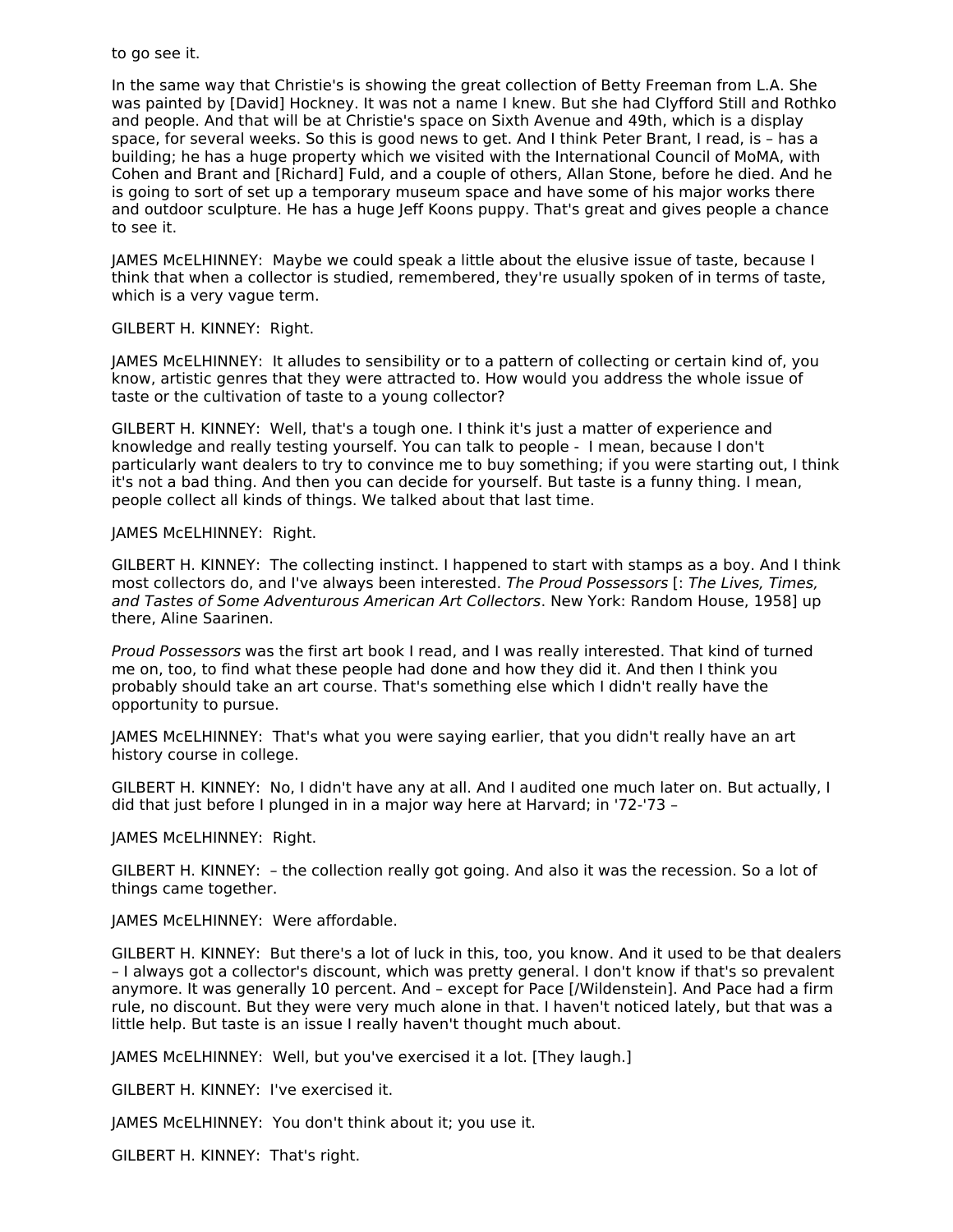JAMES McELHINNEY: Well, it seems like you've shared an appetite for humor and fun in work; you've shared an appetite for a certain kind of – I guess the Abstract Expressionism is a certain kind of – how would you characterize it? – assertiveness, expressiveness, boldness.

GILBERT H. KINNEY: Boldness. But also a sensitivity. In fact, as I mentioned earlier, you're getting into something, now finding something new in the work. In fact, I do something that sometimes irritates my wife, because I can often look at an abstract work and find figures in it. And I don't know if everybody can do that so easily. I can't do it, actually, with anything in here, but either with the Joan Mitchell or the Pollock, the late Pollock, that is quite – because they were kind of moving from totally abstract to a kind of figuration.

JAMES McELHINNEY: Or you could look at this piece here.

GILBERT H. KINNEY: Yes, the Al Held was.

JAMES McELHINNEY: The early Al Held and see the –

GILBERT H. KINNEY: The sunrise over the mountain.

JAMES McELHINNEY: Right. A landscape.

GILBERT H. KINNEY: Yes, landscape. Oh, definitely. Yes. And I like the boldness of that.

JAMES McELHINNEY: He was a bold fellow, Al Held.

GILBERT H. KINNEY: Yes. I knew a collector who's on the MoMA group who had a business in Cleveland, I think; it had this warehouse just totally filled with huge paintings. And I think another issue that's difficult for collectors today is, if you're in painting and sculpture and even photography now, is the size issue. When people were collecting Impressionist paintings or classic photographs or works on paper -

#### JAMES McELHINNEY: Right.

GILBERT H. KINNEY: - you know, you could hang a lot of things. But now artists got so demanding; they wanted to fill a wall in a loft in SoHo. And I think that's rather challenging, and I wonder if that's going to change any. Because I find, even with great paintings, they're more difficult to sell, a very large, sort of, oversized Joan Mitchell, for example. And something really – it takes a museum. And I'm worried now whether museums – on the one hand, the price of art is going down. On the other hand, their endowment has probably gone down more rapidly. And it may be difficult for them to acquire some of the good new things – great things – which I think will start coming on the market now.

McELHINNEY: Right. Well, a lot of abstract painting, Abstract Expressionism, and then afterwards Color Field painting, that are very enormous, enormous pictures. And some, I guess, in art history would say that that was somehow informed by these artists having worked in the WPA [Works Progress Administration] and having a kind of Left-leaning sort of politic of scale that was not a domestic scale; it was not for wealthy people. It was for public spaces. That the big scale –

GILBERT H. KINNEY: Oh, really. Yes, I could see that. Yes.

JAMES McELHINNEY: – was more informed by that kind of aesthetic. That it's more of a publicsized painting rather than a private-sized painting.

GILBERT H. KINNEY: That's interesting. No, I hadn't heard that theory.

JAMES McELHINNEY: There are a lot of theories out there.

GILBERT H. KINNEY: Right.

JAMES McELHINNEY: But it's true, I think, that even if you look at the historical art, Old Master art, you know, you've got the enormous things by [Peter Paul] Rubens.

GILBERT H. KINNEY: Oh, right.

JAMES McELHINNEY: Versus the Dutch landscape.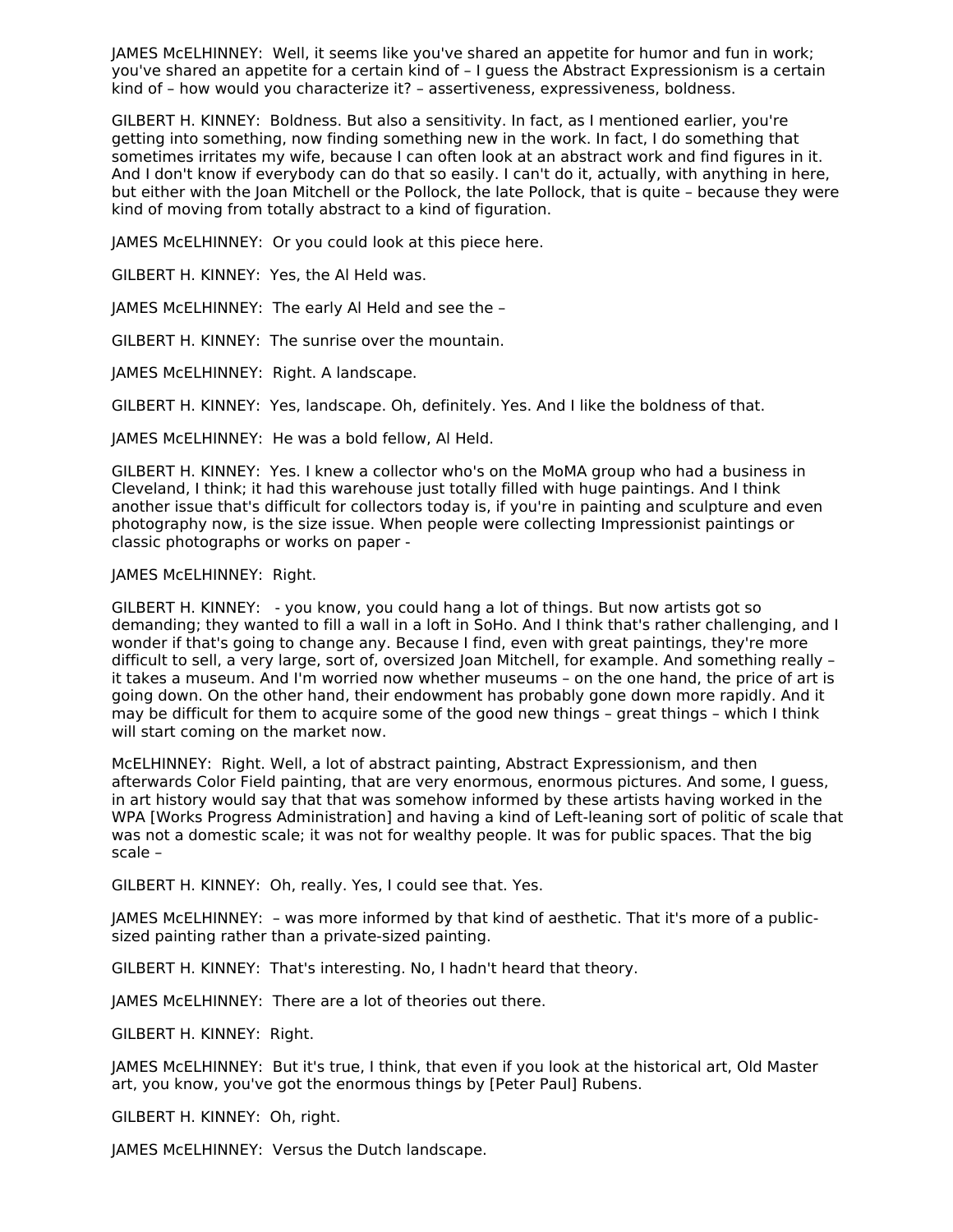GILBERT H. KINNEY: Yes.

JAMES McELHINNEY: And obviously it's a reflection of the patronage.

GILBERT H. KINNEY: Right. Yes. A lot easier to collect Dutch landscapes. [They laugh.]

JAMES McELHINNEY: Well, you can collect a lot more of them, that's for sure.

GILBERT H. KINNEY: Well, you wonder about [Anselm] Kiefer, for example, who I think is a great artist.

JAMES McELHINNEY: Oh, yes.

GILBERT H. KINNEY: How many private individuals can own Kiefer?

JAMES McELHINNEY: Well, he makes watercolors and other things, too, that are smaller. Or at least he did, anyhow.

GILBERT H. KINNEY: He made drawings and so on, too.

JAMES McELHINNEY: Right. Yes.

GILBERT H. KINNEY: You could do that. But I think the power of his work, of these enormous pieces – and my good friend Lou Manilow in Chicago owned a wonderful one, which I think he's loaned to the Smart Museum [Chicago, Illinois], and I trust he'll give it there eventually, because he's moved into a smaller home.

JAMES McELHINNEY: So you really haven't been led that much by dealers or by critics in the development of your own taste as a collector. You've really sort of evolved on your own.

GILBERT H. KINNEY: Yes, I would say I've pretty much evolved on my own. And if you found a dealer that you know and trust – I mentioned Alex Maguy, from whom we bought a number of paintings. Cher Alex, which is a pun, you know: dear as a friend and expensive, in French. Or Xavier Fourcade. But, no, I think it's been sort of following a path and then finding an artist I'm interested in. Ideally, I guess I would like to own three works: an early work, a midlife work, and maybe a late work. Although some artists live too long, and I think the late work is not of the quality of the early work. So I don't necessarily do that.

JAMES McELHINNEY: Well, some artists have no late work, too.

GILBERT H. KINNEY: Really.

JAMES McELHINNEY: What kinds of artwork are you looking at now? Are you –

GILBERT H. KINNEY: Well, frankly, I'm resting. [They laugh.]

JAMES McELHINNEY: You're resting. You're not –

GILBERT H. KINNEY: Well, I used to say, you stop being a collector if you don't buy something. And that's what I said in my talk at Yale last fall. But this year I'm not sure. I may completely rest. I - unless, you know, I find something that really grabs me. But as I mentioned, I did see something, but I –

JAMES McELHINNEY: By Joan Mitchell.

GILBERT H. KINNEY: Yes, I think that's beyond me now. And one of the problems for a person who's had my experience is that if you've bought a lot of great things at a very reasonable price, then you hesitate. Although, obviously I've paid more for Reinhardts I bought later than what I bought earlier. That's always, sort of, still with you, and, you know, you hate to take that plunge. Whereby if it's something totally new, you may be less reluctant to. If I'd never bought a Chinese painting, I didn't think this was very expensive when I got it. And it actually wasn't by today's standards. But maybe people at the time thought it was.

JAMES McELHINNEY: But are there any other new styles, new genres, or other – Islamic art, we spoke about earlier, is an area that you have no expertise in.

GILBERT H. KINNEY: No.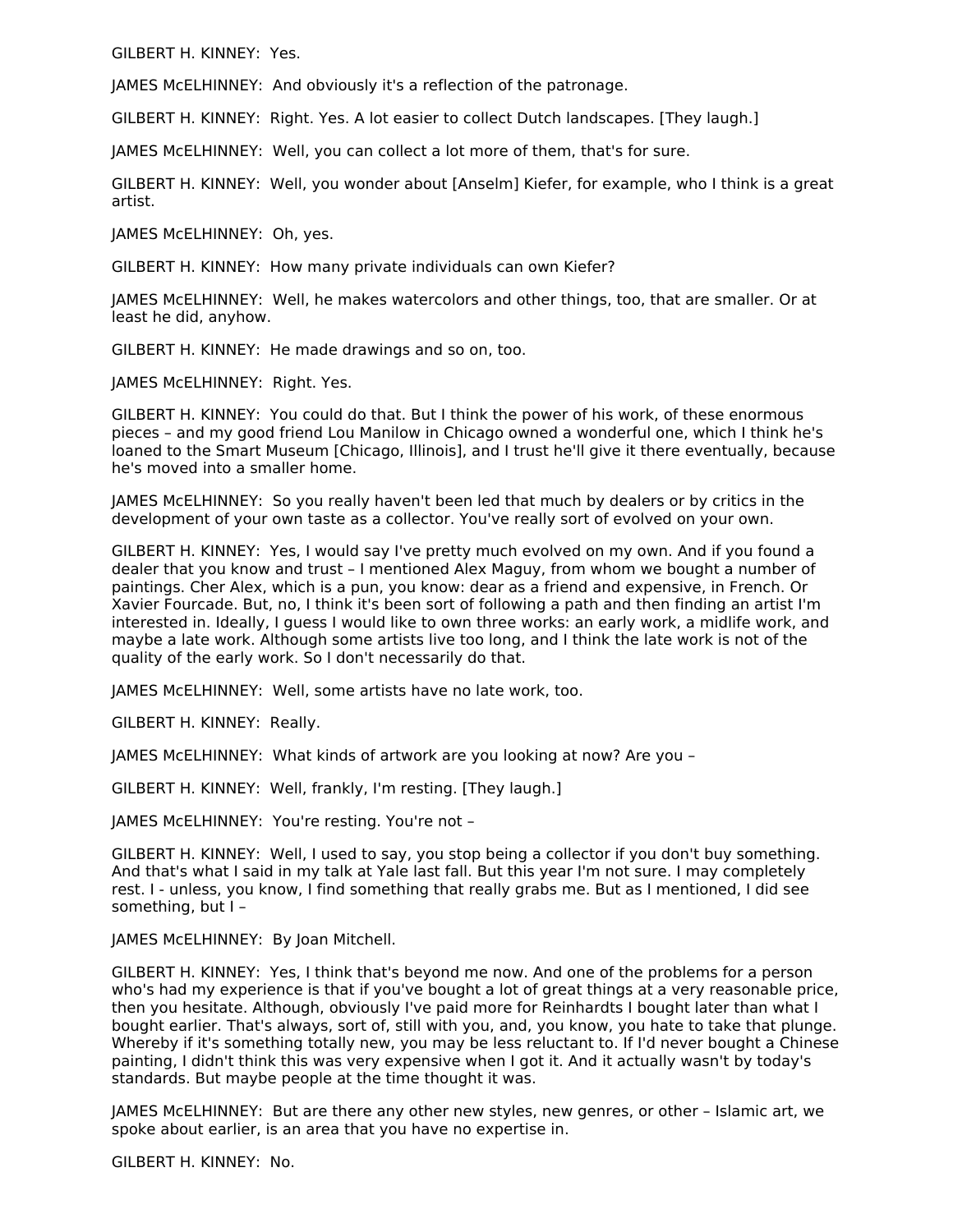JAMES McELHINNEY: Especially, I mean –

GILBERT H. KINNEY: No, I really – I will probably continue to go to the auctions of the things that I know. And if something comes along, maybe a small work on paper or something, you know, I might go for it. But we've had to downsize with the move here. And also, for instance, up in Maine, very apt to pick up something in the summer that is nice and is a few thousand dollars or less and is a good work. But I'm really in sort of the end of my collecting career probably. But you never say never.

JAMES McELHINNEY: What advice would you offer to someone who's beginning a career as a collector?

GILBERT H. KINNEY: Well, I would say this is probably a good time to start. But I think you have to – there's so much variety out there in what is called artwork that I think you have to be pretty clear on what direction you want to go.

JAMES McELHINNEY: Stay focused on a path.

GILBERT H. KINNEY: Yes.

JAMES McELHINNEY: Or become knowledgeable in one field.

GILBERT H. KINNEY: Yes, I would suggest that you do that.

JAMES McELHINNEY: And then expand.

GILBERT H. KINNEY: And then expand. And there are some people that are fascinated by video and, you know, have them going 24 hours in their house and whatnot. But to me that's kind of entertainment of a different –

JAMES McELHINNEY: It's not your taste.

GILBERT H. KINNEY: It's not my taste at all.

JAMES McELHINNEY: What would you say to scholars or art historians who are trying to understand the process of collecting and what a collector does? Again, speaking about this interview we just had the other day, you know, the dealer whom we were speaking with said that – expressed the opinion – that art historians didn't get it. In other words, they wanted to see the art market in a particular way; it was always the wrong way. And I'm curious if –

GILBERT H. KINNEY: Well, I wouldn't agree with that. I think - like I went to a talk next door, another panel discussion, which are really valuable, and it's fun if you know the participants, which I usually do. But Irving Sandler was there, a great friend of mine. We want to have him over soon. He hasn't seen our living room. And, you know, The Triumph of Abstract Expressionism.

JAMES McELHINNEY: Classic book.

GILBERT H. KINNEY: Classic book. And I believe it's my Rothko on the back cover.

JAMES McELHINNEY: The Triumph of American Painting [: The History of Abstract Expressionism. New York: Praeger Publishers, 1970], I think.

GILBERT H. KINNEY: The Triumph of American Painting, correct. Triumph of American Painting. And I think he's very interested, very knowledgeable. And I wouldn't put down so many art critics. I think they're, you know, like anything else, there are good ones, and there are not so good ones. But I don't think they –

JAMES McELHINNEY: Well, I think what he meant was that - the comment wasn't to say that people tend to look at the market as a model, as a knowable thing. Where actually it's a labyrinthine, Byzantine realm full of individuals who are all in some way operating on their own.

GILBERT H. KINNEY: Well, no, it's very complicated. And of course, there's sort of a built-in stress between dealers and auction houses.

JAMES McELHINNEY: Right.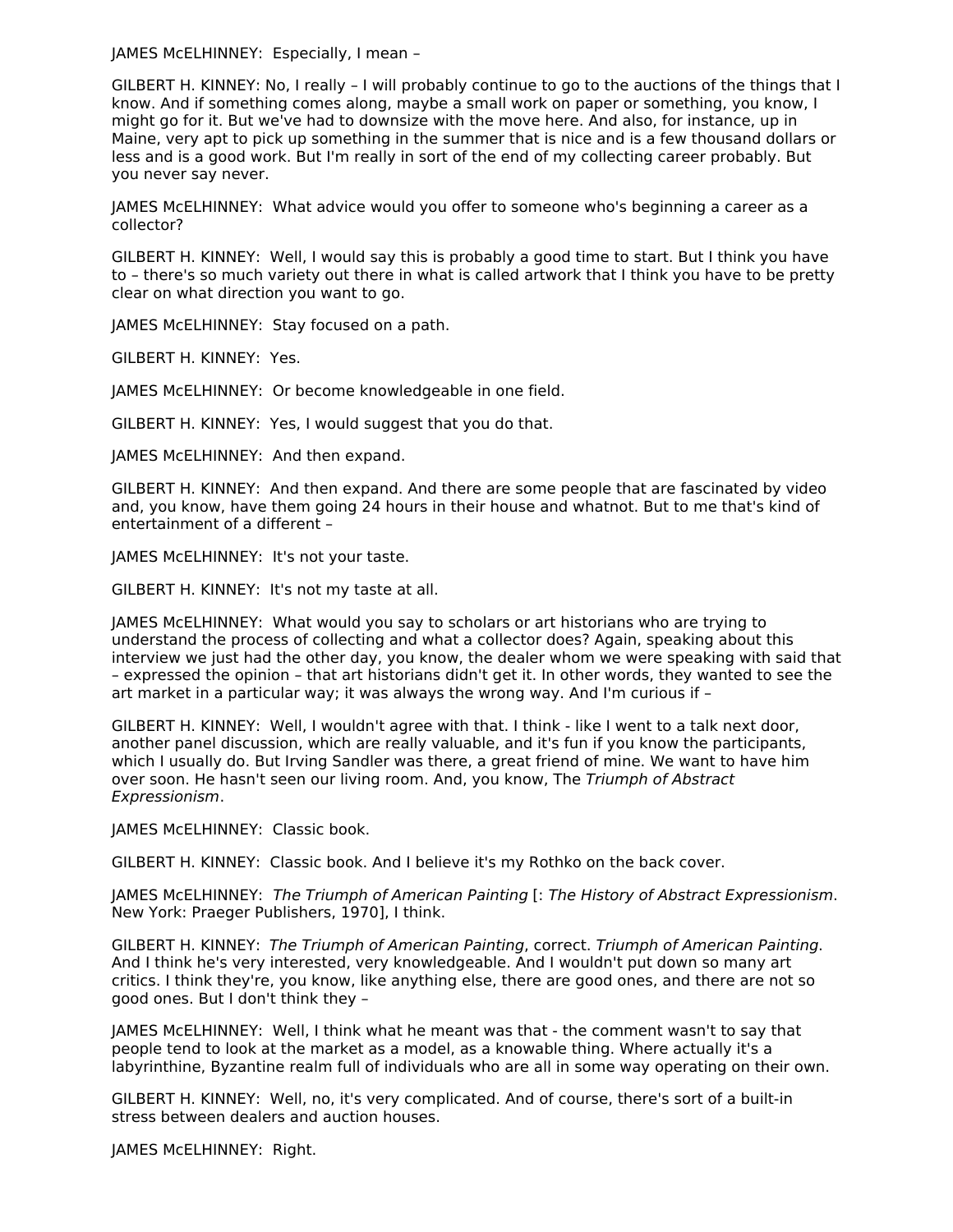GILBERT H. KINNEY: And the auction houses sort of became the big bullies of the art world, so to speak, and were kind of setting the pace with their gigantic record sales and so on.

#### JAMES McELHINNEY: Right.

GILBERT H. KINNEY: And I think the dealers, who feel, quite correctly – and I've heard these dealers talk about this at panels at Yale and elsewhere – that they really focus on the artists and nurturing their artists. Whereby the auction houses just want to get the works and sell them and flip them and move them and so on. So there's this sort of – but it's also said that there used to be a long time - and Chuck Close was talking about this. This panel had Chuck Close, Ganz's [Victor Ganz] daughter who's living abroad, Irving Sandler, and who was the fourth person? I can't remember. Anyway, you know, it used to be artists become 40 or 50 before they really sold things.

#### JAMES McELHINNEY: Right.

GILBERT H. KINNEY: And certainly when you go through the Abstract Expressionists. And now they're raiding the graduate schools at Yale and elsewhere, the art schools, and trying to get them to come to Gagosian or whatever or Pace or the biggies. And I think also there's probably a kind of a resentment among some of the smaller dealers. And I think Mr. Feldman's the one I read about who's been down there, never left SoHo.

JAMES McELHINNEY: Right. He's a great guy, yes.

GILBERT H. KINNEY: He's bringing up some older artists again. Well, a bit like Joan Washburn, who's an old friend of mine. And have nurtured people and didn't –

JAMES McELHINNEY: Ivan Karp's another one who's been there a long time.

GILBERT H. KINNEY: A long time, right. As opposed to a Gagosian or Knoedler [& Company]. Of course, Marlborough was a big gun. And I had a very good relationship with Marlborough. But, I told you, I had it with the salesman who wasn't an art person at all.

#### JAMES McELHINNEY: Right.

GILBERT H. KINNEY: Except he was working there. And he became a good friend. So he didn't have to deal with a lot of pressure.

JAMES McELHINNEY: If you could have a look at your career from a hundred years hence and have a look at what you did as a collector, for what would you like to be remembered [Kinney laughs] in, you know, the biography?

GILBERT H. KINNEY: Well, I think just for the generally high quality of the work that we collected, including the things that were sold along the way, in many cases, as well as the things that, when I pass on and my wife passes on, will go elsewhere. And I'm very proud of what I did in terms of Ad Reinhardt, just as I think that will set a very good example for people who want to collect in depth. I've really enjoyed it, and I think it's been important, my involvement with art institutions, both museums and advocacy organizations or, you know, the American Federation of Arts, what they've done. We're about to celebrate our hundredth anniversary. The Archives of American Art is really performing a valuable function.

So I think it's a combination of – and the opportunity to meet a lot of great fellow collectors from all over the country and enjoy the experience of art trips with them. MoMA, the International Council, for example, we went to Japan. And despite the fact that we'd lived – I was at the embassy; my wife was in Japan before the war – they had three members who were the top developers in Japan and art collectors. And we had experiences we would've never otherwise have an opportunity to do. And that applies every time you go on a trip with an organization like that. And we went to China with the director of the Asian department at Yale, the chief curator, and that was a real learning experience. So all these things are kind of cumulative. It's not just the buying and owning of art.

#### JAMES McELHINNEY: Right.

GILBERT H. KINNEY: But it's all the experiences that come with it. And the fact that, frankly, this has been, for me, a second career after a Foreign Service career – military service and then Foreign Service career, where I was pointed to as a young teenager – and then in a very, kind of,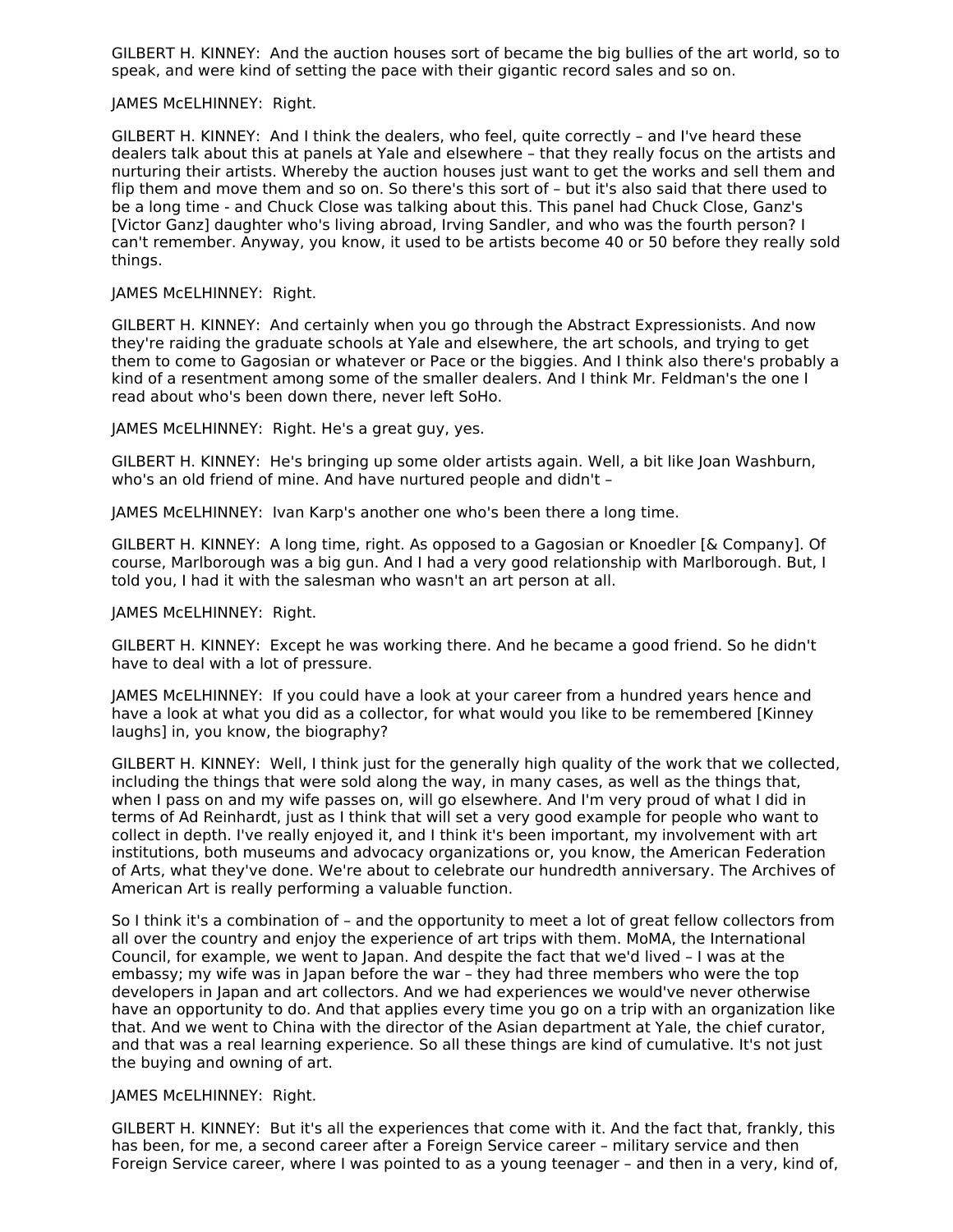structured career path, into something that was very free-form and could make my own decisions and answer only to myself and really enjoy the art world. And enjoy meeting certain artists, meeting certain dealers, and participating in a very active way and feeling that I was my own man. I don't want to sound conceited. But I just, you know, I relied on my own gut, and to some extent my brain, with what I was doing.

JAMES McELHINNEY: Right. You did it your way, to quote a popular song.

GILBERT H. KINNEY: Exactly. Exactly. Yes. And that's been a source of satisfaction.

JAMES McELHINNEY: Is it safe to say that, if you're an artist that, the collection is your art?

GILBERT H. KINNEY: Huh?

JAMES McELHINNEY: It's been often claimed that collectors are expressive in how they amass a collection or how they assemble objects –

GILBERT H. KINNEY: Oh.

MR. MCELHINNEY: – together. That becomes an expressive activity.

GILBERT H. KINNEY: Well, oh, I think so. I think that's correct. And particularly for someone like me that can't, as I mentioned last time, hardly draw a straight line. I just have no talent, and I never took an art course in grammar school or a drawing course or anything like that.

JAMES McELHINNEY: Or perhaps it was another talent that manifested itself in this way.

GILBERT H. KINNEY: Right.

JAMES McELHINNEY: The assembly of a collection.

GILBERT H. KINNEY: Well, I think so.

JAMES McELHINNEY: Then you have an eye.

GILBERT H. KINNEY: Yes.

JAMES McELHINNEY: You have a passion for art.

GILBERT H. KINNEY: Right, right.

JAMES McELHINNEY: You have a call to service. And so is it safe to say a good collector is a good citizen?

GILBERT H. KINNEY: Well, I hope so. I think it's – most of them I know are pretty good people. And I haven't, you know, sought out ones that I didn't think were really collecting for the right reasons. Fortunately, my generation was rather different.

JAMES McELHINNEY: It was a different world in a lot of different ways.

GILBERT H. KINNEY: It was a different world. And maybe it will come back somewhat to that, I think. And great art is going to continue to be produced. It will be interesting to see what form it takes, because I'm obviously in a very, you know, relatively conservative path. And there are others that will take a different path.

JAMES McELHINNEY: But you did it your way.

GILBERT H. KINNEY: Right.

JAMES McELHINNEY: Thank you.

GILBERT H. KINNEY: Okay. I guess we've covered enough.

JAMES McELHINNEY: Well, we could probably continue. You seem to be a wealth of information.

GILBERT H. KINNEY: Well, thank you. Well, I've thought about the whole subject a great deal. And it's been fun, frankly, just reviewing, kind of reviewing everything in preparation for this.